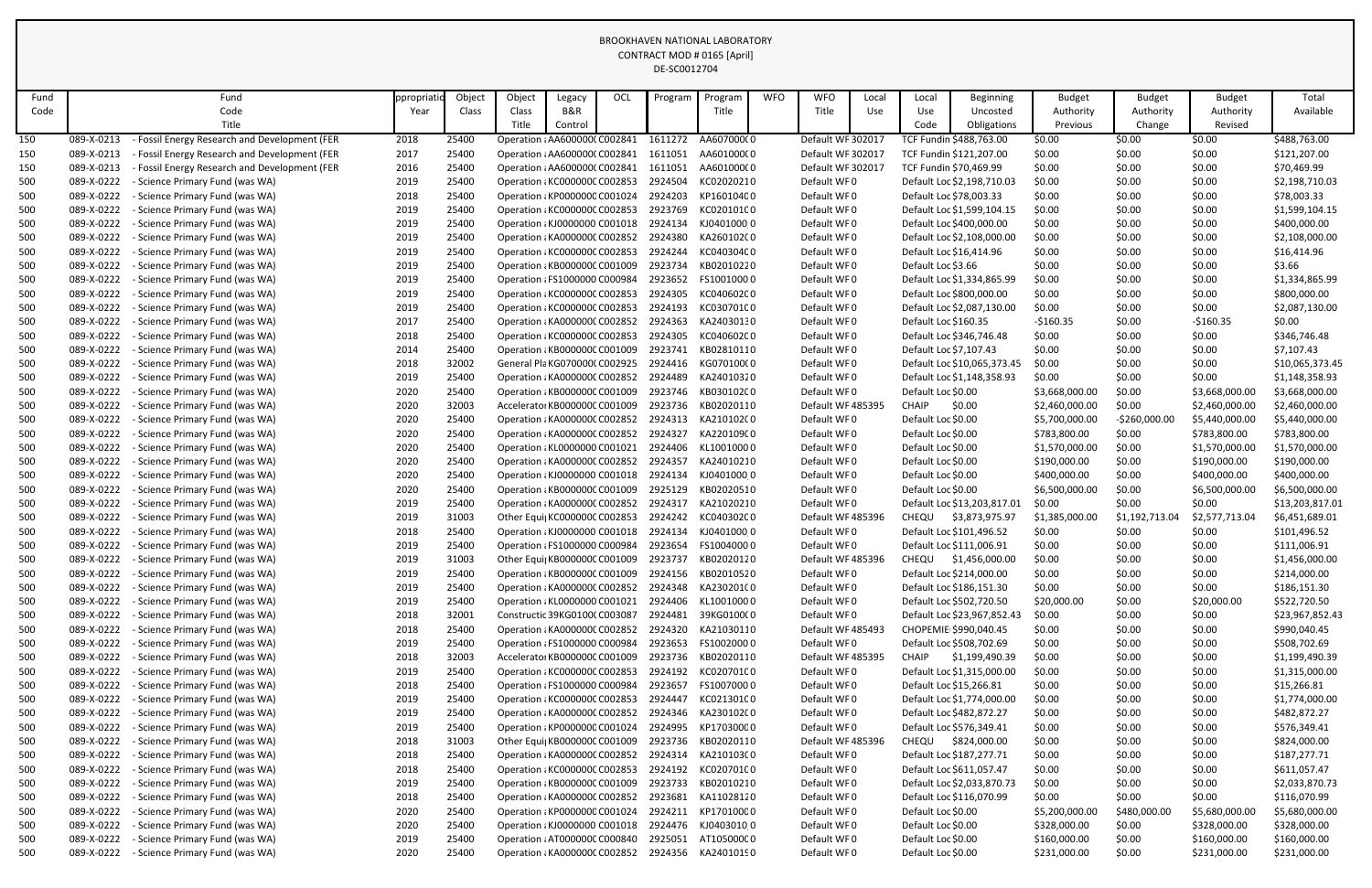| Fund |                          | Fund                                                                  | ppropriatio  | Object | Object                        | Legacy  | OCL | Program            | Program                  | <b>WFO</b> | <b>WFO</b>                 | Local | Local                  | <b>Beginning</b>            | <b>Budget</b>   | <b>Budget</b>  | <b>Budget</b>            | Total           |
|------|--------------------------|-----------------------------------------------------------------------|--------------|--------|-------------------------------|---------|-----|--------------------|--------------------------|------------|----------------------------|-------|------------------------|-----------------------------|-----------------|----------------|--------------------------|-----------------|
| Code |                          | Code                                                                  | Year         | Class  | Class                         | B&R     |     |                    | Title                    |            | Title                      | Use   | Use                    | Uncosted                    | Authority       | Authority      | Authority                | Available       |
|      |                          | Title                                                                 |              |        | Title                         | Control |     |                    |                          |            |                            |       | Code                   | Obligations                 | Previous        | Change         | Revised                  |                 |
| 500  | 089-X-0222               | Science Primary Fund (was WA)                                         | 2018         | 25400  | Operation : KC000000C C002853 |         |     | 2924300            | KC030403C0               |            | Default WF0                |       |                        | Default Loc \$30,620.95     | \$0.00          | \$0.00         | \$0.00                   | \$30,620.95     |
| 500  | 089-X-0222               | <b>Science Primary Fund (was WA)</b>                                  | 2019         | 25400  | Operation : FS1000000 C000984 |         |     | 2923655            | FS10050000               |            | Default WF0                |       |                        | Default Loc \$3,002,135.56  | \$0.00          | \$0.00         | \$0.00                   | \$3,002,135.56  |
| 500  | 089-X-0222               | - Science Primary Fund (was WA)                                       | 2019         | 25400  | Operation : KC000000C C002853 |         |     | 2924294            | KC020204C0               |            | Default WF0                |       |                        | Default Loc \$47,205.83     | \$0.00          | \$0.00         | \$0.00                   | \$47,205.83     |
| 500  | 089-X-0222               | Science Primary Fund (was WA)                                         | 2019         | 25400  | Operation : KA000000C C002852 |         |     | 2924357            | KA24010210               |            | Default WF0                |       |                        | Default Loc \$190,000.00    | \$0.00          | \$0.00         | \$0.00                   | \$190,000.00    |
| 500  | 089-X-0222               | Science Primary Fund (was WA)                                         | 2018         | 25400  | Operation : KC000000C C002853 |         |     | 2924421            | KC040603C0               |            | Default WF0                |       |                        | Default Loc \$503,962.44    | \$0.00          | \$0.00         | \$0.00                   | \$503,962.44    |
| 500  | 089-X-0222               | Science Primary Fund (was WA)                                         | 2019         | 25400  | Operation : KA000000C C002852 |         |     | 2924358            | KA24010220               |            | Default WF0                |       |                        | Default Loc \$424,442.87    | \$0.00          | \$0.00         | \$0.00                   | \$424,442.87    |
| 500  | 089-X-0222               | <b>Science Primary Fund (was WA)</b>                                  | 2019         | 25400  | Operation : FS1000000 C000984 |         |     | 2923656            | FS10060000               |            | Default WF0                |       |                        | Default Loc \$143,097.03    | \$0.00          | \$0.00         | \$0.00                   | \$143,097.03    |
| 500  | 089-X-0222               | <b>Science Primary Fund (was WA)</b>                                  | 2019         | 25400  | Operation : KB000000C C001009 |         |     | 2923746            | KB030102C0               |            | Default WF0                |       |                        | Default Loc \$1,116,615.27  | \$0.00          | \$0.00         | \$0.00                   | \$1,116,615.27  |
| 500  | 089-X-0222               | Science Primary Fund (was WA)                                         | 2019         | 32001  | Constructic 39KA0000C C002786 |         |     | 2924263            | 39KA0000C0               |            | Default WF0                |       |                        | Default Loc \$953,904.10    | \$0.00          | \$0.00         | \$0.00                   | \$953,904.10    |
| 500  | 089-X-0222               | Science Primary Fund (was WA)                                         | 2019         | 25400  | Operation : KA000000C C002852 |         |     | 2924314            | KA210103C0               |            | Default WF0                |       |                        | Default Loc \$373,836.00    | \$0.00          | \$0.00         | \$0.00                   | \$373,836.00    |
| 500  | 089-X-0222               | <b>Science Primary Fund (was WA)</b>                                  | 2019         | 25400  | Operation : KC000000C C002853 |         |     | 2924233            | KC040104C0               |            | Default WF0                |       |                        | Default Loc \$26,835,229.75 | \$0.00          | \$0.00         | \$0.00                   | \$26,835,229.75 |
| 500  | 089-X-0222               | Science Primary Fund (was WA)                                         | 2018         | 25400  | Operation : KP0000000 C001024 |         |     | 2924200            | KP16010100               |            | Default WF0                |       |                        | Default Loc \$1,344,931.41  | \$0.00          | \$0.00         | \$0.00                   | \$1,344,931.41  |
| 500  | 089-X-0222               | - Science Primary Fund (was WA)                                       | 2019         | 31003  | Other Equi  KP0000000 C001024 |         |     | 2924993            | KP16070100               |            | Default WF0                |       |                        | Default Loc \$1,349,000.00  | \$0.00          | \$0.00         | \$0.00                   | \$1,349,000.00  |
| 500  | 089-X-0222               | Science Primary Fund (was WA)                                         | 2018         | 25400  | Operation : KP0000000 C001024 |         |     | 2924209            | KP16050100               |            | Default WF0                |       |                        | Default Loc \$41,509.65     | \$0.00          | \$0.00         | \$0.00                   | \$41,509.65     |
| 500  | 089-X-0222               | Science Primary Fund (was WA)                                         | 2018         | 32003  | Accelerator KA000000C C002852 |         |     | 2924496            | KA260202C0               |            | Default WF 485395          |       | <b>CHAIP</b>           | \$76,475.60                 | \$0.00          | \$0.00         | \$0.00                   | \$76,475.60     |
| 500  | 089-X-0222               | <b>Science Primary Fund (was WA)</b>                                  | 2018         | 25400  | Operation : KC000000C C002853 |         |     | 2924447            | KC021301C0               |            | Default WF0                |       |                        | Default Loc \$785,276.27    | \$0.00          | \$0.00         | \$0.00                   | \$785,276.27    |
| 500  | 089-X-0222               | <b>Science Primary Fund (was WA)</b>                                  | 2019         | 25400  | Operation : KC000000C C002853 |         |     | 2924405            | KC020106C0               |            | Default WF0                |       |                        | Default Loc \$1,056,887.68  | \$0.00          | \$0.00         | \$0.00                   | \$1,056,887.68  |
| 500  | 089-X-0222               | - Science Primary Fund (was WA)                                       | 2019         | 25400  | Operation : KA000000C C002852 |         |     | 2924496            | KA260202C0               |            | Default WF0                |       |                        | Default Loc \$443,959.88    | \$0.00          | \$0.00         | \$0.00                   | \$443,959.88    |
| 500  | 089-X-0222               | <b>Science Primary Fund (was WA)</b>                                  | 2019         | 25400  | Operation : KA000000C C002852 |         |     | 2924328            | KA220201(0               |            | Default WF0                |       |                        | Default Loc \$868,553.09    | \$0.00          | \$0.00         | \$0.00                   | \$868,553.09    |
| 500  | 089-X-0222               | Science Primary Fund (was WA)                                         | 2019         | 25400  | Operation : KC000000C C002853 |         |     | 2924245            | KC040305C0               |            | Default WF0                |       |                        | Default Loc \$16,414.96     | \$0.00          | \$0.00         | \$0.00                   | \$16,414.96     |
| 500  | 089-X-0222               | <b>Science Primary Fund (was WA)</b>                                  | 2020         | 25400  | Operation : KB000000C C001009 |         |     | 2923749            | KB03010420               |            | Default WF0                |       | Default Loc \$0.00     |                             | \$3,513,000.00  | \$0.00         | \$3,513,000.00           | \$3,513,000.00  |
| 500  | 089-X-0222               | <b>Science Primary Fund (was WA)</b>                                  | 2020         | 25400  | Operation : FS1000000 C000984 |         |     | 2923656            | FS10060000               |            | Default WF0                |       | Default Loc \$0.00     |                             | \$459,000.00    | \$94,000.00    | \$553,000.00             | \$553,000.00    |
| 500  | 089-X-0222               | <b>Science Primary Fund (was WA)</b>                                  | 2020         | 25400  | Operation : KC000000C C002853 |         |     | 2925052            | KC040508C0               |            | Default WF 800039          |       | CHMIE20B \$0.00        |                             | \$850,000.00    | \$0.00         | \$850,000.00             | \$850,000.00    |
| 500  | 089-X-0222               | <b>Science Primary Fund (was WA)</b>                                  | 2020         | 25400  | Operation : KA000000C C002852 |         |     | 2924317            | KA21020210               |            | Default WF0                |       | Default Loc \$0.00     |                             | \$24,629,000.00 | \$0.00         | \$24,629,000.00          | \$24,629,000.00 |
| 500  | 089-X-0222               | Science Primary Fund (was WA)                                         | 2020         | 25400  | Operation : KC000000C C002853 |         |     | 2923807            | KC030201C0               |            | Default WF0                |       | Default Loc \$0.00     |                             | \$2,976,000.00  | \$269,000.00   | \$3,245,000.00           | \$3,245,000.00  |
| 500  | 089-X-0222               | - Science Primary Fund (was WA)                                       | 2020         | 25400  | Operation : KC000000C C002853 |         |     | 2924504            | KC02020210               |            | Default WF0                |       | Default Loc \$0.00     |                             | \$2,582,000.00  | \$115,000.00   | \$2,697,000.00           | \$2,697,000.00  |
| 500  | 089-X-0222               | - Science Primary Fund (was WA)                                       | 2020         | 25400  | Operation : KA000000C C002852 |         |     |                    | 2924328 KA220201(0       |            | Default WF0                |       | Default Loc \$0.00     |                             | \$2,600,000.00  | \$0.00         | \$2,600,000.00           | \$2,600,000.00  |
| 500  | 089-X-0222               | - Science Primary Fund (was WA)                                       | 2020         | 25400  | Operation ¿KL0000000 C001021  |         |     | 2924407            | KL10020000               |            | Default WF0                |       | Default Loc \$0.00     |                             | \$177,000.00    | \$0.00         | \$177,000.00             | \$177,000.00    |
| 500  | 089-X-0222               | <b>Science Primary Fund (was WA)</b>                                  | 2020         | 25400  | Operation : KB000000C C001009 |         |     | 2923733            | KB02010210               |            | Default WF0                |       | Default Loc \$0.00     |                             | \$6,619,000.00  | \$0.00         | \$6,619,000.00           | \$6,619,000.00  |
| 500  | 089-X-0222               | <b>Science Primary Fund (was WA)</b>                                  | 2020         | 25400  | Operation : KA000000C C002852 |         |     |                    | 2924366 KA25010120       |            | Default WF0                |       | Default Loc \$0.00     |                             | \$375,000.00    | \$0.00         | \$375,000.00             | \$375,000.00    |
| 500  | 089-X-0222               | - Science Primary Fund (was WA)                                       | 2020         | 25400  | Operation : KA000000C C002852 |         |     | 2925070            | KA25010150               |            | Default WF0                |       | Default Loc \$0.00     |                             | \$33,000.00     | \$0.00         | \$33,000.00              | \$33,000.00     |
| 500  | 089-X-0222               | Science Primary Fund (was WA)                                         | 2020         | 31001  | Major Item KB000000C C001009  |         |     | 2923737            | KB02020120               |            | Default WF 485499          |       | CHEQUMIE \$0.00        |                             | \$9,524,000.00  | \$0.00         | \$9,524,000.00           | \$9,524,000.00  |
| 500  | 089-X-0222               | Science Primary Fund (was WA)                                         | 2011         | 25400  | Operation : KP0000000 C001024 |         |     |                    | 2924206 KP16020200       |            | Default WF0                |       | Default Loc \$372.03   |                             | $-5372.03$      | \$0.00         | $-5372.03$               | \$0.00          |
| 500  | 089-X-0222               | Science Primary Fund (was WA)                                         | 2019         | 25400  | Operation : KC000000C C002853 |         |     | 3023325            | KC020302C0               |            | Default WF0                |       |                        | Default Loc \$280,952.16    | \$0.00          | \$0.00         | \$0.00                   | \$280,952.16    |
| 500  | 089-X-0222               | Science Primary Fund (was WA)                                         | 2019         | 32001  | Constructic 39KG0100(C003227  |         |     | 2924984            | 39KG0100(0               |            | Default WF0                |       |                        | Default Loc \$6,601,686.24  | \$0.00          | \$0.00         | \$0.00                   | \$6,601,686.24  |
| 500  | 089-X-0222               | <b>Science Primary Fund (was WA)</b>                                  | 2018         | 25400  | Operation : KA000000C C002852 |         |     | 2924380            | KA260102C0               |            | Default WF0                |       |                        | Default Loc \$57,442.12     | \$0.00          | \$0.00         | \$0.00                   | \$57,442.12     |
| 500  | 089-X-0222               | Science Primary Fund (was WA)                                         | 2019         | 25400  | Operation : KC000000C C002853 |         |     | 2924241            | KC040301C0               |            | Default WF0                |       |                        | Default Loc \$16,414.96     | \$0.00          | \$0.00         | \$0.00                   | \$16,414.96     |
| 500  | 089-X-0222               | Science Primary Fund (was WA)                                         | 2019         | 25400  | Operation : KA000000C C002852 |         |     |                    | 2924326 KA220103C0       |            | Default WF0                |       |                        | Default Loc \$55,000.00     | \$0.00          | \$0.00         | \$0.00                   | \$55,000.00     |
| 500  | 089-X-0222               | <b>Science Primary Fund (was WA)</b>                                  | 2019         | 25400  | Operation : KC000000C C002853 |         |     | 2924299            | KC030402C0               |            | Default WF0                |       |                        | Default Loc \$2,246,638.34  | \$0.00          | \$0.00         | \$0.00                   | \$2,246,638.34  |
| 500  | 089-X-0222               | Science Primary Fund (was WA)                                         | 2019         | 25400  | Operation : KJ0000000 C001018 |         |     | 2924516            | KJ0403040 0              |            | Default WF0                |       |                        | Default Loc \$142,448.06    | \$0.00          | \$0.00         | \$0.00                   | \$142,448.06    |
| 500  | 089-X-0222               | Science Primary Fund (was WA)                                         | 2018         | 31003  | Other Equi  KB000000C C001009 |         |     | 2923737            | KB02020120               |            | Default WF 485396          |       | <b>CHEQU</b>           | \$797,555.36                | \$0.00          | \$0.00         | \$0.00                   | \$797,555.36    |
| 500  | 089-X-0222               | Science Primary Fund (was WA)                                         | 2018         | 25400  | Operation : KJ0000000 C001018 |         |     | 2924476            | KJ04030100               |            | Default WF0                |       |                        | Default Loc \$176,950.94    | \$0.00          | \$0.00         | \$0.00                   | \$176,950.94    |
| 500  | 089-X-0222               | <b>Science Primary Fund (was WA)</b>                                  | 2019         | 25400  | Operation : KP0000000 C001024 |         |     | 2924203            | KP16010400               |            | Default WF0                |       |                        | Default Loc \$2,330,000.00  | \$0.00          | \$0.00         | \$0.00                   | \$2,330,000.00  |
| 500  | 089-X-0222               | Science Primary Fund (was WA)                                         | 2019         | 25400  | Operation : KP0000000 C001024 |         |     | 2924200            | KP16010100               |            | Default WF0                |       |                        | Default Loc \$2,771,000.00  | \$0.00          | \$0.00         | \$0.00                   | \$2,771,000.00  |
| 500  | 089-X-0222               | Science Primary Fund (was WA)                                         | 2019         | 25400  | Operation : KL0000000 C001021 |         |     | 2924408            | KL10030000               |            | Default WF0                |       |                        | Default Loc \$450,000.00    | \$0.00          | \$0.00         | \$0.00                   | \$450,000.00    |
| 500  | 089-X-0222               | Science Primary Fund (was WA)                                         | 2014         | 25400  | Operation : KA000000C C002852 |         |     | 2923681            | KA11028120               |            | Default WF0                |       |                        | Default Loc \$422,791.27    | \$0.00          | \$0.00         | \$0.00                   | \$422,791.27    |
| 500  | 089-X-0222               | Science Primary Fund (was WA)                                         | 2015         | 25400  | Operation : KP0000000 C001024 |         |     | 2924417            | KP16060000               |            | Default WF0                |       |                        | Default Loc \$67,264.21     | \$0.00          | \$0.00         | \$0.00                   | \$67,264.21     |
| 500  | 089-X-0222               | Science Primary Fund (was WA)                                         | 2017         | 25400  | Operation : KJ0000000 C001018 |         |     | 2924137            | KJ0404000 0              |            | Default WF0                |       | Default Loc \$1,761.52 |                             | $-51,761.52$    | \$0.00         | $-$1,761.52$             | \$0.00          |
| 500  | 089-X-0222               | <b>Science Primary Fund (was WA)</b>                                  | 2019         | 25400  | Operation : KB000000C C001009 |         |     | 2923736            | KB02020110               |            | Default WF0                |       |                        | Default Loc \$17,768,332.51 | \$0.00          | \$0.00         | \$0.00                   | \$17,768,332.51 |
| 500  | 089-X-0222<br>089-X-0222 | <b>Science Primary Fund (was WA)</b><br>Science Primary Fund (was WA) | 2019<br>2020 | 25400  | Operation : KB000000C C001009 |         |     | 2923752<br>2923652 | KB03010520<br>FS10010000 |            | Default WF0<br>Default WF0 |       | Default Loc \$0.00     | Default Loc \$347,000.00    | \$0.00          | \$0.00         | \$0.00<br>\$6,761,000.00 | \$347,000.00    |
| 500  |                          |                                                                       |              | 25400  | Operation : FS1000000 C000984 |         |     |                    |                          |            |                            |       |                        |                             | \$5,610,000.00  | \$1,151,000.00 |                          | \$6,761,000.00  |
| 500  | 089-X-0222               | <b>Science Primary Fund (was WA)</b>                                  | 2020         | 25400  | Operation : KC000000C C002853 |         |     | 2924242            | KC040302C0               |            | Default WF0                |       | Default Loc \$0.00     |                             | \$17,390,000.00 | \$2,643,000.00 | \$20,033,000.00          | \$20,033,000.00 |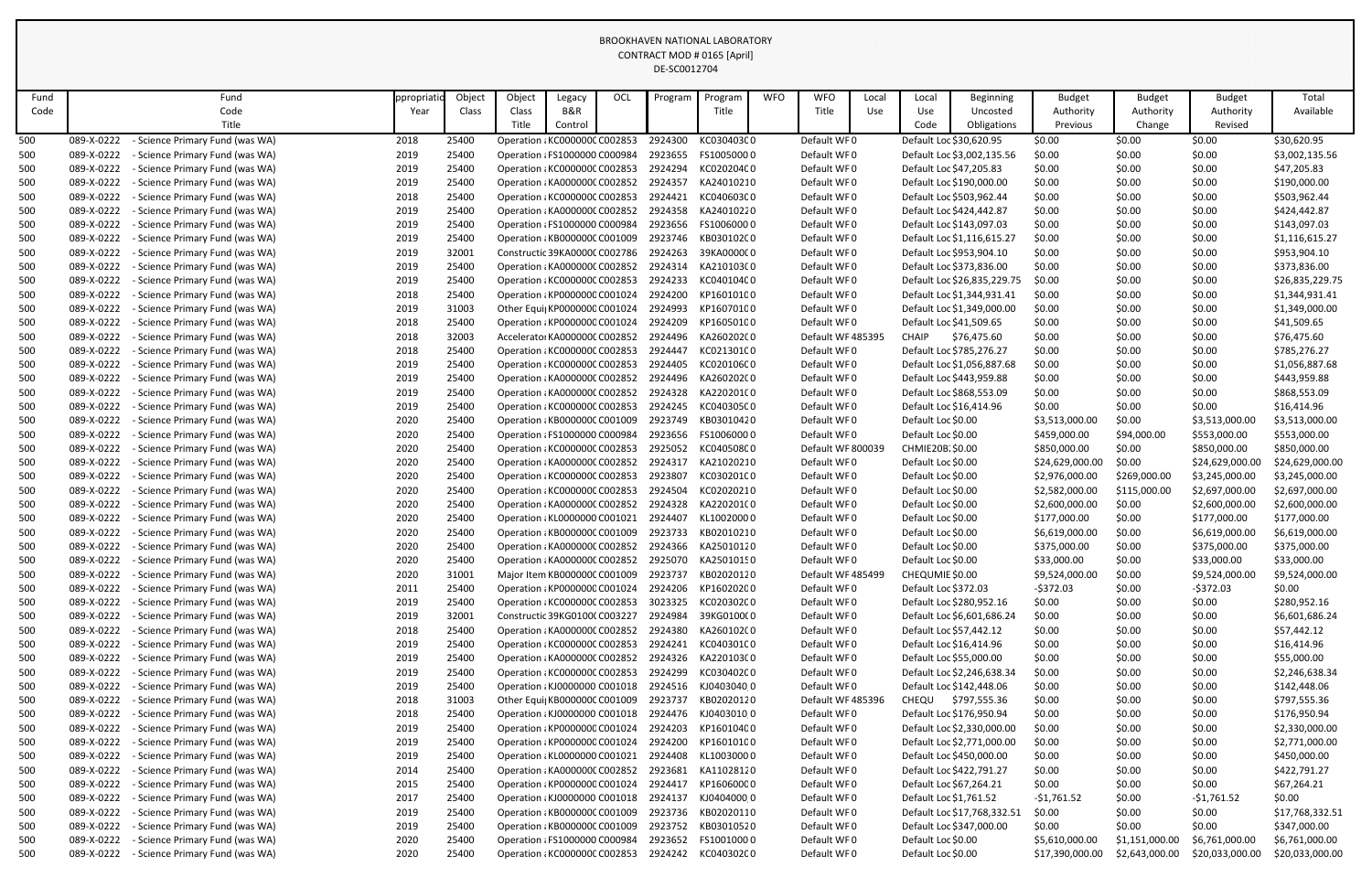| Fund |                          | Fund                                                               | ppropriatic  | Object         | Object                                                         | Legacy  | OCL | Program | Program                          | <b>WFO</b> | <b>WFO</b>                 | Local             | Local                | Beginning                                               | <b>Budget</b>           | <b>Budget</b>    | <b>Budget</b>    | Total                           |
|------|--------------------------|--------------------------------------------------------------------|--------------|----------------|----------------------------------------------------------------|---------|-----|---------|----------------------------------|------------|----------------------------|-------------------|----------------------|---------------------------------------------------------|-------------------------|------------------|------------------|---------------------------------|
| Code |                          | Code                                                               | Year         | Class          | Class                                                          | B&R     |     |         | Title                            |            | Title                      | Use               | Use                  | Uncosted                                                | Authority               | Authority        | Authority        | Available                       |
|      |                          | Title                                                              |              |                | Title                                                          | Control |     |         |                                  |            |                            |                   | Code                 | Obligations                                             | Previous                | Change           | Revised          |                                 |
| 500  | 089-X-0222               | - Science Primary Fund (was WA)                                    | 2020         | 25400          | Operation : KA000000C C002852                                  |         |     | 2924371 | KA25010320                       |            | Default WF0                |                   | Default Loc \$0.00   |                                                         | \$1,300,000.00          | \$0.00           | \$1,300,000.00   | \$1,300,000.00                  |
| 500  | 089-X-0222               | - Science Primary Fund (was WA)                                    | 2020         | 25400          | Operation : KJ0000000 C001018                                  |         |     | 2924477 | KJ04030200                       |            | Default WF0                |                   | Default Loc \$0.00   |                                                         | \$750,000.00            | \$0.00           | \$750,000.00     | \$750,000.00                    |
| 500  | 089-X-0222               | - Science Primary Fund (was WA)                                    | 2020         | 31001          | Major Item KA000000C C002852                                   |         |     | 2924320 | KA21030110                       |            |                            | Default WF 485498 | CHEQUMIE \$0.00      |                                                         | \$18,531,000.00         | \$0.00           | \$18,531,000.00  | \$18,531,000.00                 |
| 500  | 089-X-0222               | - Science Primary Fund (was WA)                                    | 2020         | 25400          | Operation : KA000000C C002852                                  |         |     | 2924496 | KA260202C0                       |            | Default WF0                |                   | Default Loc \$0.00   |                                                         | \$4,800,000.00          | \$0.00           | \$4,800,000.00   | \$4,800,000.00                  |
| 500  | 089-X-0222               | Science Primary Fund (was WA)                                      | 2020         | 25400          | Operation : KC000000C C002853                                  |         |     | 2925000 | KC03040310                       |            | Default WF0                |                   | Default Loc \$0.00   |                                                         | \$4,819,000.00          | \$268,000.00     | \$5,087,000.00   | \$5,087,000.00                  |
| 500  | 089-X-0222               | Science Primary Fund (was WA)                                      | 2020         | 31001          | Major Item KC000000C C002853                                   |         |     | 2924290 | KC040507C0                       |            |                            | Default WF 800038 | CHMIE20B: \$0.00     |                                                         | \$0.00                  | \$3,283,000.00   | \$3,283,000.00   | \$3,283,000.00                  |
| 500  | 089-X-0222               | - Science Primary Fund (was WA)                                    | 2020         | 25400          | Operation : KB000000C C001009                                  |         |     | 2923721 | KB01010220                       |            | Default WF0                |                   | Default Loc \$0.00   |                                                         | \$1,430,000.00          | \$0.00           | \$1,430,000.00   | \$1,430,000.00                  |
| 500  | 089-X-0222               | - Science Primary Fund (was WA)                                    | 2020         | 25400          | Operation : KJ0000000 C001018                                  |         |     | 2924510 | KJ04020300                       |            | Default WF0                |                   | Default Loc \$0.00   |                                                         | \$500,000.00            | \$0.00           | \$500,000.00     | \$500,000.00                    |
| 500  | 089-X-0222               | - Science Primary Fund (was WA)                                    | 2020         | 32001          | Constructic 39KG0000(C003255                                   |         |     | 2925037 | 39KG0000(0                       |            | Default WF0                |                   | Default Loc \$0.00   |                                                         | \$9,466,183.00          | \$0.00           | \$9,466,183.00   | \$9,466,183.00                  |
| 500  | 089-X-0222               | - Science Primary Fund (was WA)                                    | 2020         | 31001          | Major Item KC000000C C002853                                   |         |     | 2925052 | KC040508C0                       |            | Default WF 800039          |                   | CHMIE20B. \$0.00     |                                                         | \$2,655,000.00          | \$1,495,000.00   | \$4,150,000.00   | \$4,150,000.00                  |
| 500  | 089-X-0222               | Science Primary Fund (was WA)                                      | 2020         | 25400          | Operation : KA000000C C002852                                  |         |     | 2924325 | KA220102C0                       |            | Default WF0                |                   | Default Loc \$0.00   |                                                         | \$6,196,000.00          | -\$310,000.00    | \$5,886,000.00   | \$5,886,000.00                  |
| 500  | 089-X-0222               | - Science Primary Fund (was WA)                                    | 2020         | 25400          | Operation : KP0000000 C001024                                  |         |     | 2924200 | KP16010100                       |            | Default WF0                |                   | Default Loc \$0.00   |                                                         | \$980,000.00            | \$0.00           | \$980,000.00     | \$980,000.00                    |
| 500  | 089-X-0222               | - Science Primary Fund (was WA)                                    | 2020         | 25400          | Operation : KA000000C C002852                                  |         |     | 2924358 | KA24010220                       |            | Default WF0                |                   | Default Loc \$0.00   |                                                         | \$675,000.00            | \$0.00           | \$675,000.00     | \$675,000.00                    |
| 500  | 089-X-0222               | - Science Primary Fund (was WA)                                    | 2020         | 32001          | Constructic 39KA0000C C002786                                  |         |     | 2924263 | 39KA0000C0                       |            | Default WF0                |                   | Default Loc \$0.00   |                                                         | \$2,942,000.00          | \$0.00           | \$2,942,000.00   | \$2,942,000.00                  |
| 500  | 089-X-0222               | - Science Primary Fund (was WA)                                    | 2017         | 25400          | Operation : KA000000C C002852                                  |         |     | 2924317 | KA21020210                       |            | Default WF0                |                   | Default Loc \$0.00   |                                                         | \$0.00                  | \$791,376.50     | \$791,376.50     | \$791,376.50                    |
| 500  | 089-X-0222               | Science Primary Fund (was WA)                                      | 2020         | 32003          | Accelerator KC000000C C002853                                  |         |     | 2924233 | KC040104C0                       |            |                            | Default WF 485395 | CHAIP                | \$0.00                                                  | \$0.00                  | \$700,000.00     | \$700,000.00     | \$700,000.00                    |
| 500  | 089-X-0222               | - Science Primary Fund (was WA)                                    | 2020         | 31003          | Other Equi KC000000C C002853                                   |         |     | 2924242 | KC040302C0                       |            |                            | Default WF 485396 | CHEQU                | \$0.00                                                  | \$0.00                  | \$4,455,000.00   | \$4,455,000.00   | \$4,455,000.00                  |
| 500  | 089-X-0222               | - Science Primary Fund (was WA)                                    | 2018         | 25400          | Operation : KC000000C C002853                                  |         |     | 2923803 | KC030102C0                       |            | Default WF0                |                   | Default Loc \$3.83   |                                                         | \$0.00                  | \$0.00           | \$0.00           | \$3.83                          |
| 500  | 089-X-0222               | - Science Primary Fund (was WA)                                    | 2018         | 25400          | Operation : KB000000C C001009                                  |         |     | 2924156 | KB02010520                       |            | Default WF0                |                   |                      | Default Loc \$22,920.38                                 | \$0.00                  | \$0.00           | \$0.00           | \$22,920.38                     |
| 500  | 089-X-0222               | - Science Primary Fund (was WA)                                    | 2019         | 25400          | Operation : KA000000C C002852                                  |         |     | 2924325 | KA220102C0                       |            | Default WF0                |                   |                      | Default Loc \$2,645,827.48                              | \$0.00                  | \$0.00           | \$0.00           | \$2,645,827.48                  |
| 500  | 089-X-0222               | - Science Primary Fund (was WA)                                    | 2018         | 25400          | Operation : KA000000C C002852                                  |         |     | 2924319 | KA21020900                       |            | Default WF0                |                   | Default Loc \$310.62 |                                                         | \$0.00                  | \$0.00           | \$0.00           | \$310.62                        |
| 500  | 089-X-0222               | - Science Primary Fund (was WA)                                    | 2019         | 25400          | Operation : KB000000C C001009                                  |         |     | 2923721 | KB01010220                       |            | Default WF0                |                   |                      | Default Loc \$1,254,565.52                              | \$0.00                  | \$0.00           | \$0.00           | \$1,254,565.52                  |
| 500  | 089-X-0222               | - Science Primary Fund (was WA)                                    | 2019         | 25400          | Operation : KP0000000 C001024                                  |         |     | 2924211 | KP17010000                       |            | Default WF0                |                   |                      | Default Loc \$1,428,661.09                              | \$0.00                  | \$0.00           | \$0.00           | \$1,428,661.09                  |
| 500  | 089-X-0222               | - Science Primary Fund (was WA)                                    | 2018         | 25400          | Operation : KP0000000 C001024                                  |         |     | 2924216 | KP17030200                       |            | Default WF0                |                   |                      | Default Loc \$86,015.98                                 | \$0.00                  | \$0.00           | \$0.00           | \$86,015.98                     |
| 500  | 089-X-0222               | - Science Primary Fund (was WA)                                    | 2017         | 32003          | Accelerator KA000000C C002852                                  |         |     | 2924382 | KA260201(0                       |            | Default WF 485395          |                   | <b>CHAIP</b>         | \$185,727.18                                            | \$0.00                  | \$0.00           | \$0.00           | \$185,727.18                    |
| 500  | 089-X-0222               | - Science Primary Fund (was WA)                                    | 2018         | 32003          | Accelerator KC000000C C002853                                  |         |     | 2924233 | KC040104C0                       |            | Default WF 485395          |                   | <b>CHAIP</b>         | \$111,349.54                                            | \$0.00                  | \$0.00           | \$0.00           | \$111,349.54                    |
| 500  | 089-X-0222               | - Science Primary Fund (was WA)                                    | 2019         | 32003          | Accelerator KB000000C C001009                                  |         |     | 2923736 | KB02020110                       |            |                            | Default WF 485395 | <b>CHAIP</b>         | \$4,513,000.00                                          | \$0.00                  | \$0.00           | \$0.00           | \$4,513,000.00                  |
| 500  | 089-X-0222               | - Science Primary Fund (was WA)                                    | 2019         | 25400          | Operation : KL0000000 C001021                                  |         |     | 2924414 | KL15000000                       |            | Default WF0                |                   |                      | Default Loc \$80,000.00                                 | \$0.00                  | \$0.00           | \$0.00           | \$80,000.00                     |
| 500  | 089-X-0222               | - Science Primary Fund (was WA)                                    | 2018         | 25400          | Operation : KB000000C C001009                                  |         |     | 2923752 | KB03010520                       |            | Default WF0                |                   |                      | Default Loc \$278,400.45                                | \$0.00                  | \$0.00           | \$0.00           | \$278,400.45                    |
| 500  | 089-X-0222               | - Science Primary Fund (was WA)                                    | 2019         | 31001          | Major Item KA000000C C002852                                   |         |     | 2924320 | KA21030110                       |            |                            | Default WF 485496 |                      | CHEQUMIE \$2,441,780.26                                 | \$0.00                  | \$0.00           | \$0.00           | \$2,441,780.26                  |
| 500  | 089-X-0222               | - Science Primary Fund (was WA)                                    | 2019         | 31001          | Major Item KA000000C C002852                                   |         |     | 2924320 | KA21030110                       |            |                            | Default WF 485498 |                      | CHEQUMIE \$18,525,630.59                                | \$0.00                  | \$0.00           | \$0.00           | \$18,525,630.59                 |
| 500  | 089-X-0222               | - Science Primary Fund (was WA)                                    | 2018         | 25400          | Operation : KP0000000 C001024                                  |         |     | 2924514 | KP16060100                       |            | Default WF0                |                   |                      | Default Loc \$2,094,649.43                              | \$0.00                  | \$0.00           | \$0.00           | \$2,094,649.43                  |
| 500  | 089-X-0222               | - Science Primary Fund (was WA)                                    | 2019         | 25400          | Operation : KJ0000000 C001018                                  |         |     | 2924474 | KJ040201000                      |            | Default WF0                |                   |                      | Default Loc \$451,512.00                                | \$0.00                  | \$0.00           | \$0.00           | \$451,512.00                    |
| 500  | 089-X-0222               | - Science Primary Fund (was WA)                                    | 2018         | 25400          | Operation : KL0000000 C001021                                  |         |     | 2924408 | KL1003000 0                      |            | Default WF0                |                   |                      | Default Loc \$46,947.02                                 | \$0.00                  | \$0.00           | \$0.00           | \$46,947.02                     |
| 500  | 089-X-0222               | Science Primary Fund (was WA)                                      | 2019         | 31001          | Major Item KB000000C C001009                                   |         |     | 2923737 | KB02020120                       |            | Default WF 485499          |                   |                      | CHEQUMIE \$4,440,831.74                                 | \$0.00                  | \$0.00           | \$0.00           | \$4,440,831.74                  |
| 500  | 089-X-0222               | - Science Primary Fund (was WA)                                    | 2019         | 25400          | Operation : KC000000C C002853                                  |         |     | 2924243 | KC040303C0                       |            | Default WF0                |                   |                      | Default Loc \$16,414.96                                 | \$0.00                  | \$0.00           | \$0.00           | \$16,414.96                     |
| 500  | 089-X-0222               | - Science Primary Fund (was WA)                                    | 2018         | 25400          | Operation : KL0000000 C001021                                  |         |     | 2924414 | KL15000000                       |            | Default WF0                |                   |                      | Default Loc \$11,820.36                                 | \$0.00                  | \$0.00           | \$0.00           | \$11,820.36                     |
| 500  | 089-X-0222               | - Science Primary Fund (was WA)                                    | 2019         | 25400          | Operation : KC000000C C002853                                  |         |     | 2924472 | KC020107C0                       |            | Default WF0                |                   |                      | Default Loc \$2,094,051.59                              | \$0.00                  | \$0.00           | \$0.00           | \$2,094,051.59                  |
| 500  | 089-X-0222               | Science Primary Fund (was WA)                                      | 2019         | 25400          | Operation : KB000000C C001009                                  |         |     | 2923749 | KB03010420                       |            | Default WF0                |                   |                      | Default Loc \$2,084,715.88                              | \$0.00                  | \$0.00           | \$0.00           | \$2,084,715.88                  |
| 500  | 089-X-0222               | - Science Primary Fund (was WA)                                    | 2020         | 25400          | Operation : KC000000C C002853                                  |         |     | 2924294 | KC020204C0                       |            | Default WF0                |                   | Default Loc \$0.00   |                                                         | \$180,000.00            | \$10,000.00      | \$190,000.00     | \$190,000.00                    |
| 500  | 089-X-0222               | Science Primary Fund (was WA)                                      | 2020         | 25400          | Operation : KB000000C C001009                                  |         |     | 2923737 | KB02020120                       |            | Default WF0                |                   | Default Loc \$0.00   |                                                         | \$39,045,000.00         | \$0.00           | \$39,045,000.00  | \$39,045,000.00                 |
| 500  | 089-X-0222               | - Science Primary Fund (was WA)                                    | 2020         | 25400          | Operation : KC000000C C002853                                  |         |     | 2924405 | KC020106C0                       |            | Default WF0                |                   | Default Loc \$0.00   |                                                         | \$2,790,000.00          | \$155,000.00     | \$2,945,000.00   | \$2,945,000.00                  |
| 500  | 089-X-0222               | Science Primary Fund (was WA)                                      | 2020         | 31003          | Other Equi KB000000C C001009                                   |         |     | 2923736 | KB02020110                       |            |                            | Default WF 485396 | CHEQU                | \$0.00                                                  | \$830,000.00            | \$0.00           | \$830,000.00     | \$830,000.00                    |
| 500  | 089-X-0222               | - Science Primary Fund (was WA)                                    | 2020         | 25400          | Operation : KB000000C C001009                                  |         |     | 2923736 | KB02020110                       |            | Default WF0                |                   | Default Loc \$0.00   |                                                         | \$136,758,000.00 \$0.00 |                  | \$136,758,000.00 | \$136,758,000.00                |
| 500  | 089-X-0222               | - Science Primary Fund (was WA)                                    | 2020         | 31003          | Other Equi KB000000C C001009                                   |         |     | 2923737 | KB02020120                       |            |                            | Default WF 485396 | CHEQU                | \$0.00                                                  | \$2,756,000.00          | \$0.00           | \$2,756,000.00   | \$2,756,000.00                  |
| 500  | 089-X-0222               | Science Primary Fund (was WA)                                      | 2020         | 25400          | Operation : KB000000C C001009                                  |         |     | 2923755 | KB04010220                       |            | Default WF0                |                   | Default Loc \$0.00   |                                                         | \$146,000.00            | \$0.00           | \$146,000.00     | \$146,000.00                    |
| 500  | 089-X-0222<br>089-X-0222 | - Science Primary Fund (was WA)                                    | 2016         | 25400          | Operation : KP0000000 C001024                                  |         |     | 2924205 | KP16020100                       |            | Default WF0                |                   |                      | Default Loc \$4,286.34                                  | \$0.00                  | \$0.00           | \$0.00           | \$4,286.34                      |
| 500  |                          | Science Primary Fund (was WA)                                      | 2019         | 25400          | Operation : KC000000C C002853                                  |         |     | 2924242 | KC040302C0                       |            | Default WF0                |                   |                      | Default Loc \$11,530,578.90                             | $-$1,385,000.00$        | -\$1,192,713.04  | -\$2,577,713.04  | \$8,952,865.86                  |
| 500  | 089-X-0222<br>089-X-0222 | - Science Primary Fund (was WA)<br>- Science Primary Fund (was WA) | 2019<br>2019 | 25400          | Operation : KJ0000000 C001018                                  |         |     | 2923737 | 2924476 KJ04030100<br>KB02020120 |            | Default WF0<br>Default WF0 |                   |                      | Default Loc \$482,000.00<br>Default Loc \$15,541,298.19 | \$0.00<br>\$0.00        | \$0.00           | \$0.00<br>\$0.00 | \$482,000.00<br>\$15,541,298.19 |
| 500  | 089-X-0222               | - Science Primary Fund (was WA)                                    | 2019         | 25400<br>25400 | Operation : KB000000C C001009<br>Operation : KC000000C C002853 |         |     | 2924506 | KC02020310                       |            | Default WF0                |                   |                      | Default Loc \$950,597.90                                | \$0.00                  | \$0.00<br>\$0.00 | \$0.00           | \$950,597.90                    |
| 500  | 089-X-0222               | - Science Primary Fund (was WA)                                    | 2019         | 25400          |                                                                |         |     | 2923657 | FS10070000                       |            | Default WF0                |                   |                      |                                                         | \$0.00                  | \$0.00           |                  | \$709,000.00                    |
| 500  |                          |                                                                    |              |                | Operation : FS1000000 C000984                                  |         |     |         |                                  |            |                            |                   |                      | Default Loc \$709,000.00                                |                         |                  | \$0.00           |                                 |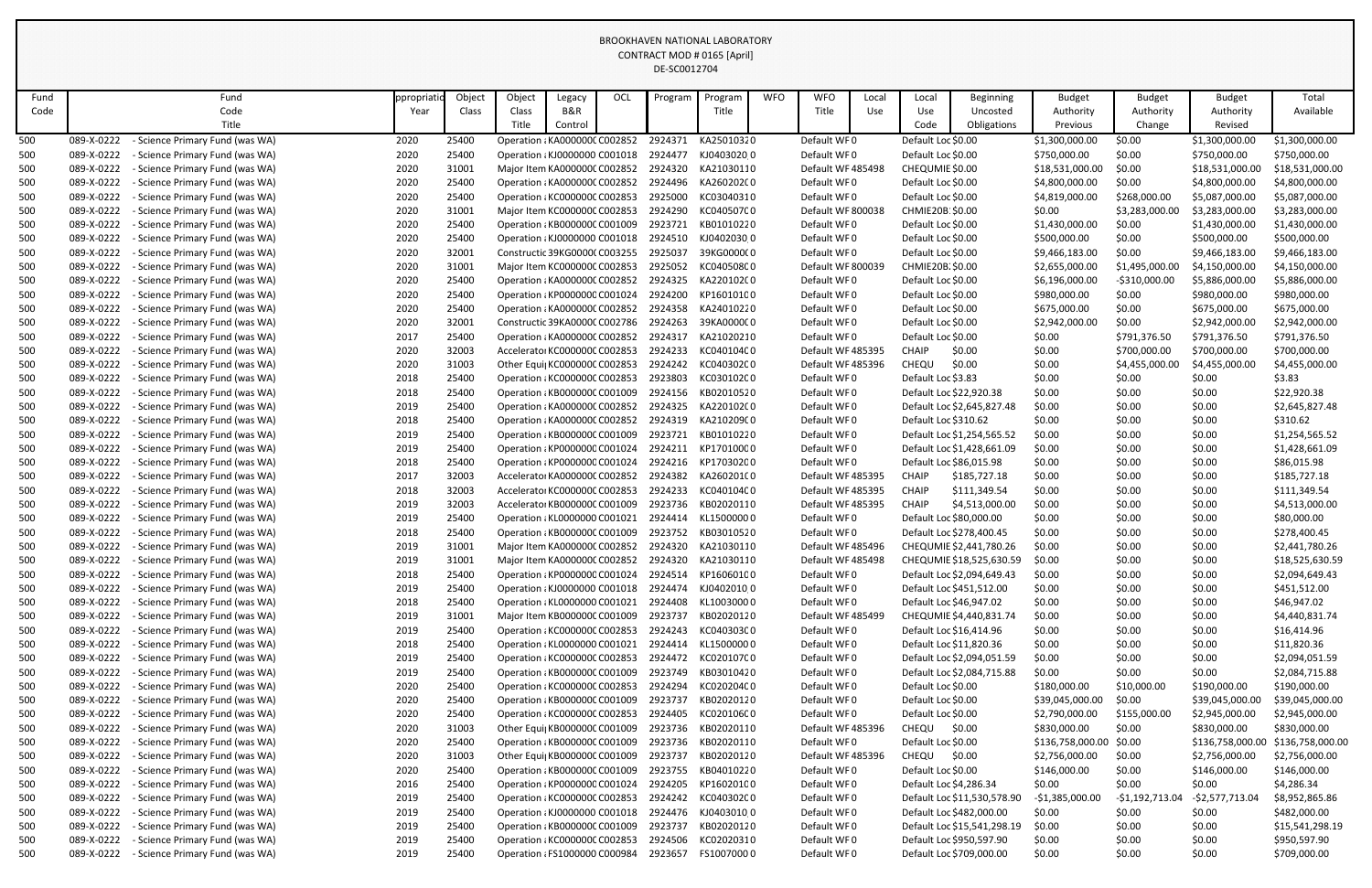| Fund |            | Fund                            | ppropriat | Object | Object                                | Legacy         | OCL | Program            | Program            | <b>WFO</b> | <b>WFO</b>         | Local | Local                   | <b>Beginning</b>            | <b>Budget</b>    | <b>Budget</b>    | <b>Budget</b>    | Total            |
|------|------------|---------------------------------|-----------|--------|---------------------------------------|----------------|-----|--------------------|--------------------|------------|--------------------|-------|-------------------------|-----------------------------|------------------|------------------|------------------|------------------|
| Code |            | Code                            | Year      | Class  | Class                                 | <b>B&amp;R</b> |     |                    | Title              |            | Title              | Use   | Use                     | Uncosted                    | Authority        | Authority        | Authority        | Available        |
|      |            | Title                           |           |        | Title                                 | Control        |     |                    |                    |            |                    |       | Code                    | Obligations                 | Previous         | Change           | Revised          |                  |
| 500  | 089-X-0222 | Science Primary Fund (was WA)   | 2019      | 25400  | Operation : KL0000000 C001021         |                |     | 2924407            | KL10020000         |            | Default WF0        |       | Default Loc \$83,278.51 |                             | $-$20,000.00$    | \$0.00           | $-$20,000.00$    | \$63,278.51      |
| 500  | 089-X-0222 | - Science Primary Fund (was WA) | 2017      | 31001  | Major Item KA000000C C002852          |                |     | 2924320            | KA21030110         |            | Default WF 485486  |       |                         | CHEQUMIE \$838,523.42       | \$0.00           | -\$791,376.50    | -\$791,376.50    | \$47,146.92      |
| 500  | 089-X-0222 | - Science Primary Fund (was WA) | 2017      | 25400  | Operation : KC000000C C002853         |                |     | 2923774            | KC020202C0         |            | Default WF0        |       | Default Loc \$7,280.81  |                             | -\$938.66        | \$0.00           | -\$938.66        | \$6,342.15       |
| 500  | 089-X-0222 | - Science Primary Fund (was WA) | 2018      | 25400  | Operation : KA000000C C002852         |                |     | 2924368            | KA25010210         |            | Default WF0        |       | Default Loc \$1,009.15  |                             | \$0.00           | \$0.00           | \$0.00           | \$1,009.15       |
| 500  | 089-X-0222 | Science Primary Fund (was WA)   | 2018      | 25400  | Operation : KC000000C C002853         |                |     | 2924193            | KC030701C0         |            | Default WF0        |       |                         | Default Loc \$237,487.39    | \$0.00           | \$0.00           | \$0.00           | \$237,487.39     |
| 500  | 089-X-0222 | - Science Primary Fund (was WA) | 2019      | 32001  | Constructic 39KG01000 C003087         |                |     | 2924481            | 39KG0100(0         |            | Default WF0        |       |                         | Default Loc \$42,200,000.00 | \$0.00           | \$0.00           | \$0.00           | \$42,200,000.00  |
| 500  | 089-X-0222 | - Science Primary Fund (was WA) | 2019      | 25400  | Operation : KA000000C C002852         |                |     | 2924371            | KA25010320         |            | Default WF0        |       |                         | Default Loc \$1,163,151.16  | \$0.00           | \$0.00           | \$0.00           | \$1,163,151.16   |
| 500  | 089-X-0222 | - Science Primary Fund (was WA) | 2020      | 25400  | Operation : KA000000C C002852         |                |     | 2924346            | KA230102C0         |            | Default WF0        |       | Default Loc \$0.00      |                             | \$1,190,000.00   | $-$80,000.00$    | \$1,110,000.00   | \$1,110,000.00   |
| 500  | 089-X-0222 | - Science Primary Fund (was WA) | 2020      | 25400  | Operation : KC000000C C002853         |                |     | 2924305            | KC040602C0         |            | Default WF0        |       | Default Loc \$0.00      |                             | \$380,000.00     | \$0.00           | \$380,000.00     | \$380,000.00     |
| 500  | 089-X-0222 | - Science Primary Fund (was WA) | 2020      | 25400  | Operation : KA000000C C002852         |                |     | 2924348            | KA230201(0         |            | Default WF0        |       | Default Loc \$0.00      |                             | \$175,000.00     | \$0.00           | \$175,000.00     | \$175,000.00     |
| 500  | 089-X-0222 | - Science Primary Fund (was WA) | 2020      | 32001  | Constructic 39KG01000 C003227         |                |     | 2924984            | 39KG0100(0         |            | Default WF0        |       | Default Loc \$0.00      |                             | \$9,466,183.00   | \$8,011,453.00   | \$17,477,636.00  | \$17,477,636.00  |
| 500  | 089-X-0222 | - Science Primary Fund (was WA) | 2020      | 25400  | Operation : KP0000000 C001024         |                |     | 2924203            | KP16010400         |            | Default WF0        |       | Default Loc \$0.00      |                             | \$430,000.00     | \$0.00           | \$430,000.00     | \$430,000.00     |
| 500  | 089-X-0222 | - Science Primary Fund (was WA) | 2020      | 25400  | Operation : KB000000C C001009         |                |     | 2925029            | KB04050120         |            | Default WF0        |       | Default Loc \$0.00      |                             | \$402,000.00     | \$0.00           | \$402,000.00     | \$402,000.00     |
| 500  | 089-X-0222 | - Science Primary Fund (was WA) | 2018      | 25400  | Operation : KA000000C C002852         |                |     | 2924357            | KA24010210         |            | Default WF0        |       | Default Loc \$99,968.41 |                             | \$0.00           | \$0.00           | \$0.00           | \$99,968.41      |
| 500  | 089-X-0222 | - Science Primary Fund (was WA) | 2019      | 25400  | Operation : KA000000C C002852         |                |     | 2924336            | KA220209C0         |            | Default WF0        |       |                         | Default Loc \$169,868.66    | \$0.00           | \$0.00           | \$0.00           | \$169,868.66     |
| 500  | 089-X-0222 | - Science Primary Fund (was WA) | 2019      | 25400  | Operation : KA000000C C002852         |                |     | 2924356            | KA24010190         |            | Default WF0        |       |                         | Default Loc \$298,162.24    | \$0.00           | \$0.00           | \$0.00           | \$298,162.24     |
| 500  | 089-X-0222 | - Science Primary Fund (was WA) | 2019      | 25400  | Operation : KA000000C C002852         |                |     | 2924313            | KA210102C0         |            | Default WF0        |       |                         | Default Loc \$3,650,135.33  | \$0.00           | \$0.00           | \$0.00           | \$3,650,135.33   |
| 500  | 089-X-0222 | - Science Primary Fund (was WA) | 2019      | 25400  | Operation : KP0000000 C001024         |                |     | 2924204            | KP16010500         |            | Default WF0        |       |                         | Default Loc \$158,276.45    | \$0.00           | \$0.00           | \$0.00           | \$158,276.45     |
| 500  | 089-X-0222 | - Science Primary Fund (was WA) | 2015      | 25400  | Operation : KA000000C C002852         |                |     | 2924313            | KA210102C0         |            | Default WF 485474  |       | CHOPEMIE \$33.06        |                             | $-533.06$        | \$0.00           | $-533.06$        | \$0.00           |
| 500  | 089-X-0222 | - Science Primary Fund (was WA) | 2014      | 25400  | Operation : KC000000C C002853         |                |     | 2924248            | KC040404C0         |            | Default WF0        |       |                         | Default Loc \$2,840,641.00  | \$0.00           | \$0.00           | \$0.00           | \$2,840,641.00   |
| 500  | 089-X-0222 | - Science Primary Fund (was WA) | 2019      | 25400  | Operation : KA000000C C002852         |                |     | 2924366            | KA25010120         |            | Default WF 302557  |       | Traineeshir \$78,400.00 |                             | \$0.00           | \$0.00           | \$0.00           | \$78,400.00      |
| 500  | 089-X-0222 | - Science Primary Fund (was WA) | 2019      | 25400  | Operation : KA000000C C002852         |                |     | 2924366            | KA25010120         |            | Default WF0        |       |                         | Default Loc \$111,366.64    | \$0.00           | \$0.00           | \$0.00           | \$111,366.64     |
| 500  | 089-X-0222 | - Science Primary Fund (was WA) | 2019      | 31003  | Other Equi KB000000C C001009          |                |     | 2923736            | KB02020110         |            | Default WF 485396  |       | <b>CHEQU</b>            | \$1,849,000.00              | \$0.00           | \$0.00           | \$0.00           | \$1,849,000.00   |
| 500  | 089-X-0222 | - Science Primary Fund (was WA) | 2019      | 25400  | Operation : KJ0000000 C001018         |                |     | 2924510            | KJ0402030 0        |            | Default WF0        |       |                         | Default Loc \$1,450,000.00  | \$0.00           | \$0.00           | \$0.00           | \$1,450,000.00   |
| 500  | 089-X-0222 | - Science Primary Fund (was WA) | 2017      | 25400  | Operation : KC000000C C002853         |                |     | 2923775            | KC020203C0         |            | Default WF0        |       | Default Loc \$305.56    |                             | \$0.00           | \$0.00           | \$0.00           | \$305.56         |
| 500  | 089-X-0222 | - Science Primary Fund (was WA) | 2019      | 25400  | Operation : KA000000C C002852         |                |     | 2924327            | KA220109C0         |            | Default WF0        |       |                         | Default Loc \$212,714.88    | \$0.00           | \$0.00           | \$0.00           | \$212,714.88     |
| 500  | 089-X-0222 | - Science Primary Fund (was WA) | 2014      | 25400  | Operation : KC000000C C002853 2923794 |                |     |                    | KC02810130         |            | Default WF0        |       |                         | Default Loc \$165,193.55    | \$0.00           | \$0.00           | \$0.00           | \$165,193.55     |
|      | 089-X-0222 | - Science Primary Fund (was WA) | 2020      | 25400  | Operation : FS1000000 C000984         |                |     | 2923657            | FS10070000         |            | Default WF0        |       | Default Loc \$0.00      |                             | \$553,000.00     | \$113,000.00     | \$666,000.00     | \$666,000.00     |
| 500  | 089-X-0222 | - Science Primary Fund (was WA) | 2020      | 25400  | Operation : KC000000C C002853         |                |     | 2924233            | KC040104C0         |            | Default WF0        |       | Default Loc \$0.00      |                             | \$81,888,000.00  | \$34,276,000.00  | \$116,164,000.00 | \$116,164,000.00 |
| 500  | 089-X-0222 | - Science Primary Fund (was WA) | 2020      | 25400  | Operation : KP0000000 C001024         |                |     | 2924204            | KP16010500         |            | Default WF0        |       | Default Loc \$0.00      |                             | \$1,308,000.00   | \$0.00           | \$1,308,000.00   | \$1,308,000.00   |
| 500  | 089-X-0222 | - Science Primary Fund (was WA) | 2020      | 25400  | Operation : KA000000C C002852         |                |     |                    | 2924336 KA220209C0 |            | Default WF0        |       | Default Loc \$0.00      |                             | \$385,000.00     | \$0.00           | \$385,000.00     | \$385,000.00     |
| 500  | 089-X-0222 | - Science Primary Fund (was WA) | 2020      | 25400  | Operation : FS1000000 C000984         |                |     | 2923654            | FS10040000         |            | Default WF0        |       | Default Loc \$0.00      |                             | \$397,000.00     | \$81,000.00      | \$478,000.00     | \$478,000.00     |
| 500  | 089-X-0222 | Science Primary Fund (was WA)   | 2020      | 25400  | Operation : KC000000C C002853         |                |     | 2924290            | KC040507C0         |            | Default WF 800038  |       | CHMIE20B: \$0.00        |                             | \$3,856,000.00   | $-$1,639,000.00$ | \$2,217,000.00   | \$2,217,000.00   |
| 500  | 089-X-0222 | - Science Primary Fund (was WA) | 2020      | 31001  | Major Item KA000000C C002852          |                |     | 2924320            | KA21030110         |            | Default WF 485496  |       | CHEQUMIE \$0.00         |                             | \$8,990,000.00   | \$0.00           | \$8,990,000.00   | \$8,990,000.00   |
| 500  | 089-X-0222 | Science Primary Fund (was WA)   | 2020      | 25400  | Operation : KC000000C C002853         |                |     | 2924506            | KC02020310         |            | Default WF0        |       | Default Loc \$0.00      |                             | \$1,884,000.00   | \$104,000.00     | \$1,988,000.00   | \$1,988,000.00   |
| 500  | 089-X-0222 | - Science Primary Fund (was WA) | 2020      | 25400  | Operation : KC000000C C002853         |                |     | 2924299            | KC030402C0         |            | Default WF0        |       | Default Loc \$0.00      |                             | \$3,011,000.00   | \$166,000.00     | \$3,177,000.00   | \$3,177,000.00   |
| 500  | 089-X-0222 | Science Primary Fund (was WA)   | 2020      | 25400  | Operation : FS1000000 C000984         |                |     | 2923653            | FS10020000         |            | Default WF0        |       | Default Loc \$0.00      |                             | \$699,000.00     | \$143,000.00     | \$842,000.00     | \$842,000.00     |
| 500  | 089-X-0222 | Science Primary Fund (was WA)   | 2020      | 25400  | Operation : KP0000000 C001024         |                |     | 2924218            | KP17040100         |            | Default WF0        |       | Default Loc \$0.00      |                             | \$250,000.00     | \$0.00           | \$250,000.00     | \$250,000.00     |
| 500  | 089-X-0222 | - Science Primary Fund (was WA) | 2020      | 25400  | Operation : KC000000C C002853         |                |     | 2923769            | KC020101C0         |            | Default WF0        |       | Default Loc \$0.00      |                             | \$2,600,000.00   | \$145,000.00     | \$2,745,000.00   | \$2,745,000.00   |
| 500  | 089-X-0222 | - Science Primary Fund (was WA) | 2020      | 25400  | Operation : FS1000000 C000984         |                |     | 2923655            | FS10050000         |            | Default WF0        |       | Default Loc \$0.00      |                             | \$2,630,000.00   | \$540,000.00     | \$3,170,000.00   | \$3,170,000.00   |
| 500  | 089-X-0222 | Science Primary Fund (was WA)   | 2016      | 25400  | Operation : KA000000C C002852         |                |     | 2924369            | KA25010220         |            | Default WF0        |       | Default Loc \$43,257.33 |                             | \$0.00           | \$0.00           | \$0.00           | \$43,257.33      |
|      | 089-X-0222 |                                 |           |        |                                       |                |     |                    |                    |            | Default WF0        |       |                         |                             |                  |                  |                  | \$8.95           |
| 500  | 089-X-0222 | - Science Primary Fund (was WA) | 2018      | 25400  | Operation : KC000000C C002853         |                |     | 2924460<br>2923736 | KC030105C0         |            |                    |       | Default Loc \$8.95      |                             | \$0.00<br>\$0.00 | \$0.00           | \$0.00           |                  |
| 500  |            | Science Primary Fund (was WA)   | 2017      | 31003  | Other Equi  KB000000C C001009         |                |     |                    | KB02020110         |            | Default WF 485396  |       | CHEQU                   | \$621,412.12                |                  | \$0.00           | \$0.00           | \$621,412.12     |
| 500  | 089-X-0222 | - Science Primary Fund (was WA) | 2018      | 25400  | Operation : KP0000000 C001024         |                |     | 2924462            | KP17030400         |            | Default WF0        |       |                         | Default Loc \$525,530.65    | $-5292,629.77$   | \$0.00           | $-5292,629.77$   | \$232,900.88     |
| 500  | 089-X-0222 | - Science Primary Fund (was WA) | 2018      | 31001  | Major Item KA000000C C002852          |                |     | 2924350            | KA23030110         |            | Default WF 4809008 |       |                         | CHEQUMII \$409,084.99       | -\$409,084.99    | \$0.00           | -\$409,084.99    | \$0.00           |
| 500  | 089-X-0222 | Science Primary Fund (was WA)   | 2019      | 25400  | Operation : FS1000000 C000984         |                |     | 2923658            | FS10090000         |            | Default WF0        |       |                         | Default Loc \$297,414.40    | \$0.00           | \$0.00           | \$0.00           | \$297,414.40     |
| 500  | 089-X-0222 | - Science Primary Fund (was WA) | 2019      | 25400  | Operation : KC000000C C002853         |                |     | 2923807            | KC030201C0         |            | Default WF0        |       |                         | Default Loc \$1,940,003.60  | \$0.00           | \$0.00           | \$0.00           | \$1,940,003.60   |
| 500  | 089-X-0222 | - Science Primary Fund (was WA) | 2019      | 32003  | Accelerator KC000000C C002853         |                |     | 2924233            | KC040104C0         |            | Default WF 485395  |       | <b>CHAIP</b>            | \$4,200,000.00              | \$0.00           | \$0.00           | \$0.00           | \$4,200,000.00   |
| 500  | 089-X-0222 | - Science Primary Fund (was WA) | 2017      | 25400  | Operation : KA000000C C002852         |                |     | 2924382            | KA260201(0         |            | Default WF0        |       | Default Loc \$1,756.28  |                             | $-535.40$        | \$0.00           | -\$35.40         | \$1,720.88       |
| 500  | 089-X-0222 | - Science Primary Fund (was WA) | 2019      | 25400  | Operation : KB000000C C001009         |                |     | 2923755            | KB04010220         |            | Default WF0        |       |                         | Default Loc \$411,205.13    | \$0.00           | \$0.00           | \$0.00           | \$411,205.13     |
| 500  | 089-X-0222 | Science Primary Fund (was WA)   | 2019      | 25400  | Operation : KP0000000 C001024         |                |     | 2924993            | KP16070100         |            | Default WF0        |       |                         | Default Loc \$3,068,783.11  | \$0.00           | \$0.00           | \$0.00           | \$3,068,783.11   |
| 500  | 089-X-0222 | - Science Primary Fund (was WA) | 2019      | 25400  | Operation : KA000000C C002852         |                |     | 2924355            | KA24010120         |            | Default WF0        |       |                         | Default Loc \$1,209,355.21  | \$0.00           | \$0.00           | \$0.00           | \$1,209,355.21   |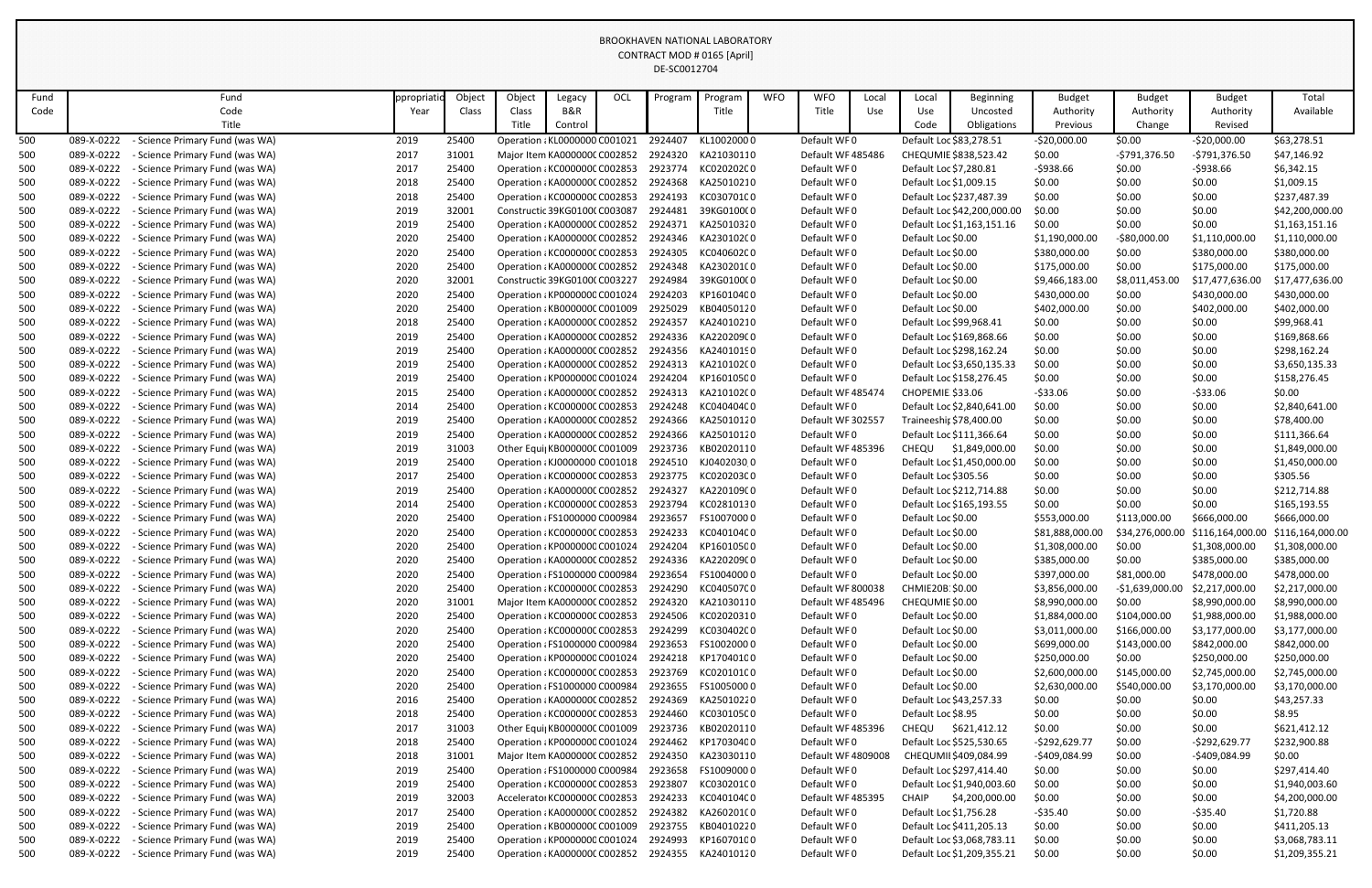| Fund |            | Fund                                              | ppropriatio | Object | Object                        | Legacy  | <b>OCL</b> | Program | Program                             | <b>WFO</b> | <b>WFO</b>        | Local | Local                   | <b>Beginning</b>            | <b>Budget</b>  | <b>Budget</b>  | <b>Budget</b>  | Total           |
|------|------------|---------------------------------------------------|-------------|--------|-------------------------------|---------|------------|---------|-------------------------------------|------------|-------------------|-------|-------------------------|-----------------------------|----------------|----------------|----------------|-----------------|
| Code |            | Code                                              | Year        | Class  | Class                         | B&R     |            |         | Title                               |            | Title             | Use   | Use                     | Uncosted                    | Authority      | Authority      | Authority      | Available       |
|      |            | Title                                             |             |        | Title                         | Control |            |         |                                     |            |                   |       | Code                    | Obligations                 | Previous       | Change         | Revised        |                 |
| 500  | 089-X-0222 | Science Primary Fund (was WA)                     | 2014        | 25400  | Operation : KB000000C C001009 |         |            | 2923728 | KB01810120                          |            | Default WF0       |       | Default Loc \$34,228.17 |                             | \$0.00         | \$0.00         | \$0.00         | \$34,228.17     |
| 500  | 089-X-0222 | - Science Primary Fund (was WA)                   | 2017        | 25400  | Operation : KC000000C C002853 |         |            | 2924295 | KC020205C0                          |            | Default WF0       |       | Default Loc \$6,273.76  |                             | \$0.00         | \$0.00         | \$0.00         | \$6,273.76      |
| 500  | 089-X-0222 | - Science Primary Fund (was WA)                   | 2019        | 25400  | Operation : KC000000C C002853 |         |            | 2925000 | KC03040310                          |            | Default WF0       |       |                         | Default Loc \$2,059,588.59  | \$0.00         | \$0.00         | \$0.00         | \$2,059,588.59  |
| 500  | 089-X-0222 | - Science Primary Fund (was WA)                   | 2020        | 25400  | Operation : KA000000C C002852 |         |            | 2924355 | KA24010120                          |            | Default WF0       |       | Default Loc \$0.00      |                             | \$4,890,000.00 | $-$150,000.00$ | \$4,740,000.00 | \$4,740,000.00  |
| 500  | 089-X-0222 | - Science Primary Fund (was WA)                   | 2020        | 25400  | Operation : KP0000000 C001024 |         |            | 2924995 | KP17030000                          |            | Default WF0       |       | Default Loc \$0.00      |                             | \$445,000.00   | \$0.00         | \$445,000.00   | \$445,000.00    |
| 500  | 089-X-0222 | - Science Primary Fund (was WA)                   | 2020        | 25400  | Operation : KC000000C C002853 |         |            | 3023325 | KC020302C0                          |            | Default WF0       |       | Default Loc \$0.00      |                             | \$2,324,000.00 | \$129,000.00   | \$2,453,000.00 | \$2,453,000.00  |
| 500  | 089-X-0222 | - Science Primary Fund (was WA)                   | 2020        | 25400  | Operation : FS1000000 C000984 |         |            | 2923658 | FS10090000                          |            | Default WF0       |       | Default Loc \$0.00      |                             | \$582,000.00   | \$119,000.00   | \$701,000.00   | \$701,000.00    |
| 500  | 089-X-0222 | - Science Primary Fund (was WA)                   | 2020        | 25400  | Operation : KP0000000 C001024 |         |            | 2924993 | KP16070100                          |            | Default WF0       |       | Default Loc \$0.00      |                             | \$4,350,000.00 | \$0.00         | \$4,350,000.00 | \$4,350,000.00  |
| 500  | 089-X-0222 | - Science Primary Fund (was WA)                   | 2020        | 25400  | Operation : KC000000C C002853 |         |            | 2924472 | KC020107C0                          |            | Default WF0       |       | Default Loc \$0.00      |                             | \$1,630,000.00 | \$85,000.00    | \$1,715,000.00 | \$1,715,000.00  |
| 500  | 089-X-0222 | - Science Primary Fund (was WA)                   | 2020        | 32002  | General Pla KG0700000 C002925 |         |            | 2924416 | KG070100(0                          |            | Default WF 485403 |       | <b>CHGPP</b>            | \$0.00                      | \$3,500,000.00 | \$4,000,000.00 | \$7,500,000.00 | \$7,500,000.00  |
| 500  | 089-X-0222 | - Science Primary Fund (was WA)                   | 2020        | 25400  | Operation : KP0000000 C001024 |         |            | 2924212 | KP17020100                          |            | Default WF0       |       | Default Loc \$0.00      |                             | \$0.00         | \$500,000.00   | \$500,000.00   | \$500,000.00    |
| 510  | 089-X-0222 | - Science Reimbursable Work Technology Transf     | 2019        | 25400  | Operation : 4.56E+08 C003005  |         |            | 6600199 | 4561650214861091                    |            | <b>CHAGRRIKEO</b> |       |                         | Default Loc \$126,259.91    | $-521,063.96$  | \$0.00         | $-521,063.96$  | \$105,195.95    |
| 510  | 089-X-0222 | - Science Reimbursable Work Technology Transf     | 2020        | 25400  | Operation : 4.56E+08          |         | C003005    | 6600199 | 4561650214861091                    |            | <b>CHAGRRIKEO</b> |       | Default Loc \$0.00      |                             | \$402,376.94   | \$406,293.31   | \$808,670.25   | \$808,670.25    |
| 510  | 089-X-0222 | - Science Reimbursable Work Technology Transf     | 2020        | 25400  | Operation : 4.56E+08 C003005  |         |            | 6600199 | 4561650214861208                    |            | CHAGR8440         |       | Default Loc \$0.00      |                             | \$48,543.69    | \$0.00         | \$48,543.69    | \$48,543.69     |
| 511  | 089-X-0222 | - Science Reimbursable Work with Non-Federal      | 2019        | 25400  | Operation : 4.56E+08          |         | C003005    | 6600146 | 4561600314861053                    |            | CHAGR8420         |       | Default Loc \$6,766.57  |                             | \$0.00         | \$0.00         | \$0.00         | \$6,766.57      |
| 511  | 089-X-0222 | <b>Science Reimbursable Work with Non-Federal</b> | 2019        | 25400  | Operation : 4.56E+08          |         | C003005    | 6600146 | 4561600314861075                    |            | CHAGR8430         |       | Default Loc \$2,569.90  |                             | \$0.00         | \$0.00         | \$0.00         | \$2,569.90      |
| 511  | 089-X-0222 | - Science Reimbursable Work with Non-Federal      | 2019        | 25400  | Operation : 4.56E+08          |         | C003005    | 6600146 | 4561600314860969                    |            | CHAGR8730         |       |                         | Default Loc \$194,172.07    | \$0.00         | \$0.00         | \$0.00         | \$194,172.07    |
| 511  | 089-X-0222 | - Science Reimbursable Work with Non-Federal      | 2019        | 25400  | Operation : 4.56E+08          |         | C003005    | 6600146 | 4561600314861177                    |            | CHAGR844 0        |       | Default Loc \$13,333.00 |                             | \$0.00         | \$0.00         | \$0.00         | \$13,333.00     |
| 511  | 089-X-0222 | - Science Reimbursable Work with Non-Federal      | 2019        | 25400  | Operation : 4.56E+08          |         | C003005    | 6600146 | 4561600314861100                    |            | CHAGR8430         |       | Default Loc \$10,900.53 |                             | \$0.00         | \$0.00         | \$0.00         | \$10,900.53     |
| 511  | 089-X-0222 | - Science Reimbursable Work with Non-Federal      | 2019        | 25400  | Operation : 4.56E+08          |         | C003005    | 6600146 | 4561600314861115                    |            | CHAGR8430         |       | Default Loc \$18,670.77 |                             | \$0.00         | \$0.00         | \$0.00         | \$18,670.77     |
| 511  | 089-X-0222 | - Science Reimbursable Work with Non-Federal      | 2019        | 25400  | Operation : 4.56E+08          |         | C003005    | 6600146 | 4561600314861121                    |            | CHAGR844 0        |       |                         | Default Loc \$121,934.75    | \$0.00         | \$0.00         | \$0.00         | \$121,934.75    |
| 511  | 089-X-0222 | - Science Reimbursable Work with Non-Federal      | 2019        | 25400  | Operation : 4.56E+08          |         | C003005    | 6600146 | 4561600314861109                    |            | CHAGR843 0        |       | Default Loc \$666.73    |                             | $-5144.85$     | \$0.00         | $-5144.85$     | \$521.88        |
| 511  | 089-X-0222 | - Science Reimbursable Work with Non-Federal      | 2019        | 25400  | Operation : 4.56E+08          |         | C003005    | 6600147 | 4561600324801577                    |            | CH AGR8780        |       | Default Loc \$50,485.44 |                             | \$0.00         | \$0.00         | \$0.00         | \$50,485.44     |
| 511  | 089-X-0222 | - Science Reimbursable Work with Non-Federal      | 2018        | 25400  | Operation : 4.56E+08          |         | C003005    | 6600147 | 4561600324861065                    |            | CHAGR8420         |       |                         | Default Loc \$128,364.60    | \$0.00         | \$0.00         | \$0.00         | \$128,364.60    |
| 511  | 089-X-0222 | - Science Reimbursable Work with Non-Federal      | 2019        | 25400  | Operation : 4.56E+08          |         | C003005    | 6600146 | 4561600314861182                    |            | CHAGR844 0        |       | Default Loc \$21,667.00 |                             | \$0.00         | \$0.00         | \$0.00         | \$21,667.00     |
| 511  | 089-X-0222 | - Science Reimbursable Work with Non-Federal      | 2019        | 25400  | Operation : 4.56E+08          |         | C003005    | 6600146 | 4561600314861099                    |            | CHAGR8430         |       | Default Loc \$98,452.58 |                             | \$0.00         | \$0.00         | \$0.00         | \$98,452.58     |
| 511  | 089-X-0222 | - Science Reimbursable Work with Non-Federal      | 2019        | 25400  | Operation : 4.56E+08 C003005  |         |            | 6600146 | 4561600314861022                    |            | CHAGR8410         |       |                         | Default Loc \$176,129.53    | \$0.00         | \$0.00         | \$0.00         | \$176,129.53    |
| 511  | 089-X-0222 | - Science Reimbursable Work with Non-Federal      | 2020        | 25400  |                               |         |            |         |                                     |            |                   |       | Default Loc \$0.00      |                             | \$33,070.03    | \$25,833.05    | \$58,903.08    | \$58,903.08     |
| 511  | 089-X-0222 | - Science Reimbursable Work with Non-Federal      | 2020        | 25400  | Operation : 4.56E+08 C003005  |         |            | 6600146 | 4561600314861115 CHAGR8430          |            |                   |       | Default Loc \$0.00      |                             | \$9,079.60     | \$0.00         | \$9,079.60     | \$9,079.60      |
| 511  | 089-X-0222 | - Science Reimbursable Work with Non-Federal      | 2020        | 25400  | Operation : 4.56E+08          |         | C003005    | 6600146 | 4561600314861222                    |            | CHNF-20-1 0       |       | Default Loc \$0.00      |                             | \$60,000.00    | \$0.00         | \$60,000.00    | \$60,000.00     |
| 511  | 089-X-0222 | - Science Reimbursable Work with Non-Federal      | 2020        | 25400  | Operation : 4.56E+08          |         | C003005    | 6600146 | 4561600314861190                    |            | CHAGR8440         |       | Default Loc \$0.00      |                             | \$33,840.27    | \$7,470.11     | \$41,310.38    | \$41,310.38     |
| 511  | 089-X-0222 | - Science Reimbursable Work with Non-Federal      | 2020        | 25400  | Operation : 4.56E+08          |         | C003005    | 6600146 | 4561600314861192                    |            | CHAGR844 0        |       | Default Loc \$0.00      |                             | \$44,271.84    | \$0.00         | \$44,271.84    | \$44,271.84     |
| 511  | 089-X-0222 | - Science Reimbursable Work with Non-Federal      | 2020        | 25400  | Operation : 4.56E+08          |         | C003005    | 6600147 | 4561600324861161                    |            | CHAGR844 0        |       | Default Loc \$0.00      |                             | \$55,502.09    | \$0.00         | \$55,502.09    | \$55,502.09     |
| 511  | 089-X-0222 | - Science Reimbursable Work with Non-Federal      | 2019        | 25400  | Operation : 4.56E+08 C003005  |         |            | 6600146 | 4561600314861089                    |            | CHAGR8430         |       | Default Loc \$309.19    |                             | $-5309.19$     | \$0.00         | $-5309.19$     | \$0.00          |
| 511  | 089-X-0222 | - Science Reimbursable Work with Non-Federal      | 2019        | 25400  | Operation : 4.56E+08          |         | C003005    | 6600146 | 4561600314861138                    |            | AGR84416 0        |       | Default Loc \$1,730.51  |                             | $-51,730.51$   | \$0.00         | $-$1,730.51$   | \$0.00          |
| 511  | 089-X-0222 | - Science Reimbursable Work with Non-Federal      | 2019        | 25400  | Operation : 4.56E+08          |         | C003005    | 6600146 | 4561600314861151                    |            | CHAGR8440         |       |                         | Default Loc \$222,250.56    | \$0.00         | \$0.00         | \$0.00         | \$222,250.56    |
| 511  | 089-X-0222 | - Science Reimbursable Work with Non-Federal      | 2019        | 25400  | Operation : 4.56E+08 C003005  |         |            | 6600146 | 4561600314861178                    |            | CHAGR8440         |       | Default Loc \$46,593.37 |                             | \$0.00         | \$0.00         | \$0.00         | \$46,593.37     |
| 511  | 089-X-0222 | - Science Reimbursable Work with Non-Federal      | 2019        | 25400  | Operation : 4.56E+08          |         | C003005    | 6600146 | 4561600314861159                    |            | CHAGR8440         |       | Default Loc \$7,622.05  |                             | \$0.00         | \$0.00         | \$0.00         | \$7,622.05      |
| 511  | 089-X-0222 | <b>Science Reimbursable Work with Non-Federal</b> | 2019        | 25400  | Operation : 4.56E+08 C003005  |         |            | 6600146 | 4561600314861107                    |            | CHAGR8430         |       | Default Loc \$17,624.33 |                             | $-$17,624.31$  | \$0.00         | $-$17,624.31$  | \$0.02          |
| 511  | 089-X-0222 | - Science Reimbursable Work with Non-Federal      | 2014        | 25400  | Operation : 4.56E+08          |         | C003005    | 6600146 | 4561600314860871                    |            | CHAGR8720         |       | Default Loc \$70,159.64 |                             | \$0.00         | \$0.00         | \$0.00         | \$70,159.64     |
| 511  | 089-X-0222 | - Science Reimbursable Work with Non-Federal      | 2019        | 25400  | Operation : 4.56E+08          |         | C003005    | 6600147 | 4561600324861175                    |            | CHAGR844 0        |       | Default Loc \$30,694.87 |                             | \$0.00         | \$0.00         | \$0.00         | \$30,694.87     |
| 511  | 089-X-0222 | - Science Reimbursable Work with Non-Federal      | 2018        | 25400  | Operation : 4.56E+08 C003005  |         |            | 6600147 | 4561600324801577                    |            | CH AGR8780        |       | Default Loc \$50,485.44 |                             | \$0.00         | \$0.00         | \$0.00         | \$50,485.44     |
| 511  | 089-X-0222 | - Science Reimbursable Work with Non-Federal      | 2019        | 25400  | Operation : 4.56E+08          |         | C003005    | 6600146 | 4561600314860946                    |            | CHAGR873 0        |       | Default Loc \$702.48    |                             | \$0.00         | \$0.00         | \$0.00         | \$702.48        |
| 511  | 089-X-0222 | - Science Reimbursable Work with Non-Federal      | 2019        | 25400  | Operation : 4.56E+08 C003005  |         |            | 6600146 | 4561600314861068 CHAGR842 0         |            |                   |       | Default Loc \$16,735.45 |                             | \$0.00         | \$0.00         | \$0.00         | \$16,735.45     |
| 511  | 089-X-0222 | - Science Reimbursable Work with Non-Federal      | 2019        | 25400  | Operation : 4.56E+08          |         | C003005    | 6600146 | 4561600314861120                    |            | CHAGR843 0        |       | Default Loc \$16,921.32 |                             | \$0.00         | \$0.00         | \$0.00         | \$16,921.32     |
| 511  | 089-X-0222 | - Science Reimbursable Work with Non-Federal      | 2018        | 25400  | Operation : 4.56E+08          |         | C003005    | 6600146 | 4561600314861088                    |            | CHAGR8430         |       | Default Loc \$10,045.33 |                             | $-$10,045.33$  | \$0.00         | $-$10,045.33$  | \$0.00          |
| 511  | 089-X-0222 | - Science Reimbursable Work with Non-Federal      | 2019        | 25400  | Operation : 4.56E+08          |         | C003005    | 6600146 | 4561600314861160                    |            | CHAGR844 0        |       | Default Loc \$23,324.26 |                             | \$0.00         | $-53,497.04$   | $-53,497.04$   | \$19,827.22     |
| 511  | 089-X-0222 | - Science Reimbursable Work with Non-Federal      | 2019        | 25400  | Operation : 4.56E+08          |         | C003005    | 6600146 | 4561600314861153                    |            | CHAGR844 0        |       | Default Loc \$182.63    |                             | $-5182.63$     | \$0.00         | -\$182.63      | \$0.00          |
| 511  | 089-X-0222 | - Science Reimbursable Work with Non-Federal      | 2019        | 25400  | Operation : 4.56E+08          |         | C003005    | 6600146 | 4561600314861104                    |            | CHAGR8430         |       | Default Loc \$61,831.65 |                             | \$0.00         | \$0.00         | \$0.00         | \$61,831.65     |
| 511  | 089-X-0222 | - Science Reimbursable Work with Non-Federal      | 2019        | 25400  | Operation : 4.56E+08 C003005  |         |            | 6600146 | 4561600314861052                    |            | CHAGR841 0        |       |                         | Default Loc \$10,408,626.62 | \$0.00         | \$0.00         | \$0.00         | \$10,408,626.62 |
| 511  | 089-X-0222 | - Science Reimbursable Work with Non-Federal      | 2020        | 25400  | Operation : 4.56E+08          |         | C003005    | 6600146 | 4561600314861182                    |            | CHAGR8440         |       | Default Loc \$0.00      |                             | \$13,041.33    | \$7,470.83     | \$20,512.16    | \$20,512.16     |
| 511  | 089-X-0222 | - Science Reimbursable Work with Non-Federal      | 2020        | 25400  | Operation : 4.56E+08 C003005  |         |            |         | 6600146 4561600314861187 CHAGR844 0 |            |                   |       | Default Loc \$0.00      |                             | \$40,789.28    | \$0.00         | \$40,789.28    | \$40,789.28     |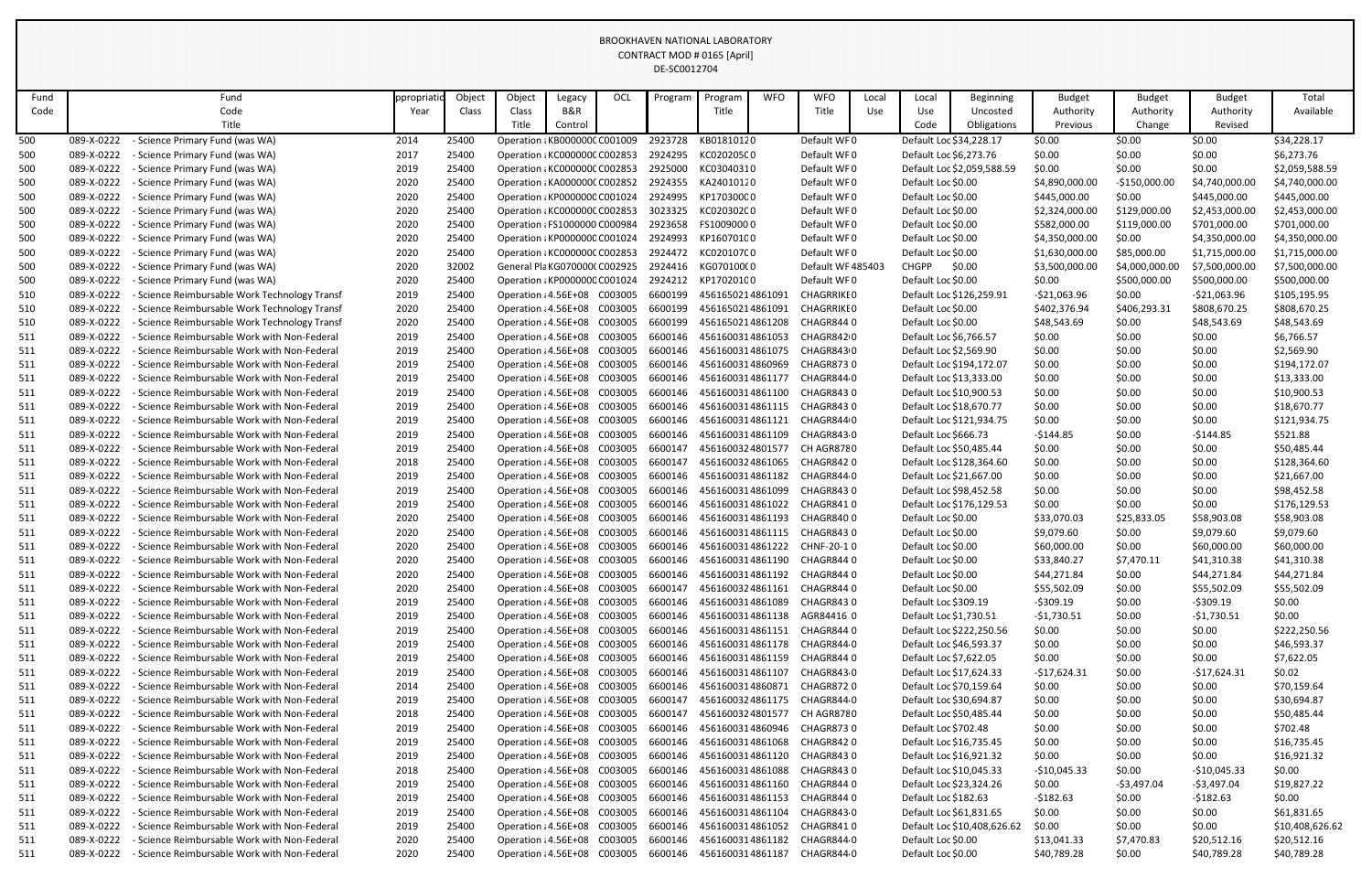| Fund       |                          | Fund                                                                                       | ppropriat    | Object         | Object                                       | Legacy  | OCL                | Program            | Program                              | <b>WFO</b> | <b>WFO</b>                                                       | Local | Local                                             | <b>Beginning</b>         | <b>Budget</b>              | <b>Budget</b>        | <b>Budget</b>              | Total                      |
|------------|--------------------------|--------------------------------------------------------------------------------------------|--------------|----------------|----------------------------------------------|---------|--------------------|--------------------|--------------------------------------|------------|------------------------------------------------------------------|-------|---------------------------------------------------|--------------------------|----------------------------|----------------------|----------------------------|----------------------------|
| Code       |                          | Code                                                                                       | Year         | Class          | Class                                        | B&R     |                    |                    | Title                                |            | Title                                                            | Use   | Use                                               | Uncosted                 | Authority                  | Authority            | Authority                  | Available                  |
|            |                          | Title                                                                                      |              |                | Title                                        | Control |                    |                    |                                      |            |                                                                  |       | Code                                              | <b>Obligations</b>       | Previous                   | Change               | Revised                    |                            |
| 511        | 089-X-0222               | - Science Reimbursable Work with Non-Federal                                               | 2020         | 25400          | Operation : 4.56E+08                         |         | C003005            | 6600146            | 4561600314861191                     |            | CHAGR8440                                                        |       | Default Loc \$0.00                                |                          | \$94,258.00                | \$0.00               | \$94,258.00                | \$94,258.00                |
| 511        | 089-X-0222               | - Science Reimbursable Work with Non-Federal                                               | 2020         | 25400          | Operation : 4.56E+08                         |         | C003005            | 6600146            | 4561600314861160                     |            | CHAGR844 0                                                       |       | Default Loc \$0.00                                |                          | \$1,168.96                 | $-51,168.96$         | \$0.00                     | \$0.00                     |
| 511        | 089-X-0222               | Science Reimbursable Work with Non-Federal                                                 | 2020         | 25400          | Operation : 4.56E+08                         |         | C003005            | 6600146            | 4561600314861053                     |            | CHAGR8420                                                        |       | Default Loc \$0.00                                |                          | \$85,731.00                | \$0.00               | \$85,731.00                | \$85,731.00                |
| 511        | 089-X-0222               | Science Reimbursable Work with Non-Federal                                                 | 2018         | 25400          | Operation : 4.56E+08                         |         | C003005            | 6600146            | 4561600314861075                     |            | CHAGR843 0                                                       |       | Default Loc \$149.96                              |                          | \$0.00                     | \$0.00               | \$0.00                     | \$149.96                   |
| 511        | 089-X-0222               | Science Reimbursable Work with Non-Federal                                                 | 2019         | 25400          | Operation : 4.56E+08                         |         | C003005            | 6600146            | 4561600314860936                     |            | CHAGR8720                                                        |       | Default Loc \$7,788.29                            |                          | $-57,788.29$               | \$0.00               | $-57,788.29$               | \$0.00                     |
| 511        | 089-X-0222               | - Science Reimbursable Work with Non-Federal                                               | 2019         | 25400          | Operation : 4.56E+08                         |         | C003005            | 6600146            | 4561600314861170                     |            | CHAGR8440                                                        |       | Default Loc \$22,135.92                           |                          | \$0.00                     | \$0.00               | \$0.00                     | \$22,135.92                |
| 511        | 089-X-0222               | - Science Reimbursable Work with Non-Federal                                               | 2019         | 25400          | Operation : 4.56E+08                         |         | C003005            | 6600147            | 4561600324861161                     |            | CHAGR844 0                                                       |       | Default Loc \$33,419.95                           |                          | \$0.00                     | \$0.00               | \$0.00                     | \$33,419.95                |
| 511        | 089-X-0222               | Science Reimbursable Work with Non-Federal                                                 | 2019         | 25400          | Operation : 4.56E+08                         |         | C003005            | 6600146            | 4561600314861145                     |            | CHAGR844 0                                                       |       |                                                   | Default Loc \$12,149.46  | \$0.00                     | \$0.00               | \$0.00                     | \$12,149.46                |
| 511        | 089-X-0222               | Science Reimbursable Work with Non-Federal                                                 | 2020         | 25400          | Operation : 4.56E+08                         |         | C003005            | 6600146            | 4561600314861139                     |            | AGR84417 0                                                       |       | Default Loc \$0.00                                |                          | \$91,700.48                | \$0.00               | \$91,700.48                | \$91,700.48                |
| 511        | 089-X-0222               | - Science Reimbursable Work with Non-Federal                                               | 2020         | 25400          | Operation : 4.56E+08                         |         | C003005            | 6600146            | 4561600314861198                     |            | CHAGR844 0                                                       |       | Default Loc \$0.00                                |                          | \$8,325.31                 | \$0.00               | \$8,325.31                 | \$8,325.31                 |
| 511        | 089-X-0222               | - Science Reimbursable Work with Non-Federal                                               | 2020         | 25400          | Operation : 4.56E+08                         |         | C003005            | 6600146            | 4561600314861203                     |            | CHAGR844 0                                                       |       | Default Loc \$0.00                                |                          | \$18,440.99                | \$0.00               | \$18,440.99                | \$18,440.99                |
| 511        | 089-X-0222               | Science Reimbursable Work with Non-Federal                                                 | 2020         | 25400<br>25400 | Operation : 4.56E+08                         |         | C003005            | 6600146            | 4561600314861196                     |            | CHAGR844 0                                                       |       | Default Loc \$0.00                                |                          | \$13,055.47                | \$0.00               | \$13,055.47                | \$13,055.47                |
| 511<br>511 | 089-X-0222<br>089-X-0222 | Science Reimbursable Work with Non-Federal<br>- Science Reimbursable Work with Non-Federal | 2020<br>2020 | 25400          | Operation : 4.56E+08<br>Operation : 4.56E+08 |         | C003005<br>C003005 | 6600146<br>6600147 | 4561600324861175                     |            | 4561600314861186 CHAGR844 0<br>CHAGR844 0                        |       | Default Loc \$0.00<br>Default Loc \$0.00          |                          | \$11,178.00<br>\$38,834.96 | \$0.00<br>\$0.00     | \$11,178.00                | \$11,178.00<br>\$38,834.96 |
| 511        | 089-X-0222               | Science Reimbursable Work with Non-Federal                                                 | 2020         | 25400          | Operation : 4.56E+08                         |         | C003005            | 6600146            | 4561600314861098                     |            | CHAGR8430                                                        |       | Default Loc \$0.00                                |                          | \$54,464.78                | \$0.00               | \$38,834.96<br>\$54,464.78 | \$54,464.78                |
| 511        | 089-X-0222               | - Science Reimbursable Work with Non-Federal                                               | 2020         | 25400          | Operation : 4.56E+08                         |         | C003005            | 6600146            | 4561600314861121                     |            | CHAGR844 0                                                       |       | Default Loc \$0.00                                |                          | \$299.86                   | \$4,511.39           | \$4,811.25                 | \$4,811.25                 |
| 511        | 089-X-0222               | Science Reimbursable Work with Non-Federal                                                 | 2020         | 25400          | Operation : 4.56E+08                         |         | C003005            | 6600146            | 4561600314861120                     |            | CHAGR8430                                                        |       | Default Loc \$0.00                                |                          | \$317,212.30               | \$0.00               | \$317,212.30               | \$317,212.30               |
| 511        | 089-X-0222               | Science Reimbursable Work with Non-Federal                                                 | 2020         | 25400          | Operation : 4.56E+08                         |         | C003005            | 6600147            | 4561600324801577                     |            | CH AGR8780                                                       |       | Default Loc \$0.00                                |                          | \$25,242.72                | \$25,242.72          | \$50,485.44                | \$50,485.44                |
| 511        | 089-X-0222               | - Science Reimbursable Work with Non-Federal                                               | 2019         | 25400          | Operation : 4.56E+08                         |         | C003005            | 6600146            | 4561600314861144                     |            | CHAGR844 0                                                       |       | Default Loc \$3,427.80                            |                          | \$0.00                     | \$0.00               | \$0.00                     | \$3,427.80                 |
| 511        | 089-X-0222               | - Science Reimbursable Work with Non-Federal                                               | 2018         | 25400          | Operation : 4.56E+08                         |         | C003005            | 6600147            | 4561600324860984                     |            | CHAGR84000                                                       |       | Default Loc \$67.81                               |                          | \$0.00                     | $-567.81$            | $-$ \$67.81                | \$0.00                     |
| 511        | 089-X-0222               | Science Reimbursable Work with Non-Federal                                                 | 2019         | 25400          | Operation : 4.56E+08                         |         | C003005            | 6600146            | 4561600314861135                     |            | CHAGR844 0                                                       |       | Default Loc \$57,129.44                           |                          | \$0.00                     | \$0.00               | \$0.00                     | \$57,129.44                |
| 511        | 089-X-0222               | Science Reimbursable Work with Non-Federal                                                 | 2018         | 25400          | Operation : 4.56E+08                         |         | C003005            | 6600146            | 4561600314861114                     |            | CHAGR8430                                                        |       | Default Loc \$1,896.61                            |                          | $-54.86$                   | \$0.00               | $-54.86$                   | \$1,891.75                 |
| 511        | 089-X-0222               | Science Reimbursable Work with Non-Federal                                                 | 2019         | 25400          | Operation : 4.56E+08                         |         | C003005            | 6600146            | 4561600314861134                     |            | CHAGR8440                                                        |       |                                                   | Default Loc \$166,471.93 | \$0.00                     | \$0.00               | \$0.00                     | \$166,471.93               |
| 511        | 089-X-0222               | - Science Reimbursable Work with Non-Federal                                               | 2019         | 25400          | Operation : 4.56E+08                         |         | C003005            | 6600146            | 4561600314861136                     |            | CHAGR844 0                                                       |       | Default Loc \$20,035.01                           |                          | \$0.00                     | \$0.00               | \$0.00                     | \$20,035.01                |
| 511        | 089-X-0222               | - Science Reimbursable Work with Non-Federal                                               | 2020         | 25400          | Operation : 4.56E+08                         |         | C003005            | 6600147            | 4561600324861176                     |            | CHAGR844 0                                                       |       | Default Loc \$0.00                                |                          | \$242,718.45               | \$0.00               | \$242,718.45               | \$242,718.45               |
| 511        | 089-X-0222               | <b>Science Reimbursable Work with Non-Federal</b>                                          | 2020         | 25400          | Operation : 4.56E+08                         |         | C003005            | 6600147            | 4561600324861184                     |            | CHAGR8440                                                        |       | Default Loc \$0.00                                |                          | \$11,578.29                | $-57,464.95$         | \$4,113.34                 | \$4,113.34                 |
| 511        | 089-X-0222               | - Science Reimbursable Work with Non-Federal                                               | 2020         | 25400          | Operation : 4.56E+08 C003005                 |         |                    |                    | 6600146 4561600314861223             |            | CHNF-20-1 0                                                      |       | Default Loc \$0.00                                |                          | \$67,345.00                | \$0.00               | \$67,345.00                | \$67,345.00                |
| 511        | 089-X-0222               | - Science Reimbursable Work with Non-Federal                                               | 2020         | 25400          |                                              |         |                    |                    |                                      |            | Operation : 4.56E+08 C003005 6600147 4561600324861210 CHAGR844 0 |       | Default Loc \$0.00                                |                          | \$7,381.78                 | \$0.00               | \$7,381.78                 | \$7,381.78                 |
| 511        | 089-X-0222               | - Science Reimbursable Work with Non-Federal                                               | 2020         | 25400          | Operation : 4.56E+08                         |         | C003005            | 6600146            | 4561600314861225                     |            | CHNF-19-4 0                                                      |       | Default Loc \$0.00                                |                          | \$33,747.57                | \$0.00               | \$33,747.57                | \$33,747.57                |
| 511        | 089-X-0222               | - Science Reimbursable Work with Non-Federal                                               | 2020         | 25400          | Operation : 4.56E+08                         |         | C003005            | 6600146            | 4561600314861197                     |            | CHAGR8440                                                        |       | Default Loc \$0.00                                |                          | \$24,975.94                | \$0.00               | \$24,975.94                | \$24,975.94                |
| 511        | 089-X-0222               | - Science Reimbursable Work with Non-Federal                                               | 2017         | 25400          | Operation : 4.56E+08                         |         | C003005            | 6600147            | 4561600324861015                     |            | CHAGR8400                                                        |       |                                                   | Default Loc \$581,487.16 | $-5581,743.15$             | \$0.00               | $-5581,743.15$             | $-5255.99$                 |
| 511        | 089-X-0222               | - Science Reimbursable Work with Non-Federal                                               | 2018         | 25400          | Operation : 4.56E+08                         |         | C003005            | 6600146            | 4561600314861079                     |            | CHAGR8430                                                        |       |                                                   | Default Loc \$41,439.06  | \$0.00                     | \$0.00               | \$0.00                     | \$41,439.06                |
| 511        | 089-X-0222               | Science Reimbursable Work with Non-Federal                                                 | 2019         | 25400          | Operation : 4.56E+08                         |         | C003005            | 6600146            | 4561600314861139                     |            | AGR84417 0                                                       |       | Default Loc \$54,055.25                           |                          | \$0.00                     | \$0.00               | \$0.00                     | \$54,055.25                |
| 511        | 089-X-0222               | - Science Reimbursable Work with Non-Federal                                               | 2019         | 25400          | Operation : 4.56E+08                         |         | C003005            | 6600147            | 4561600324861065                     |            | CHAGR842 0                                                       |       |                                                   | Default Loc \$194,174.76 | \$0.00                     | \$0.00               | \$0.00                     | \$194,174.76               |
| 511        | 089-X-0222               | <b>Science Reimbursable Work with Non-Federal</b>                                          | 2019         | 25400          | Operation : 4.56E+08                         |         | C003005            | 6600147            | 4561600324861167                     |            | CHAGR8440                                                        |       | Default Loc \$3,229.20                            |                          | \$0.00                     | \$0.00               | \$0.00                     | \$3,229.20                 |
| 511        | 089-X-0222               | - Science Reimbursable Work with Non-Federal                                               | 2019         | 25400          | Operation : 4.56E+08                         |         | C003005            | 6600146            | 4561600314861102                     |            | CHAGR8430                                                        |       | Default Loc \$1,020.18                            |                          | $-51,020.18$               | \$0.00               | $-51,020.18$               | \$0.00                     |
| 511        | 089-X-0222               | - Science Reimbursable Work with Non-Federal                                               | 2019         | 25400          | Operation : 4.56E+08                         |         | C003005            | 6600146            | 4561600314861162                     |            | CHAGR844 0                                                       |       | Default Loc \$20,251.77                           |                          | $-$13,520.16$              | \$0.00               | $-$13,520.16$              | \$6,731.61                 |
| 511        | 089-X-0222               | <b>Science Reimbursable Work with Non-Federal</b>                                          | 2019         | 25400          | Operation : 4.56E+08                         |         | C003005            | 6600146            | 4561600314861130                     |            | CHAGR8440                                                        |       |                                                   | Default Loc \$443,163.35 | \$0.00                     | \$0.00               | \$0.00                     | \$443,163.35               |
| 511        | 089-X-0222               | <b>Science Reimbursable Work with Non-Federal</b>                                          | 2020         | 25400          | Operation : 4.56E+08                         |         | C003005            | 6600147            | 4561600324861201                     |            | CHAGR8440                                                        |       | Default Loc \$0.00                                |                          | \$46,601.94                | \$0.00               | \$46,601.94                | \$46,601.94                |
| 511        | 089-X-0222               | - Science Reimbursable Work with Non-Federal                                               | 2020         | 25400          | Operation : 4.56E+08                         |         | C003005            | 6600146            | 4561600314861135                     |            | CHAGR8440                                                        |       | Default Loc \$0.00                                |                          | \$221,359.20               | \$0.00               | \$221,359.20               | \$221,359.20               |
| 511        | 089-X-0222               | Science Reimbursable Work with Non-Federal                                                 | 2020         | 25400          | Operation : 4.56E+08                         |         | C003005            | 6600146            | 4561600314861052                     |            | CHAGR8410                                                        |       | Default Loc \$0.00                                |                          | \$2,279,006.51             | \$584,470.62         | \$2,863,477.13             | \$2,863,477.13             |
| 511        | 089-X-0222               | - Science Reimbursable Work with Non-Federal                                               | 2020         | 25400          | Operation : 4.56E+08                         |         | C003005            | 6600146            | 4561600314861202                     |            | CHAGR844 0                                                       |       | Default Loc \$0.00                                |                          | \$29,644.66                | \$0.00               | \$29,644.66                | \$29,644.66                |
| 511        | 089-X-0222               | <b>Science Reimbursable Work with Non-Federal</b>                                          | 2020         | 25400          | Operation : 4.56E+08                         |         | C003005            | 6600146            | 4561600314861128                     |            | CHAGR8440                                                        |       | Default Loc \$0.00                                |                          | \$9,787.58                 | \$0.00               | \$9,787.58                 | \$9,787.58                 |
| 511        | 089-X-0222               | <b>Science Reimbursable Work with Non-Federal</b>                                          | 2019         | 25400          | Operation : 4.56E+08                         |         | C003005            | 6600146<br>6600146 | 4561600314861174                     |            | CHAGR844 0                                                       |       | Default Loc \$25,000.00                           |                          | \$0.00                     | \$0.00               | \$0.00                     | \$25,000.00                |
| 511        | 089-X-0222               | - Science Reimbursable Work with Non-Federal                                               | 2019         | 25400          | Operation : 4.56E+08                         |         | C003005            |                    | 4561600314861098<br>4561600314861179 |            | CHAGR8430<br>CHAGR8440                                           |       | Default Loc \$31,889.11                           |                          | \$0.00                     | \$0.00               | \$0.00                     | \$31,889.11                |
| 511<br>511 | 089-X-0222<br>089-X-0222 | Science Reimbursable Work with Non-Federal<br>- Science Reimbursable Work with Non-Federal | 2019<br>2019 | 25400<br>25400 | Operation : 4.56E+08<br>Operation : 4.56E+08 |         | C003005<br>C003005 | 6600146<br>6600146 | 4561600314861063                     |            | CHAGR8420                                                        |       | Default Loc \$20,000.00<br>Default Loc \$9,628.13 |                          | \$0.00<br>\$0.00           | $-5382.93$<br>\$0.00 | $-5382.93$<br>\$0.00       | \$19,617.07<br>\$9,628.13  |
| 511        | 089-X-0222               | <b>Science Reimbursable Work with Non-Federal</b>                                          | 2018         | 25400          | Operation : 4.56E+08                         |         | C003005            | 6600146            | 4561600314861072                     |            | CHAGR8420                                                        |       | Default Loc \$2,578.06                            |                          | \$0.00                     | \$0.00               | \$0.00                     | \$2,578.06                 |
| 511        | 089-X-0222               | <b>Science Reimbursable Work with Non-Federal</b>                                          | 2019         | 25400          | Operation : 4.56E+08                         |         | C003005            | 6600147            |                                      |            | 4561600324861176 CHAGR844 0                                      |       |                                                   | Default Loc \$66,702.80  | \$0.00                     | \$0.00               | \$0.00                     | \$66,702.80                |
| 511        | 089-X-0222               | - Science Reimbursable Work with Non-Federal                                               | 2019         | 25400          | Operation : 4.56E+08                         |         | C003005            | 6600146            | 4561600314861157                     |            | CHAGR844 0                                                       |       | Default Loc \$37,812.96                           |                          | \$0.00                     | $-5147.10$           | -\$147.10                  | \$37,665.86                |
| 511        | 089-X-0222               | Science Reimbursable Work with Non-Federal                                                 | 2019         | 25400          | Operation : 4.56E+08                         |         | C003005            | 6600146            | 4561600314861164                     |            | CHAGR8440                                                        |       | Default Loc \$4,583.97                            |                          | -\$4,583.97                | \$0.00               | -\$4,583.97                | \$0.00                     |
| 511        | 089-X-0222               | - Science Reimbursable Work with Non-Federal                                               | 2020         | 25400          | Operation : 4.56E+08 C003005                 |         |                    | 6600146            |                                      |            | 4561600314861163 CHAGR844 0                                      |       | Default Loc \$0.00                                |                          | \$9,202.28                 | -\$177.09            | \$9,025.19                 | \$9,025.19                 |
|            |                          |                                                                                            |              |                |                                              |         |                    |                    |                                      |            |                                                                  |       |                                                   |                          |                            |                      |                            |                            |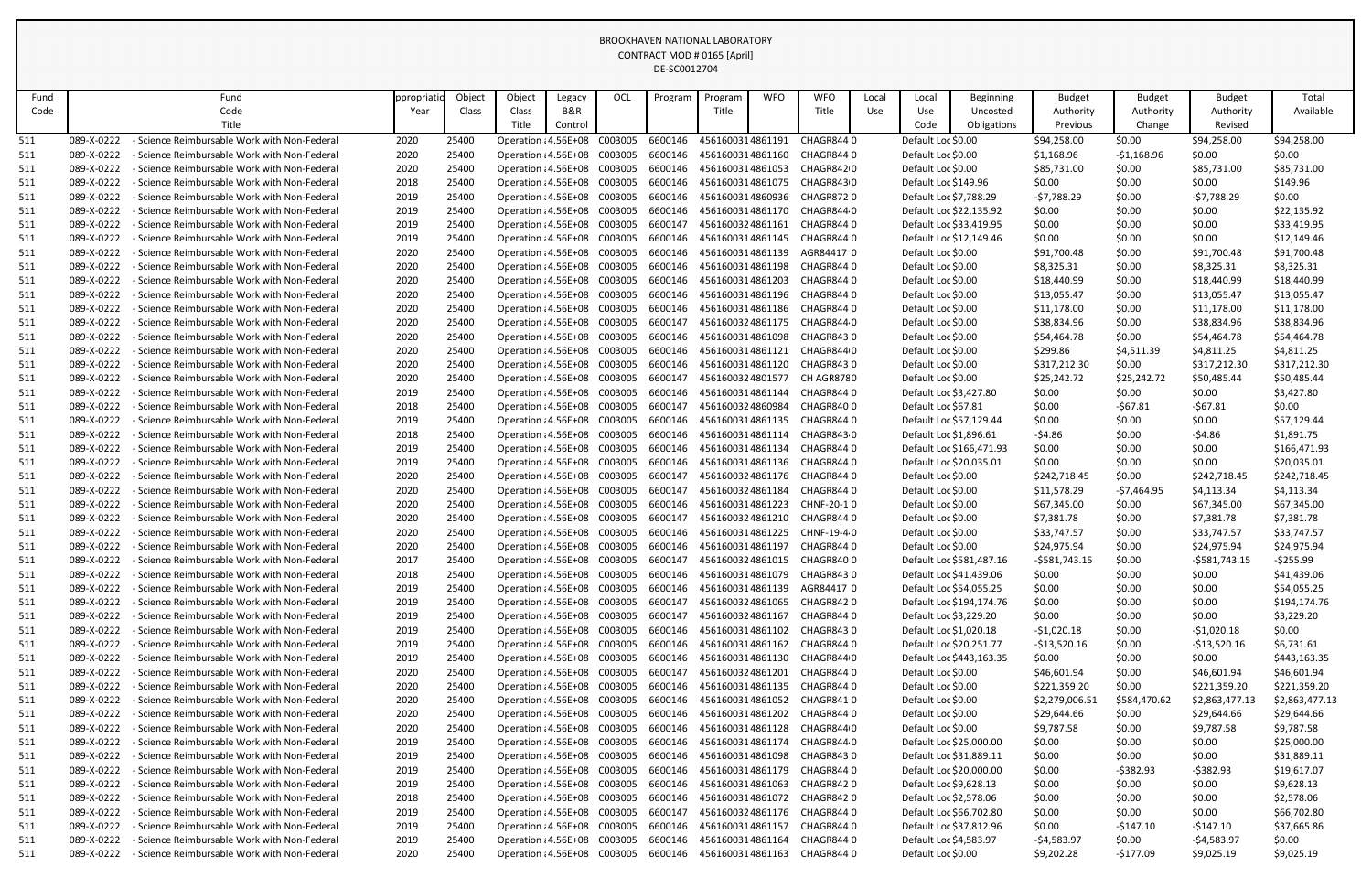| Fund |            | Fund                                          | ppropriat | Object | Object                       | Legacy  | OCL     | Program | Program          | <b>WFO</b> | <b>WFO</b>                                                        | Local | Local                   | <b>Beginning</b>            | <b>Budget</b> | <b>Budget</b> | <b>Budget</b> | Total           |
|------|------------|-----------------------------------------------|-----------|--------|------------------------------|---------|---------|---------|------------------|------------|-------------------------------------------------------------------|-------|-------------------------|-----------------------------|---------------|---------------|---------------|-----------------|
| Code |            | Code                                          | Year      | Class  | Class                        | B&R     |         |         | Title            |            | Title                                                             | Use   | Use                     | Uncosted                    | Authority     | Authority     | Authority     | Available       |
|      |            | Title                                         |           |        | Title                        | Control |         |         |                  |            |                                                                   |       | Code                    | Obligations                 | Previous      | Change        | Revised       |                 |
| 511  | 089-X-0222 | - Science Reimbursable Work with Non-Federal  | 2020      | 25400  | Operation : 4.56E+08         |         | C003005 | 6600146 | 4561600314861133 |            | CHAGR8440                                                         |       | Default Loc \$0.00      |                             | \$41,504.03   | \$0.00        | \$41,504.03   | \$41,504.03     |
| 511  | 089-X-0222 | - Science Reimbursable Work with Non-Federal  | 2020      | 25400  | Operation : 4.56E+08         |         | C003005 | 6600147 | 4561600324861213 |            | CHAGR844 0                                                        |       | Default Loc \$0.00      |                             | \$33,301.25   | \$0.00        | \$33,301.25   | \$33,301.25     |
| 511  | 089-X-0222 | - Science Reimbursable Work with Non-Federal  | 2020      | 25400  | Operation : 4.56E+08         |         | C003005 | 6600146 | 4561600314861177 |            | CHAGR844 0                                                        |       | Default Loc \$0.00      |                             | \$87,619.62   | \$22,644.07   | \$110,263.69  | \$110,263.69    |
| 511  | 089-X-0222 | - Science Reimbursable Work with Non-Federal  | 2020      | 25400  | Operation : 4.56E+08         |         | C003005 | 6600146 | 4561600314861212 |            | CHAGR844 0                                                        |       | Default Loc \$0.00      |                             | \$75,000.00   | \$0.00        | \$75,000.00   | \$75,000.00     |
| 511  | 089-X-0222 | - Science Reimbursable Work with Non-Federal  | 2020      | 25400  | Operation : 4.56E+08         |         | C003005 | 6600146 | 4561600314861162 |            | CHAGR844 0                                                        |       | Default Loc \$0.00      |                             | \$68.15       | \$0.00        | \$68.15       | \$68.15         |
| 511  | 089-X-0222 | - Science Reimbursable Work with Non-Federal  | 2020      | 25400  | Operation : 4.56E+08         |         | C003005 | 6600146 | 4561600314861200 |            | CHAGR844 0                                                        |       | Default Loc \$0.00      |                             | \$265,631.07  | \$0.00        | \$265,631.07  | \$265,631.07    |
| 511  | 089-X-0222 | - Science Reimbursable Work with Non-Federal  | 2020      | 25400  | Operation : 4.56E+08         |         | C003005 | 6600147 | 4561600324861189 |            | CHAGR844 0                                                        |       | Default Loc \$0.00      |                             | \$26,747.57   | \$0.00        | \$26,747.57   | \$26,747.57     |
| 511  | 089-X-0222 | - Science Reimbursable Work with Non-Federal  | 2019      | 25400  | Operation : 4.56E+08         |         | C003005 | 6600146 | 4561600314861158 |            | CHAGR844 0                                                        |       | Default Loc \$6,021.68  |                             | $-5447.24$    | \$0.00        | $-5447.24$    | \$5,574.44      |
| 511  | 089-X-0222 | - Science Reimbursable Work with Non-Federal  | 2019      | 25400  | Operation : 4.56E+08         |         | C003005 | 6600147 | 4561600324861076 |            | CHAGR843 0                                                        |       |                         | Default Loc \$265,095.87    | \$0.00        | \$0.00        | \$0.00        | \$265,095.87    |
| 511  | 089-X-0222 | - Science Reimbursable Work with Non-Federal  | 2019      | 25400  | Operation : 4.56E+08         |         | C003005 | 6600146 | 4561600314861023 |            | CHAGR84000                                                        |       | Default Loc \$59,729.79 |                             | \$0.00        | \$0.00        | \$0.00        | \$59,729.79     |
| 511  | 089-X-0222 | - Science Reimbursable Work with Non-Federal  | 2019      | 25400  | Operation : 4.56E+08         |         | C003005 | 6600146 | 4561600314861128 |            | CHAGR844 0                                                        |       | Default Loc \$72,436.83 |                             | \$0.00        | \$0.00        | \$0.00        | \$72,436.83     |
| 511  | 089-X-0222 | - Science Reimbursable Work with Non-Federal  | 2019      | 25400  | Operation : 4.56E+08         |         | C003005 | 6600146 | 4561600314861165 |            | CHAGR844 0                                                        |       | Default Loc \$473.59    |                             | \$0.00        | \$0.00        | \$0.00        | \$473.59        |
| 511  | 089-X-0222 | - Science Reimbursable Work with Non-Federal  | 2019      | 25400  | Operation : 4.56E+08         |         | C003005 | 6600146 | 4561600314861173 |            | CHAGR844 0                                                        |       | Default Loc \$517.07    |                             | \$0.00        | \$0.00        | \$0.00        | \$517.07        |
| 511  | 089-X-0222 | - Science Reimbursable Work with Non-Federal  | 2019      | 25400  | Operation : 4.56E+08         |         | C003005 | 6600146 | 4561600314861163 |            | CHAGR844 0                                                        |       | Default Loc \$5,557.10  |                             | \$0.00        | \$0.00        | \$0.00        | \$5,557.10      |
| 511  | 089-X-0222 | - Science Reimbursable Work with Non-Federal  | 2020      | 25400  | Operation : 4.56E+08         |         | C003005 | 6600146 | 4561600314861023 |            | CHAGR84000                                                        |       | Default Loc \$0.00      |                             | \$64,324.80   | \$10,055.71   | \$74,380.51   | \$74,380.51     |
| 511  | 089-X-0222 | - Science Reimbursable Work with Non-Federal  | 2020      | 25400  | Operation : 4.56E+08         |         | C003005 | 6600146 | 4561600314861181 |            | CHAGR844 0                                                        |       | Default Loc \$0.00      |                             | \$44,271.84   | \$0.00        | \$44,271.84   | \$44,271.84     |
| 511  | 089-X-0222 | - Science Reimbursable Work with Non-Federal  | 2020      | 25400  | Operation : 4.56E+08         |         | C003005 | 6600146 | 4561600314861159 |            | CHAGR844 0                                                        |       | Default Loc \$0.00      |                             | \$17,563.33   | \$0.00        | \$17,563.33   | \$17,563.33     |
| 511  | 089-X-0222 | - Science Reimbursable Work with Non-Federal  | 2020      | 25400  | Operation : 4.56E+08         |         | C003005 | 6600146 | 4561600314861104 |            | CHAGR8430                                                         |       | Default Loc \$0.00      |                             | \$54,080.51   | \$4,215.14    | \$58,295.65   | \$58,295.65     |
| 511  | 089-X-0222 | - Science Reimbursable Work with Non-Federal  | 2020      | 25400  | Operation : 4.56E+08         |         | C003005 | 6600146 | 4561600314861204 |            | CHAGR844 0                                                        |       | Default Loc \$0.00      |                             | \$200,000.00  | \$0.00        | \$200,000.00  | \$200,000.00    |
| 511  | 089-X-0222 | - Science Reimbursable Work with Non-Federal  | 2020      | 25400  | Operation : 4.56E+08         |         | C003005 | 6600146 | 4561600314861178 |            | CHAGR844 0                                                        |       | Default Loc \$0.00      |                             | \$116,875.00  | \$0.00        | \$116,875.00  | \$116,875.00    |
| 511  | 089-X-0222 | - Science Reimbursable Work with Non-Federal  | 2020      | 25400  | Operation : 4.56E+08         |         | C003005 | 6600146 | 4561600314861195 |            | CHAGR844 0                                                        |       | Default Loc \$0.00      |                             | \$166,043.77  | \$0.00        | \$166,043.77  | \$166,043.77    |
| 511  | 089-X-0222 | - Science Reimbursable Work with Non-Federal  | 2017      | 25400  | Operation : 4.56E+08         |         | C003005 | 6600147 | 4561600324801577 |            | CH AGR8780                                                        |       | Default Loc \$13,862.87 |                             | \$0.00        | \$0.00        | \$0.00        | \$13,862.87     |
| 511  | 089-X-0222 | - Science Reimbursable Work with Non-Federal  | 2018      | 25400  | Operation : 4.56E+08         |         | C003005 | 6600146 | 4561600314861090 |            | CHAGR8430                                                         |       | Default Loc \$29,453.57 |                             | \$0.00        | \$0.00        | \$0.00        | \$29,453.57     |
| 511  | 089-X-0222 | - Science Reimbursable Work with Non-Federal  | 2019      | 25400  | Operation : 4.56E+08         |         | C003005 | 6600147 | 4561600324861184 |            | CHAGR844 0                                                        |       | Default Loc \$23,335.70 |                             | \$0.00        | \$0.00        | \$0.00        | \$23,335.70     |
| 511  | 089-X-0222 | - Science Reimbursable Work with Non-Federal  | 2019      | 25400  | Operation : 4.56E+08         |         | C003005 | 6600146 | 4561600314861133 |            | CHAGR844 0                                                        |       | Default Loc \$25,432.08 |                             | \$0.00        | \$0.00        | \$0.00        | \$25,432.08     |
| 511  | 089-X-0222 | - Science Reimbursable Work with Non-Federal  | 2019      | 25400  | Operation : 4.56E+08         |         | C003005 | 6600147 | 4561600324861032 |            | CHAGR8410                                                         |       | Default Loc \$7,756.88  |                             | \$0.00        | \$0.00        | \$0.00        | \$7,756.88      |
| 511  | 089-X-0222 | - Science Reimbursable Work with Non-Federal  | 2016      | 25400  | Operation : 4.56E+08 C003005 |         |         | 6600146 | 4561600314860871 |            | CHAGR872 0                                                        |       | Default Loc \$13,578.50 |                             | \$0.00        | \$0.00        | \$0.00        | \$13,578.50     |
| 511  | 089-X-0222 | - Science Reimbursable Work with Non-Federal  | 2020      | 25400  |                              |         |         |         |                  |            | Operation : 4.56E+08 C003005 6600146 4561600314861224 CHNF-20-1 0 |       | Default Loc \$0.00      |                             | \$50,000.00   | \$0.00        | \$50,000.00   | \$50,000.00     |
| 511  | 089-X-0222 | - Science Reimbursable Work with Non-Federal  | 2020      | 25400  | Operation : 4.56E+08         |         | C003005 | 6600146 | 4561600314861217 |            | CHAGR844 0                                                        |       | Default Loc \$0.00      |                             | \$133,205.02  | \$0.00        | \$133,205.02  | \$133,205.02    |
| 512  | 089-X-0222 | - Science Reimbursable Work with Other Federa | 2015      | 25400  | Operation : 4.56E+08         |         | C003005 | 6600053 | 4561402204803492 |            | CH AGRNIH 0                                                       |       |                         | Default Loc \$822,752.00    | \$0.00        | \$0.00        | \$0.00        | \$822,752.00    |
| 512  | 089-X-0222 | - Science Reimbursable Work with Other Federa | 2016      | 25400  | Operation : 4.56E+08         |         | C003005 | 6600099 | 4561403744860941 |            | CHAGRNRC 0                                                        |       | Default Loc \$26,293.22 |                             | \$0.00        | \$0.00        | \$0.00        | \$26,293.22     |
| 512  | 089-X-0222 | - Science Reimbursable Work with Other Federa | 2016      | 25400  | Operation : 4.56E+08         |         | C003005 | 6600066 | 4561403514860970 |            | <b>CHAGR1930</b>                                                  |       |                         | Default Loc \$503,880.42    | \$0.00        | \$0.00        | \$0.00        | \$503,880.42    |
| 512  | 089-X-0222 | - Science Reimbursable Work with Other Federa | 2014      | 25400  | Operation : 4.56E+08         |         | C003005 | 6600073 | 4561403584860852 |            | CHAGR0170                                                         |       | Default Loc \$83,084.91 |                             | \$0.00        | \$0.00        | \$0.00        | \$83,084.91     |
| 512  | 089-X-0222 | - Science Reimbursable Work with Other Federa | 2013      | 25400  | Operation : 4.56E+08         |         | C003005 | 6600007 | 4561400504860561 |            | CHAGR9EW0                                                         |       | Default Loc \$11,621.01 |                             | \$0.00        | \$0.00        | \$0.00        | \$11,621.01     |
| 512  | 089-X-0222 | - Science Reimbursable Work with Other Federa | 2014      | 25400  | Operation : 4.56E+08         |         | C003005 | 6600072 | 4561403574860914 |            | CHAGR193 0                                                        |       | Default Loc \$6,708.87  |                             | \$0.00        | \$0.00        | \$0.00        | \$6,708.87      |
| 512  | 089-X-0222 | - Science Reimbursable Work with Other Federa | 2019      | 25400  | Operation : 4.56E+08         |         | C003005 | 6600007 | 4561400504861123 |            | CHAGRP180                                                         |       | Default Loc \$81,383.58 |                             | \$0.00        | \$0.00        | \$0.00        | \$81,383.58     |
| 512  | 089-X-0222 | - Science Reimbursable Work with Other Federa | 2014      | 25400  | Operation : 4.56E+08         |         | C003005 | 6600053 |                  |            | 4561402204803492 CH AGRNIHO                                       |       |                         | Default Loc \$731,897.00    | \$0.00        | \$0.00        | \$0.00        | \$731,897.00    |
| 512  | 089-X-0222 | - Science Reimbursable Work with Other Federa | 2017      | 25400  | Operation : 4.56E+08         |         | C003005 | 6600007 | 4561400504861037 |            | CHAGR17E'0                                                        |       | Default Loc \$3.72      |                             | \$0.00        | \$0.00        | \$0.00        | \$3.72          |
| 512  | 089-X-0222 | - Science Reimbursable Work with Other Federa | 2020      | 25400  | Operation : 4.56E+08         |         | C003005 | 6600069 | 4561403544860930 |            | CHAGRAIDI0                                                        |       | Default Loc \$0.00      |                             | \$61,056.55   | \$0.00        | \$61,056.55   | \$61,056.55     |
| 512  | 089-X-0222 | - Science Reimbursable Work with Other Federa | 2005      | 25400  | Operation : 4.56E+08         |         | C003005 | 6600053 | 4561402204803774 |            | CH AGRRW 0                                                        |       |                         | Default Loc \$527,491.57    | \$0.00        | \$0.00        | \$0.00        | \$527,491.57    |
| 512  | 089-X-0222 | - Science Reimbursable Work with Other Federa | 2014      | 25400  | Operation : 4.56E+08         |         | C003005 | 6600099 | 4561403744860657 |            | CH189V61!0                                                        |       | Default Loc \$29,137.54 |                             | \$0.00        | \$0.00        | \$0.00        | \$29,137.54     |
| 512  | 089-X-0222 | - Science Reimbursable Work with Other Federa | 2019      | 25400  | Operation : 4.56E+08         |         | C003005 | 6600066 | 4561403514861183 |            | CH1931CP:0                                                        |       |                         | Default Loc \$11,000,000.00 | \$0.00        | \$0.00        | \$0.00        | \$11,000,000.00 |
| 512  | 089-X-0222 | - Science Reimbursable Work with Other Federa | 2018      | 25400  | Operation : 4.56E+08         |         | C003005 | 6600050 | 4561401964860992 |            | CHAGRNN/0                                                         |       | Default Loc \$50.71     |                             | \$0.00        | \$0.00        | \$0.00        | \$50.71         |
| 512  | 089-X-0222 | - Science Reimbursable Work with Other Federa | 2014      | 25400  | Operation : 4.56E+08         |         | C003005 | 6600096 |                  |            | 4561403714860776 CH189QBV 0                                       |       | Default Loc \$9,993.07  |                             | \$0.00        | \$0.00        | \$0.00        | \$9,993.07      |
| 512  | 089-X-0222 | - Science Reimbursable Work with Other Federa | 2016      | 25400  | Operation : 4.56E+08         |         | C003005 | 6600099 | 4561403744860817 |            | CH189V64(0                                                        |       | Default Loc \$1,784.78  |                             | \$0.00        | \$0.00        | \$0.00        | \$1,784.78      |
| 512  | 089-X-0222 | - Science Reimbursable Work with Other Federa | 2019      | 25400  | Operation : 4.56E+08         |         | C003005 | 6600096 | 4561403714861125 |            | <b>CHNRC3130</b>                                                  |       |                         | Default Loc \$155,641.60    | \$0.00        | \$0.00        | \$0.00        | \$155,641.60    |
| 512  | 089-X-0222 | - Science Reimbursable Work with Other Federa | 2014      | 25400  | Operation : 4.56E+08         |         | C003005 | 6600099 | 4561403744860697 |            | CH189N67!0                                                        |       | Default Loc \$67,304.85 |                             | $-567,304.85$ | \$0.00        | $-$67,304.85$ | \$0.00          |
| 512  | 089-X-0222 | - Science Reimbursable Work with Other Federa | 2016      | 25400  | Operation : 4.56E+08         |         | C003005 | 6600053 | 4561402204803492 |            | CH AGRNIH 0                                                       |       |                         | Default Loc \$455,077.00    | \$0.00        | \$0.00        | \$0.00        | \$455,077.00    |
| 512  | 089-X-0222 | - Science Reimbursable Work with Other Federa | 2018      | 25400  | Operation : 4.56E+08         |         | C003005 | 6600096 | 4561403714860873 |            | CHAGRNRC 0                                                        |       |                         | Default Loc \$129,900.08    | \$0.00        | \$0.00        | \$0.00        | \$129,900.08    |
| 512  | 089-X-0222 | - Science Reimbursable Work with Other Federa | 2019      | 25400  | Operation : 4.56E+08         |         | C003005 | 6600050 | 4561401964861025 |            | CHAGRNNI 0                                                        |       | Default Loc \$1,494.72  |                             | \$0.00        | \$0.00        | \$0.00        | \$1,494.72      |
| 512  | 089-X-0222 | - Science Reimbursable Work with Other Federa | 2017      | 25400  | Operation : 4.56E+08         |         | C003005 | 6600007 | 4561400504861041 |            | CHAGR2010                                                         |       | Default Loc \$109.78    |                             | \$0.00        | \$0.00        | \$0.00        | \$109.78        |
| 512  | 089-X-0222 | - Science Reimbursable Work with Other Federa | 2019      | 25400  | Operation : 4.56E+08 C003005 |         |         | 6600096 | 4561403714860873 |            | CHAGRNRC 0                                                        |       |                         | Default Loc \$882,226.04    | \$0.00        | \$0.00        | \$0.00        | \$882,226.04    |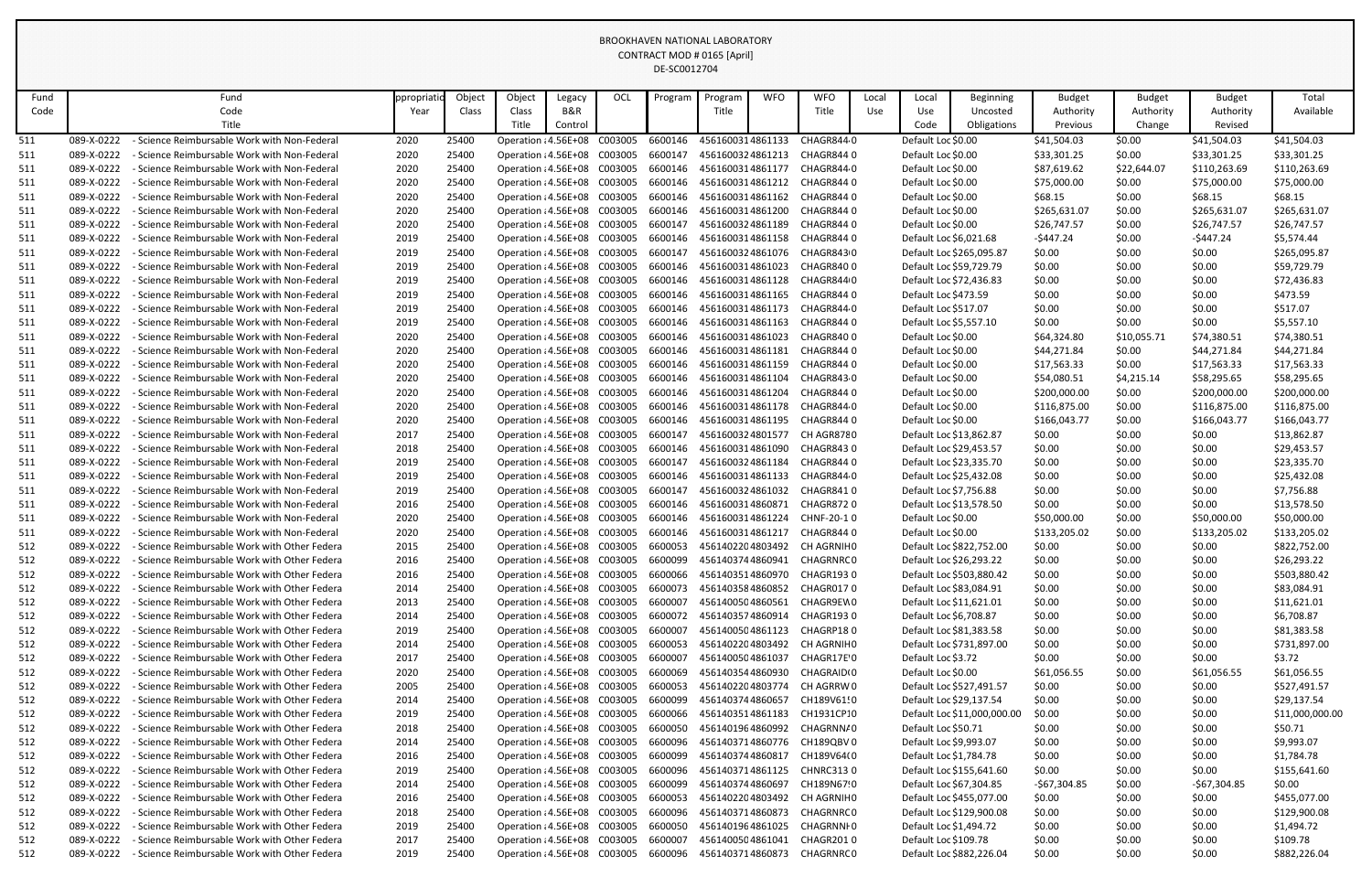| Fund |            | Fund                                          | ppropriat | Object | Object                               | Legacy  | OCL     | Program | Program          | <b>WFO</b> | <b>WFO</b>                                                       | Local | Local                   | <b>Beginning</b>           | <b>Budget</b>   | <b>Budget</b> | <b>Budget</b>   | Total          |
|------|------------|-----------------------------------------------|-----------|--------|--------------------------------------|---------|---------|---------|------------------|------------|------------------------------------------------------------------|-------|-------------------------|----------------------------|-----------------|---------------|-----------------|----------------|
| Code |            | Code                                          | Year      | Class  | Class                                | B&R     |         |         | Title            |            | Title                                                            | Use   | Use                     | Uncosted                   | Authority       | Authority     | Authority       | Available      |
|      |            | Title                                         |           |        | Title                                | Control |         |         |                  |            |                                                                  |       | Code                    | Obligations                | Previous        | Change        | Revised         |                |
| 512  | 089-X-0222 | - Science Reimbursable Work with Other Federa | 2013      | 25400  | Operation : 4.56E+08                 |         | C003005 | 6600053 | 4561402204860794 |            | CHAGRAGN0                                                        |       | Default Loc \$8,934.17  |                            | \$0.00          | \$0.00        | \$0.00          | \$8,934.17     |
| 512  | 089-X-0222 | - Science Reimbursable Work with Other Federa | 2015      | 25400  | Operation : 4.56E+08 C003005         |         |         | 6600050 | 4561401964860927 |            | CHARGNNI 0                                                       |       | Default Loc \$354.45    |                            | \$0.00          | \$0.00        | \$0.00          | \$354.45       |
| 512  | 089-X-0222 | - Science Reimbursable Work with Other Federa | 2019      | 25400  | Operation : 4.56E+08 C003005         |         |         | 6600007 | 4561400504861119 |            | CHAGRP180                                                        |       |                         | Default Loc \$699,896.32   | \$0.00          | \$0.00        | \$0.00          | \$699,896.32   |
| 512  | 089-X-0222 | - Science Reimbursable Work with Other Federa | 2019      | 25400  | Operation : 4.56E+08 C003005         |         |         | 6600050 | 4561401964860979 |            | CHAGRNNJ 0                                                       |       |                         | Default Loc \$7,251,862.99 | $-53,592,233.0$ | \$0.00        | -\$3,592,233.01 | \$3,659,629.98 |
| 512  | 089-X-0222 | - Science Reimbursable Work with Other Federa | 2019      | 25400  | Operation : 4.56E+08                 |         | C003005 | 6600069 | 4561403544860930 |            | CHAGRAID <sub>10</sub>                                           |       |                         | Default Loc \$359,733.49   | \$0.00          | \$0.00        | \$0.00          | \$359,733.49   |
| 512  | 089-X-0222 | - Science Reimbursable Work with Other Federa | 2005      | 25400  | Operation : 4.56E+08                 |         | C003005 | 6600066 | 4561403514806666 |            | CHAGRRW'0                                                        |       |                         | Default Loc \$394,234.20   | \$0.00          | \$0.00        | \$0.00          | \$394,234.20   |
| 512  | 089-X-0222 | - Science Reimbursable Work with Other Federa | 2017      | 25400  | Operation : 4.56E+08                 |         | C003005 | 6600100 | 4561403754860765 |            | CH189N75 0                                                       |       | Default Loc \$280.57    |                            | \$0.00          | \$0.00        | \$0.00          | \$280.57       |
| 512  | 089-X-0222 | - Science Reimbursable Work with Other Federa | 2013      | 25400  | Operation : 4.56E+08 C003005         |         |         | 6600067 | 4561403524860796 |            | CHAGRSIA/0                                                       |       | Default Loc \$19.78     |                            | \$0.00          | \$0.00        | \$0.00          | \$19.78        |
| 512  | 089-X-0222 | - Science Reimbursable Work with Other Federa | 2020      | 25400  | Operation : 4.56E+08 C003005         |         |         | 6600096 | 4561403714861126 |            | <b>CHNRC3130</b>                                                 |       | Default Loc \$0.00      |                            | \$1,213,592.29  | -\$0.06       | \$1,213,592.23  | \$1,213,592.23 |
| 512  | 089-X-0222 | - Science Reimbursable Work with Other Federa | 2020      | 25400  | Operation : 4.56E+08                 |         | C003005 | 6600066 | 4561403514861183 |            | CH1931CP10                                                       |       | Default Loc \$0.00      |                            | \$1,500,000.00  | \$0.00        | \$1,500,000.00  | \$1,500,000.00 |
| 512  | 089-X-0222 | - Science Reimbursable Work with Other Federa | 2020      | 25400  | Operation : 4.56E+08                 |         | C003005 | 6600096 | 4561403714861185 |            | CHNRC3130                                                        |       | Default Loc \$0.00      |                            | \$97,087.38     | \$0.00        | \$97,087.38     | \$97,087.38    |
| 512  | 089-X-0222 | - Science Reimbursable Work with Other Federa | 2020      | 25400  | Operation : 4.56E+08                 |         | C003005 | 6600096 | 4561403714861228 |            | CH31310010                                                       |       | Default Loc \$0.00      |                            | \$0.00          | \$48,543.69   | \$48,543.69     | \$48,543.69    |
| 512  | 089-X-0222 | - Science Reimbursable Work with Other Federa | 2019      | 25400  | Operation : 4.56E+08 C003005         |         |         | 6600050 | 4561401964860991 |            | CHAGRNNI 0                                                       |       |                         | Default Loc \$112,621.36   | \$0.00          | \$0.00        | \$0.00          | \$112,621.36   |
| 512  | 089-X-0222 | - Science Reimbursable Work with Other Federa | 2014      | 25400  | Operation : 4.56E+08 C003005         |         |         | 6600073 | 4561403583011110 |            | CRAGRS-OI 0                                                      |       | Default Loc \$121.25    |                            | $-5121.25$      | \$0.00        | $-5121.25$      | \$0.00         |
| 512  | 089-X-0222 | - Science Reimbursable Work with Other Federa | 2015      | 25400  | Operation : 4.56E+08                 |         | C003005 | 6600007 | 4561400504860561 |            | CHAGR9EW 0                                                       |       | Default Loc \$1.29      |                            | \$0.00          | \$0.00        | \$0.00          | \$1.29         |
| 512  | 089-X-0222 | - Science Reimbursable Work with Other Federa | 2015      | 25400  | Operation : 4.56E+08                 |         | C003005 | 6600072 | 4561403574860914 |            | CHAGR193 0                                                       |       | Default Loc \$260.99    |                            | \$0.00          | \$0.00        | \$0.00          | \$260.99       |
| 512  | 089-X-0222 | - Science Reimbursable Work with Other Federa | 2019      | 25400  | Operation : 4.56E+08 C003005         |         |         | 6600007 | 4561400504861131 |            | CHAGRER2 0                                                       |       | Default Loc \$12,305.74 |                            | \$0.00          | \$0.00        | \$0.00          | \$12,305.74    |
| 512  | 089-X-0222 | - Science Reimbursable Work with Other Federa | 2019      | 25400  | Operation : 4.56E+08 C003005         |         |         | 6600050 | 4561401964861073 |            | CHAGR80H0                                                        |       |                         | Default Loc \$144,726.35   | \$0.00          | \$0.00        | \$0.00          | \$144,726.35   |
| 512  | 089-X-0222 | - Science Reimbursable Work with Other Federa | 2016      | 25400  | Operation : 4.56E+08 C003005         |         |         | 6600050 | 4561401964860745 |            | CHAGRNNJ 0                                                       |       | Default Loc \$6,224.31  |                            | \$0.00          | \$0.00        | \$0.00          | \$6,224.31     |
| 512  | 089-X-0222 | - Science Reimbursable Work with Other Federa | 2019      | 25400  | Operation : 4.56E+08                 |         | C003005 | 6600053 | 4561402204861180 |            | CHAGRP30 0                                                       |       |                         | Default Loc \$3,600,000.00 | \$0.00          | \$0.00        | \$0.00          | \$3,600,000.00 |
| 512  | 089-X-0222 | - Science Reimbursable Work with Other Federa | 2020      | 25400  | Operation : 4.56E+08                 |         | C003005 | 6600096 | 4561403714860873 |            | CHAGRNRC 0                                                       |       | Default Loc \$0.00      |                            | \$111,650.48    | \$82,524.27   | \$194,174.75    | \$194,174.75   |
| 512  | 089-X-0222 | - Science Reimbursable Work with Other Federa | 2020      | 25400  | Operation : 4.56E+08 C003005         |         |         | 6600096 | 4561403714861125 |            | CHNRC3130                                                        |       | Default Loc \$0.00      |                            | \$169,902.91    | \$0.00        | \$169,902.91    | \$169,902.91   |
| 512  | 089-X-0222 | - Science Reimbursable Work with Other Federa | 2017      | 25400  | Operation : 4.56E+08                 |         | C003005 | 6600099 | 4561403744860911 |            | CHAGRNRC 0                                                       |       | Default Loc \$72,595.39 |                            | \$0.00          | \$0.00        | \$0.00          | \$72,595.39    |
| 512  | 089-X-0222 | - Science Reimbursable Work with Other Federa | 2014      | 25400  | Operation : 4.56E+08 C003005         |         |         | 6600007 | 4561400504860561 |            | CHAGR9EW 0                                                       |       | Default Loc \$8,737.52  |                            | \$0.00          | \$0.00        | \$0.00          | \$8,737.52     |
| 512  | 089-X-0222 | - Science Reimbursable Work with Other Federa | 2015      | 25400  | Operation : 4.56E+08                 |         | C003005 | 6600067 | 4561403524860964 |            | CHAGR1930                                                        |       | Default Loc \$68,048.75 |                            | \$0.00          | \$0.00        | \$0.00          | \$68,048.75    |
| 512  | 089-X-0222 | - Science Reimbursable Work with Other Federa | 2018      | 25400  | Operation : 4.56E+08                 |         | C003005 | 6600050 | 4561401964860991 |            | CHAGRNNI 0                                                       |       |                         | Default Loc \$190,814.09   | \$0.00          | \$0.00        | \$0.00          | \$190,814.09   |
| 512  | 089-X-0222 | - Science Reimbursable Work with Other Federa | 2018      | 25400  | Operation : 4.56E+08 C003005         |         |         | 6600069 | 4561403544860930 |            | CHAGRAID <sub>10</sub>                                           |       | Default Loc \$59,493.70 |                            | \$0.00          | \$0.00        | \$0.00          | \$59,493.70    |
| 512  | 089-X-0222 | - Science Reimbursable Work with Other Federa | 2017      | 25400  |                                      |         |         |         |                  |            | Operation : 4.56E+08 C003005 6600066 4561403514861057 CH1931CP:0 |       |                         | Default Loc \$1,583,240.81 | \$0.00          | \$0.00        | \$0.00          | \$1,583,240.81 |
| 512  | 089-X-0222 | - Science Reimbursable Work with Other Federa | 2018      | 25400  | Operation : 4.56E+08 C003005         |         |         | 6600066 | 4561403514861127 |            | CH1931CP:0                                                       |       |                         | Default Loc \$8,220,896.20 | \$0.00          | \$0.00        | \$0.00          | \$8,220,896.20 |
| 512  | 089-X-0222 | - Science Reimbursable Work with Other Federa | 2012      | 25400  | Operation : 4.56E+08 C003005         |         |         | 6600053 | 4561402204804168 |            | CH AGRY1C 0                                                      |       | Default Loc \$3,309.73  |                            | \$0.00          | \$0.00        | \$0.00          | \$3,309.73     |
| 512  | 089-X-0222 | - Science Reimbursable Work with Other Federa | 2015      | 25400  | Operation : 4.56E+08 C003005         |         |         | 6600099 | 4561403744860657 |            | CH189V61!0                                                       |       | Default Loc \$9,708.74  |                            | \$0.00          | \$0.00        | \$0.00          | \$9,708.74     |
| 512  | 089-X-0222 | - Science Reimbursable Work with Other Federa | 2015      | 25400  | Operation : 4.56E+08 C003005         |         |         | 6600099 | 4561403744860913 |            | CHAGRNRC 0                                                       |       | Default Loc \$151.73    |                            | \$0.00          | \$0.00        | \$0.00          | \$151.73       |
| 512  | 089-X-0222 | - Science Reimbursable Work with Other Federa | 2017      | 25400  | Operation : 4.56E+08                 |         | C003005 | 6600007 | 4561400504861054 |            | CHAGRNA10                                                        |       | Default Loc \$8,453.63  |                            | \$0.00          | \$0.00        | \$0.00          | \$8,453.63     |
| 512  | 089-X-0222 | - Science Reimbursable Work with Other Federa | 2016      | 25400  | Operation : 4.56E+08 C003005         |         |         | 6600066 | 4561403514861012 |            | CHAGR1930                                                        |       |                         | Default Loc \$702,340.86   | \$0.00          | \$0.00        | \$0.00          | \$702,340.86   |
| 512  | 089-X-0222 | - Science Reimbursable Work with Other Federa | 2017      | 25400  | Operation : 4.56E+08                 |         | C003005 | 6600099 | 4561403744860901 |            | CHAGRNRC 0                                                       |       | Default Loc \$34,547.10 |                            | \$0.00          | \$0.00        | \$0.00          | \$34,547.10    |
| 512  | 089-X-0222 | - Science Reimbursable Work with Other Federa | 2018      | 25400  | Operation : 4.56E+08 C003005         |         |         | 6600051 | 4561402004861105 |            | CHAGR1830                                                        |       | Default Loc \$10,509.17 |                            | \$0.00          | \$0.00        | \$0.00          | \$10,509.17    |
| 512  | 089-X-0222 | - Science Reimbursable Work with Other Federa | 2019      | 25400  | Operation : 4.56E+08 C003005         |         |         | 6600096 | 4561403714861185 |            | CHNRC3130                                                        |       |                         | Default Loc \$145,631.07   | \$0.00          | \$0.00        | \$0.00          | \$145,631.07   |
| 512  | 089-X-0222 | - Science Reimbursable Work with Other Federa | 2019      | 25400  | Operation : 4.56E+08                 |         | C003005 | 6600096 |                  |            | 4561403714861126 CHNRC3130                                       |       |                         | Default Loc \$302,153.89   | \$0.00          | \$0.00        | \$0.00          | \$302,153.89   |
| 512  | 089-X-0222 | - Science Reimbursable Work with Other Federa | 2015      | 25400  | Operation : 4.56E+08 C003005         |         |         | 6600053 | 4561402204860897 |            | CHAGRR210                                                        |       | Default Loc \$6,228.29  |                            | \$0.00          | \$0.00        | \$0.00          | \$6,228.29     |
| 512  | 089-X-0222 | - Science Reimbursable Work with Other Federa | 2018      | 25400  | Operation : 4.56E+08 C003005         |         |         | 6600053 | 4561402204860902 |            | CHAGRP410                                                        |       | Default Loc \$94,589.38 |                            | \$0.00          | \$0.00        | \$0.00          | \$94,589.38    |
| 512  | 089-X-0222 | - Science Reimbursable Work with Other Federa | 2015      | 25400  | Operation : 4.56E+08 C003005         |         |         | 6600007 | 4561400504860959 |            | CHAGR2010                                                        |       | Default Loc \$473.22    |                            | \$0.00          | \$0.00        | \$0.00          | \$473.22       |
| 512  | 089-X-0222 | - Science Reimbursable Work with Other Federa | 2018      | 25400  | Operation : 4.56E+08 C003005         |         |         | 6600096 |                  |            | 4561403714861126 CHNRC3130                                       |       |                         | Default Loc \$252,639.11   | \$0.00          | \$0.00        | \$0.00          | \$252,639.11   |
| 512  | 089-X-0222 | - Science Reimbursable Work with Other Federa | 2016      | 25400  | Operation : 4.56E+08                 |         | C003005 | 6600099 | 4561403744860760 |            | CH189N69¦0                                                       |       | Default Loc \$13,279.83 |                            | \$0.00          | \$0.00        | \$0.00          | \$13,279.83    |
| 512  | 089-X-0222 | - Science Reimbursable Work with Other Federa | 2016      | 25400  | Operation : 4.56E+08 C003005         |         |         | 6600099 | 4561403744860724 |            | CH189V61!0                                                       |       | Default Loc \$3,761.11  |                            | \$0.00          | \$0.00        | \$0.00          | \$3,761.11     |
| 512  | 089-X-0222 | - Science Reimbursable Work with Other Federa | 2016      | 25400  | Operation : 4.56E+08 C003005         |         |         | 6600099 | 4561403744860948 |            | CHAGRNRC 0                                                       |       | Default Loc \$93,297.65 |                            | \$0.00          | \$0.00        | \$0.00          | \$93,297.65    |
| 512  | 089-X-0222 | - Science Reimbursable Work with Other Federa | 2019      | 25400  | Operation : 4.56E+08 C003005         |         |         | 6600050 | 4561401964861154 |            | CHAGR80LO                                                        |       | Default Loc \$17,223.11 |                            | \$0.00          | \$0.00        | \$0.00          | \$17,223.11    |
| 512  | 089-X-0222 | - Science Reimbursable Work with Other Federa | 2013      | 25400  | Operation : 4.56E+08 C003005         |         |         | 6600066 | 4561403514860844 |            | CHAGRSIA/0                                                       |       | Default Loc \$3,823.49  |                            | \$0.00          | \$0.00        | \$0.00          | \$3,823.49     |
| 512  | 089-X-0222 | - Science Reimbursable Work with Other Federa | 2017      | 25400  | Operation : 4.56E+08                 |         | C003005 | 6600007 | 4561400504860843 |            | CHAGR2010                                                        |       | Default Loc \$611.68    |                            | \$0.00          | \$0.00        | \$0.00          | \$611.68       |
| 512  | 089-X-0222 | - Science Reimbursable Work with Other Federa | 2017      | 25400  | Operation : 4.56E+08 C003005         |         |         | 6600099 | 4561403744860947 |            | CHAGRNRC 0                                                       |       | Default Loc \$1,430.36  |                            | $-51,430.36$    | \$0.00        | -\$1,430.36     | \$0.00         |
| 512  | 089-X-0222 | - Science Reimbursable Work with Other Federa | 2018      | 25400  | Operation : 4.56E+08 C003005         |         |         | 6600050 | 4561401964861069 |            | CHAGR80H0                                                        |       |                         | Default Loc \$134,939.61   | \$0.00          | \$0.00        | \$0.00          | \$134,939.61   |
| 512  | 089-X-0222 | - Science Reimbursable Work with Other Federa | 2013      | 25400  | Operation : 4.56E+08                 |         | C003005 | 6600007 | 4561400504860849 |            | CHAGR2010                                                        |       | Default Loc \$2,007.03  |                            | $-52,007.03$    | \$0.00        | $-52,007.03$    | \$0.00         |
| 512  | 089-X-0222 | - Science Reimbursable Work with Other Federa | 2019      | 25400  | Operation : 4.56E+08 C003005 6600099 |         |         |         | 4561403744860894 |            | CHAGRNRC 0                                                       |       | Default Loc \$1,553.31  |                            | \$0.00          | \$0.00        | \$0.00          | \$1,553.31     |
|      |            |                                               |           |        |                                      |         |         |         |                  |            |                                                                  |       |                         |                            |                 |               |                 |                |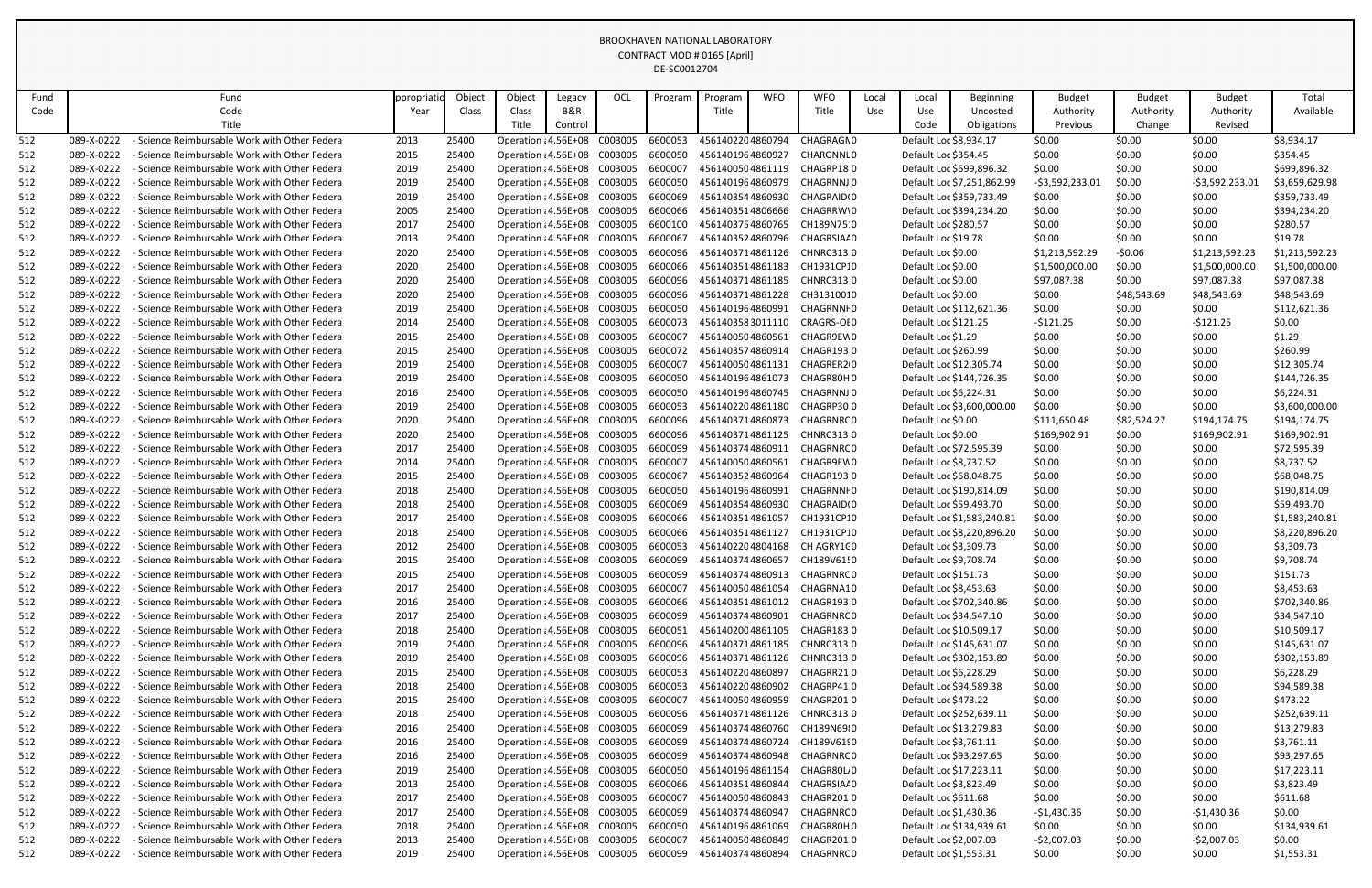| Fund | Fund                                                         | ppropriati | Object | Object                               | Legacy  | OCL     | Program | Program            | <b>WFO</b> | <b>WFO</b>        | Local | Local                   | <b>Beginning</b>           | <b>Budget</b>  | <b>Budget</b>  | <b>Budget</b>  | Total          |
|------|--------------------------------------------------------------|------------|--------|--------------------------------------|---------|---------|---------|--------------------|------------|-------------------|-------|-------------------------|----------------------------|----------------|----------------|----------------|----------------|
| Code | Code                                                         | Year       | Class  | Class                                | B&R     |         |         | Title              |            | Title             | Use   | Use                     | Uncosted                   | Authority      | Authority      | Authority      | Available      |
|      | Title                                                        |            |        | Title                                | Control |         |         |                    |            |                   |       | Code                    | Obligations                | Previous       | Change         | Revised        |                |
| 512  | 089-X-0222<br>- Science Reimbursable Work with Other Federa  | 2007       | 25400  | Operation : 4.56E+08                 |         | C003005 | 6600050 | 4561401964860316   |            | CHAGRNNJ 0        |       |                         | Default Loc \$20,870.32    | \$0.00         | \$0.00         | \$0.00         | \$20,870.32    |
| 512  | 089-X-0222<br>- Science Reimbursable Work with Other Federa  | 2019       | 25400  | Operation : 4.56E+08                 |         | C003005 | 6600050 | 4561401964860942   |            | CHAGRNNJ 0        |       |                         | Default Loc \$181,755.69   | \$0.00         | \$0.00         | \$0.00         | \$181,755.69   |
| 512  | 089-X-0222<br>- Science Reimbursable Work with Other Federa  | 2019       | 25400  | Operation : 4.56E+08 C003005         |         |         | 6600050 | 4561401964861169   |            | CHAGR80G0         |       |                         | Default Loc \$273,330.10   | \$0.00         | \$0.00         | \$0.00         | \$273,330.10   |
| 512  | 089-X-0222<br>- Science Reimbursable Work with Other Federa  | 2019       | 25400  | Operation : 4.56E+08 C003005         |         |         | 6600073 | 4561403583015354   |            | CRAGR084:0        |       |                         | Default Loc \$194,174.76   | \$0.00         | \$0.00         | \$0.00         | \$194,174.76   |
| 512  | 089-X-0222<br>- Science Reimbursable Work with Other Federa  | 2019       | 25400  | Operation : 4.56E+08                 |         | C003005 | 6600053 | 4561402204861118   |            | CHAGR1R20         |       |                         | Default Loc \$199,458.49   | \$0.00         | \$0.00         | \$0.00         | \$199,458.49   |
| 512  | 089-X-0222<br>- Science Reimbursable Work with Other Federa  | 2018       | 25400  | Operation : 4.56E+08 C003005         |         |         | 6600007 | 4561400504860850   |            | CHAGR2010         |       | Default Loc \$193.69    |                            | \$0.00         | \$0.00         | \$0.00         | \$193.69       |
| 512  | 089-X-0222<br>- Science Reimbursable Work with Other Federa  | 2011       | 25400  | Operation : 4.56E+08                 |         | C003005 | 6600096 | 4561403714860532   |            | CH189J4140        |       | Default Loc \$3,429.21  |                            | \$0.00         | \$0.00         | \$0.00         | \$3,429.21     |
| 517  | 089-X-0222 - Science RW Agreements for Commercializing Techn | 2018       | 25400  | Operation : 4.56E+08 C003005         |         |         | 6600207 | 456167SC04861108   |            | CHAGR8430         |       |                         | Default Loc \$3,060,444.99 | \$0.00         | \$0.00         | \$0.00         | \$3,060,444.99 |
| 517  | 089-X-0222 - Science RW Agreements for Commercializing Techn | 2018       | 25400  | Operation : 4.56E+08 C003005         |         |         | 6600207 | 456167SC04860826   |            | CHAGR872 0        |       | Default Loc \$7,745.02  |                            | \$0.00         | \$0.00         | \$0.00         | \$7,745.02     |
| 517  | 089-X-0222 - Science RW Agreements for Commercializing Techn | 2018       | 25400  | Operation : 4.56E+08 C003005         |         |         | 6600207 | 456167SC04860834   |            | CHAGR8720         |       |                         | Default Loc \$13,298.02    | \$0.00         | \$0.00         | \$0.00         | \$13,298.02    |
| 517  | 089-X-0222 - Science RW Agreements for Commercializing Techn | 2019       | 25400  | Operation : 4.56E+08 C003005         |         |         | 6600207 | 456167SC04861108   |            | CHAGR8430         |       |                         | Default Loc \$3,602,103.30 | \$0.00         | \$0.00         | \$0.00         | \$3,602,103.30 |
| 517  | 089-X-0222 - Science RW Agreements for Commercializing Techn | 2019       | 25400  | Operation : 4.56E+08                 |         | C003005 | 6600207 | 456167SC04860823   |            | CHAGR8720         |       |                         | Default Loc \$35,674.26    | \$0.00         | \$0.00         | \$0.00         | \$35,674.26    |
| 517  | 089-X-0222 - Science RW Agreements for Commercializing Techn | 2019       | 25400  | Operation : 4.56E+08 C003005         |         |         | 6600207 | 456167SC04861010   |            | CHAGR8730         |       |                         | Default Loc \$3,138,491.98 | \$0.00         | \$0.00         | \$0.00         | \$3,138,491.98 |
| 517  | 089-X-0222 - Science RW Agreements for Commercializing Techn | 2020       | 25400  | Operation : 4.56E+08 C003005         |         |         | 6600207 | 456167SC04861108   |            | CHAGR8430         |       | Default Loc \$0.00      |                            | \$913,847.57   | \$346,590.29   | \$1,260,437.86 | \$1,260,437.86 |
| 525  | 089-20/21-0222 - Science RW with Other Federal Agencies      | 2020       | 25400  | Operation : 4.56E+08 C003005         |         |         | 6600050 | 4561401964861207   |            | CHAGR80JS0        |       | Default Loc \$0.00      |                            | \$0.00         | \$6,796,116.50 | \$6,796,116.50 | \$6,796,116.50 |
| 525  | 089-20/21-0222 - Science RW with Other Federal Agencies      | 2020       | 25400  | Operation : 4.56E+08 C003005         |         |         | 6600050 | 4561401964861216   |            | CHAGR80H0         |       | Default Loc \$0.00      |                            | \$100,266.99   | \$0.00         | \$100,266.99   | \$100,266.99   |
| 525  | 089-20/21-0222 - Science RW with Other Federal Agencies      | 2020       | 25400  | Operation : 4.56E+08 C003005         |         |         | 6600050 | 4561401964861154   |            | CHAGR80L 0        |       | Default Loc \$0.00      |                            | \$31,445.63    | \$0.00         | \$31,445.63    | \$31,445.63    |
| 525  | 089-20/21-0222 - Science RW with Other Federal Agencies      | 2020       | 25400  | Operation : 4.56E+08 C003005         |         |         | 6600050 | 4561401964861214   |            | CHAGRNNI 0        |       | Default Loc \$0.00      |                            | \$110,000.00   | \$0.00         | \$110,000.00   | \$110,000.00   |
| 525  | 089-20/21-0222 - Science RW with Other Federal Agencies      | 2020       | 25400  | Operation : 4.56E+08 C003005         |         |         | 6600007 | 4561400504861131   |            | CHAGRER20         |       | Default Loc \$0.00      |                            | \$69,527.18    | \$0.00         | \$69,527.18    | \$69,527.18    |
| 525  | 089-20/21-0222 - Science RW with Other Federal Agencies      | 2020       | 25400  | Operation : 4.56E+08 C003005         |         |         | 6600050 | 4561401964861073   |            | CHAGR80H0         |       | Default Loc \$0.00      |                            | \$44,660.19    | \$0.00         | \$44,660.19    | \$44,660.19    |
| 528  | 089-20/21-0222 ? Science CARES ACT Supplemental PL 116-136   | 2020       | 25400  | Operation : KC000000C C002853        |         |         | 2925140 | KC090101C0         |            | Default WF0       |       | Default Loc \$0.00      |                            | \$0.00         | \$150,000.00   | \$150,000.00   | \$150,000.00   |
| 528  | 089-20/21-0222 ? Science CARES ACT Supplemental PL 116-136   | 2020       | 25400  | Operation : KP0000000 C001024        |         |         |         | 2925149 KP18073000 |            | Default WF0       |       | Default Loc \$0.00      |                            | \$0.00         | \$480,000.00   | \$480,000.00   | \$480,000.00   |
| 528  | 089-20/21-0222 ? Science CARES ACT Supplemental PL 116-136   | 2020       | 25400  | Operation : KC000000C C002853        |         |         | 2925141 | KC090201C0         |            | Default WF0       |       | Default Loc \$0.00      |                            | \$0.00         | \$2,350,000.00 | \$2,350,000.00 | \$2,350,000.00 |
| 541  | 089-19/20-0222 ? Science Reimbursable Work with Other Federa | 2020       | 25400  | Operation : 4.56E+08 C003005         |         |         | 6600050 | 4561401964861207   |            | CHAGR80JS0        |       | Default Loc \$0.00      |                            | \$3,592,233.01 | \$0.00         | \$3,592,233.01 | \$3,592,233.01 |
| 541  | 089-19/20-0222 ? Science Reimbursable Work with Other Federa | 2020       | 25400  | Operation : 4.56E+08 C003005         |         |         | 6600050 | 4561401964860992   |            | CHAGRNN/0         |       | Default Loc \$0.00      |                            | \$48,543.69    | \$0.00         | \$48,543.69    | \$48,543.69    |
| 541  | 089-19/20-0222 ? Science Reimbursable Work with Other Federa | 2020       | 25400  | Operation : 4.56E+08 C003005         |         |         | 6600050 | 4561401964861211   |            | CHAGR80G0         |       | Default Loc \$0.00      |                            | \$316,019.42   | \$0.00         | \$316,019.42   | \$316,019.42   |
| 674  | 089-18/19-0228 - DA Primary Fund                             | 2018       | 25400  | Operation : TT0000000 C003093        |         |         | 4500001 | TT10200000         |            | Default WF0       |       | Default Loc \$9,923.86  |                            | \$0.00         | \$0.00         | \$0.00         | \$9,923.86     |
| 679  | 089-15/16-0228 - DA Transfer from USAID (23 USC 2392)        | 2015       | 25400  | Operation : WA220000 C001104 2822390 |         |         |         | WA2230100          |            | Default WF 302064 |       |                         | Climate REI\$40,000.00     | \$0.00         | \$0.00         | \$0.00         | \$40,000.00    |
| 681  | 089-14/15-0228 - DA IA Transfer from USAID (23 USC 2392)     | 2014       | 25400  | Operation : WA220000 C001104         |         |         | 2822390 | WA2230100          |            | Default WF0       |       |                         | Default Loc \$39,548.18    | \$0.00         | \$0.00         | \$0.00         | \$39,548.18    |
| 692  | 089-14/15-0228 - DA Primary Fund (P.L. 113-76 FY14)          | 2014       | 25400  | Operation : WN000000 C001118         |         |         | 1721222 | WN0219064860825    |            | CHAGR8720         |       |                         | Default Loc \$17,728.79    | \$0.00         | \$0.00         | \$0.00         | \$17,728.79    |
| 900  | 089-X-0240<br>- Weapons Activities (WA) Primary Fund (was T  | 2014       | 25400  | Operation : DP1204000 C000912        |         |         |         | 2220743 DP120401(0 |            | Default WF0       |       | Default Loc \$836.82    |                            | \$0.00         | \$0.00         | \$0.00         | \$836.82       |
| 900  | 089-X-0240<br>- Weapons Activities (WA) Primary Fund (was T  | 2020       | 25400  | Operation : DP0909000 C002955        |         |         |         | 2223112 DP090901(0 |            | Default WF0       |       | Default Loc \$0.00      |                            | \$427,000.00   | \$0.00         | \$427,000.00   | \$427,000.00   |
| 900  | 089-X-0240<br>Weapons Activities (WA) Primary Fund (was T    | 2019       | 25400  | Operation : DP0909000 C002955        |         |         |         | 2223112 DP090901(0 |            | Default WF0       |       |                         | Default Loc \$35,687.86    | \$0.00         | \$0.00         | \$0.00         | \$35,687.86    |
| 900  | 089-X-0240<br>Weapons Activities (WA) Primary Fund (was T    | 2014       | 25400  | Operation : DP400000C C000925        |         |         |         | 2222480 DP40110930 |            | Default WF0       |       | Default Loc \$2,057.91  |                            | \$0.00         | $-52,057.91$   | $-52,057.91$   | \$0.00         |
| 900  | 089-X-0240<br>- Weapons Activities (WA) Primary Fund (was T  | 2015       | 25400  | Operation : DP8000000 C002982        |         |         | 2222989 | DP800000(0         |            | Default WF0       |       | Default Loc \$1,260.15  |                            | \$0.00         | \$0.00         | \$0.00         | \$1,260.15     |
| 910  | 089-X-0240<br>WA Reimbursable Work with Other Federal Age    | 2017       | 25400  | Operation : 4.56E+08 C003005         |         |         | 6600072 | 4561403574860787   |            | CHAGRSIA/0        |       | Default Loc \$0.01      |                            | \$0.00         | \$0.00         | \$0.00         | \$0.01         |
| 910  | 089-X-0240<br>- WA Reimbursable Work with Other Federal Age  | 2014       | 25400  | Operation : 4.56E+08 C003005         |         |         | 6600084 | 45614036E4841247   |            | CHAGRHSH0         |       | Default Loc \$4,212.25  |                            | \$0.00         | \$0.00         | \$0.00         | \$4,212.25     |
| 910  | 089-X-0240<br>WA Reimbursable Work with Other Federal Age    | 2015       | 25400  | Operation : 4.56E+08 C003005         |         |         | 6600014 | 4561400754860884   |            | CHAGRW740         |       |                         | Default Loc \$34,783.01    | \$0.00         | \$0.00         | \$0.00         | \$34,783.01    |
| 910  | 089-X-0240<br>- WA Reimbursable Work with Other Federal Age  | 2014       | 25400  | Operation : 4.56E+08 C003005         |         |         | 6600084 | 45614036E4860915   |            | CHAGRHSH0         |       |                         | Default Loc \$11,352.52    | \$0.00         | \$0.00         | \$0.00         | \$11,352.52    |
| 910  | 089-X-0240<br>- WA Reimbursable Work with Other Federal Age  | 2014       | 25400  | Operation : 4.56E+08 C003005         |         |         | 6600084 | 45614036E4860789   |            | CHAGRHSH0         |       | Default Loc \$4,403.81  |                            | \$0.00         | \$0.00         | \$0.00         | \$4,403.81     |
| 910  | 089-X-0240<br>- WA Reimbursable Work with Other Federal Age  | 2014       | 25400  | Operation : 4.56E+08 C003005         |         |         | 6600072 | 4561403574860787   |            | CHAGRSIA/0        |       | Default Loc \$849.00    |                            | \$0.00         | \$0.00         | \$0.00         | \$849.00       |
| 910  | 089-X-0240<br>- WA Reimbursable Work with Other Federal Age  | 2015       | 25400  | Operation : 4.56E+08 C003005         |         |         | 6600084 | 45614036E4860847   |            | CHAGRHSH0         |       |                         | Default Loc \$34,200.86    | \$0.00         | \$0.00         | \$0.00         | \$34,200.86    |
| 1050 | 089-X-0243<br>Other Defense Activities (ODA) Primary Fund    | 2019       | 25400  | Operation : HQ000000 C002425         |         |         | 3184701 | HQ100100(0         |            | Default WF0       |       |                         | Default Loc \$67,876.51    | \$0.00         | \$0.00         | \$0.00         | \$67,876.51    |
| 1050 | 089-X-0243<br>Other Defense Activities (ODA) Primary Fund    | 2018       | 25400  | Operation : HU0000000 C002426        |         |         | 3184709 | HU200610(0         |            | Default WF0       |       | Default Loc \$8.89      |                            | \$0.00         | \$0.00         | \$0.00         | \$8.89         |
| 1055 | 089-X-0243<br>- ODA Reimbursable Work with Other Federal Ag  | 2018       | 25400  | Operation : 4.56E+08 C003005         |         |         | 6600040 | 4561401424861082   |            | CHAGREAC 0        |       | Default Loc \$403.92    |                            | $-5403.92$     | \$0.00         | $-$ \$403.92   | \$0.00         |
| 1055 | 089-X-0243<br>ODA Reimbursable Work with Other Federal Ag    | 2015       | 25400  | Operation : 4.56E+08 C003005         |         |         | 6600084 | 45614036E4860933   |            | CHAGRHSH0         |       | Default Loc \$2,147.71  |                            | \$0.00         | \$0.00         | \$0.00         | \$2,147.71     |
| 1055 | 089-X-0243<br>ODA Reimbursable Work with Other Federal Ag    | 2018       | 25400  | Operation : 4.56E+08 C003005         |         |         | 6600040 | 4561401424861055   |            | <b>CHAGRNCS 0</b> |       |                         | Default Loc \$299,732.80   | \$0.00         | \$0.00         | \$0.00         | \$299,732.80   |
| 1055 | 089-X-0243<br>ODA Reimbursable Work with Other Federal Ag    | 2018       | 25400  | Operation : 4.56E+08 C003005         |         |         | 6600040 | 4561401424861095   |            | CHAGREAC 0        |       | Default Loc \$261.12    |                            | \$0.00         | \$0.00         | \$0.00         | \$261.12       |
| 1055 | 089-X-0243<br>ODA Reimbursable Work with Other Federal Ag    | 2018       | 25400  | Operation : 4.56E+08 C003005         |         |         | 6600040 | 4561401424861112   |            | CHAGREAC 0        |       | Default Loc \$69,446.97 |                            | \$0.00         | \$0.00         | \$0.00         | \$69,446.97    |
| 1055 | 089-X-0243<br>- ODA Reimbursable Work with Other Federal Ag  | 2019       | 25400  | Operation : 4.56E+08 C003005         |         |         | 6600040 | 4561401424861147   |            | CHAGREAC 0        |       | Default Loc \$345.96    |                            | $-5345.96$     | \$0.00         | $-$ \$345.96   | \$0.00         |
| 1055 | 089-X-0243<br>- ODA Reimbursable Work with Other Federal Ag  | 2019       | 25400  | Operation : 4.56E+08 C003005         |         |         | 6600084 | 45614036E4861129   |            | CHAGR70R0         |       |                         | Default Loc \$112,112.00   | \$0.00         | \$0.00         | \$0.00         | \$112,112.00   |
| 1055 | 089-X-0243<br>ODA Reimbursable Work with Other Federal Ag    | 2016       | 25400  | Operation : 4.56E+08 C003005         |         |         | 6600040 | 4561401424861013   |            | CHAGRNID 0        |       |                         | Default Loc \$100,000.00   | \$0.00         | \$0.00         | \$0.00         | \$100,000.00   |
|      |                                                              |            |        |                                      |         |         |         |                    |            |                   |       |                         |                            |                |                |                |                |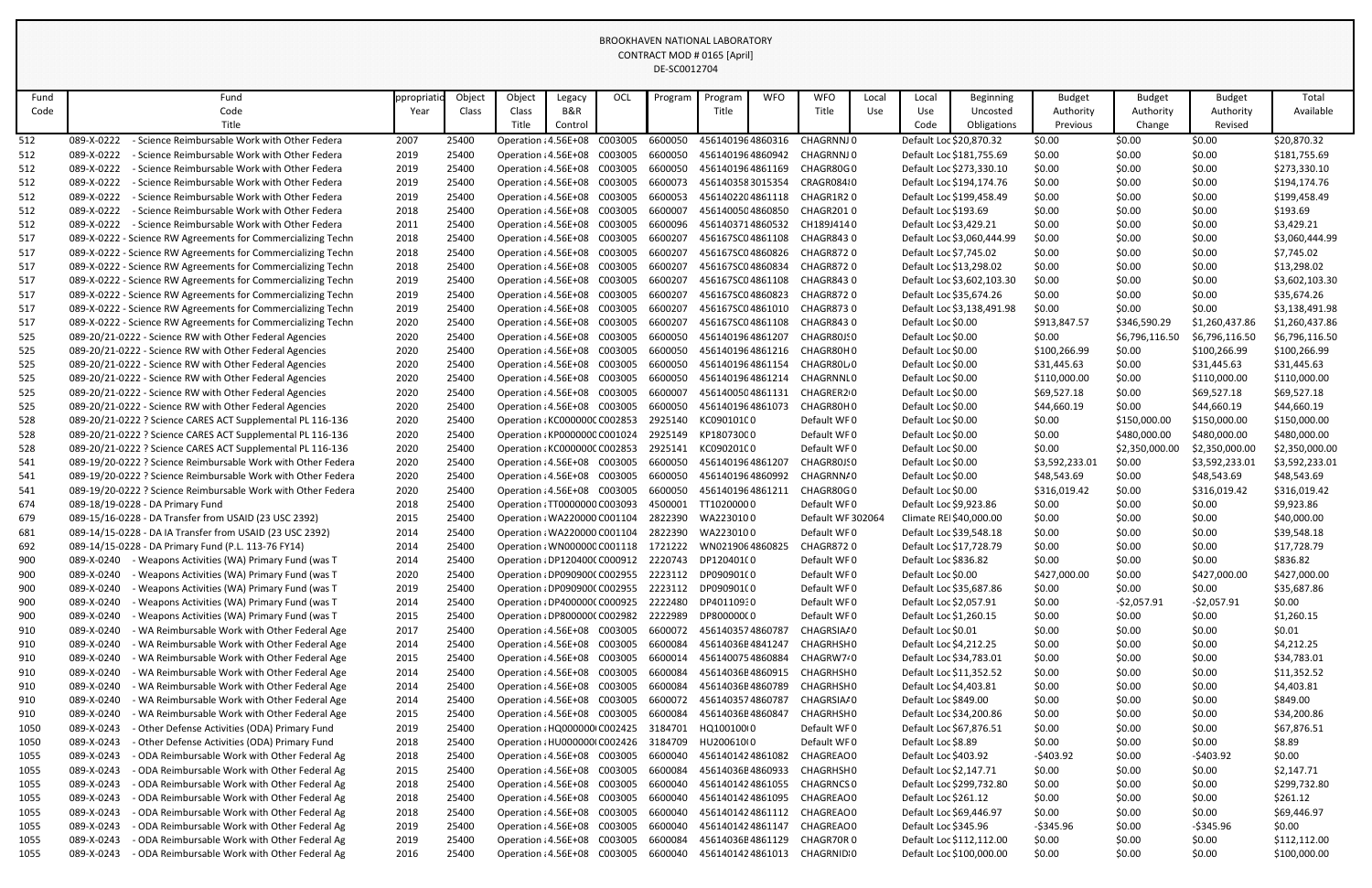| Fund |            | Fund                                                         | ppropriatio | Object | Object                       | Legacy  | OCL     | Program | Program          | <b>WFO</b> | <b>WFO</b>                  | Local | Local                   | <b>Beginning</b>           | <b>Budget</b>  | <b>Budget</b> | <b>Budget</b>  | Total          |
|------|------------|--------------------------------------------------------------|-------------|--------|------------------------------|---------|---------|---------|------------------|------------|-----------------------------|-------|-------------------------|----------------------------|----------------|---------------|----------------|----------------|
| Code |            | Code                                                         | Year        | Class  | Class                        | B&R     |         |         | Title            |            | Title                       | Use   | Use                     | Uncosted                   | Authority      | Authority     | Authority      | Available      |
|      |            | Title                                                        |             |        | Title                        | Control |         |         |                  |            |                             |       | Code                    | Obligations                | Previous       | Change        | Revised        |                |
| 1055 | 089-X-0243 | ODA Reimbursable Work with Other Federal Ag                  | 2019        | 25400  | Operation : 4.56E+08         |         | C003005 | 6600040 | 4561401424861171 |            | CHAGREAC 0                  |       |                         | Default Loc \$174,182.91   | \$0.00         | \$0.00        | \$0.00         | \$174,182.91   |
| 1055 | 089-X-0243 | - ODA Reimbursable Work with Other Federal Ag                | 2018        | 25400  | Operation : 4.56E+08 C003005 |         |         | 6600040 | 4561401424861085 |            | CHAGRNR70                   |       | Default Loc \$996.57    |                            | \$0.00         | \$0.00        | \$0.00         | \$996.57       |
| 1055 | 089-X-0243 | - ODA Reimbursable Work with Other Federal Ag                | 2018        | 25400  | Operation : 4.56E+08 C003005 |         |         | 6600084 | 45614036E4861124 |            | CHAGR70F.0                  |       | Default Loc \$15,635.71 |                            | \$0.00         | \$0.00        | \$0.00         | \$15,635.71    |
| 1055 | 089-X-0243 | - ODA Reimbursable Work with Other Federal Ag                | 2020        | 25400  | Operation : 4.56E+08         |         | C003005 | 6600084 | 45614036E3015399 |            | CRAGR70R:0                  |       | Default Loc \$0.00      |                            | \$30,000.00    | \$0.00        | \$30,000.00    | \$30,000.00    |
| 1055 | 089-X-0243 | ODA Reimbursable Work with Other Federal Ag                  | 2018        | 25400  | Operation : 4.56E+08 C003005 |         |         | 6600040 | 4561401424861113 |            | CHAGREAC 0                  |       | Default Loc \$3,776.95  |                            | \$0.00         | \$0.00        | \$0.00         | \$3,776.95     |
| 1055 | 089-X-0243 | - ODA Reimbursable Work with Other Federal Ag                | 2016        | 25400  | Operation : 4.56E+08         |         | C003005 | 6600084 | 45614036E4860960 |            | CHAGRHSH 0                  |       | Default Loc \$90,000.00 |                            | \$0.00         | \$0.00        | \$0.00         | \$90,000.00    |
| 1055 | 089-X-0243 | - ODA Reimbursable Work with Other Federal Ag                | 2017        | 25400  | Operation : 4.56E+08 C003005 |         |         | 6600084 | 45614036E4861048 |            | CHAGRHSH0                   |       | Default Loc \$6,585.86  |                            | \$0.00         | \$0.00        | \$0.00         | \$6,585.86     |
| 1055 | 089-X-0243 | ODA Reimbursable Work with Other Federal Ag                  | 2017        | 25400  | Operation : 4.56E+08 C003005 |         |         | 6600084 | 45614036E4861049 |            | CHAGRHSH 0                  |       | Default Loc \$1,108.00  |                            | \$0.00         | \$0.00        | \$0.00         | \$1,108.00     |
| 1055 | 089-X-0243 | ODA Reimbursable Work with Other Federal Ag                  | 2019        | 25400  | Operation : 4.56E+08         |         | C003005 | 6600040 |                  |            | 4561401424861152 CHAGRHQ(0  |       |                         | Default Loc \$172,483.51   | \$0.00         | \$0.00        | \$0.00         | \$172,483.51   |
| 1055 | 089-X-0243 | - ODA Reimbursable Work with Other Federal Ag                | 2019        | 25400  | Operation : 4.56E+08         |         | C003005 | 6600084 |                  |            | 45614036E4861140 CHAGR70R 0 |       | Default Loc \$95,699.66 |                            | \$0.00         | \$0.00        | \$0.00         | \$95,699.66    |
| 1055 | 089-X-0243 | - ODA Reimbursable Work with Other Federal Ag                | 2018        | 25400  | Operation : 4.56E+08         |         | C003005 | 6600084 | 45614036E4861024 |            | CHAGRHSH 0                  |       | Default Loc \$3,598.73  |                            | \$0.00         | \$0.00        | \$0.00         | \$3,598.73     |
| 1055 | 089-X-0243 | - ODA Reimbursable Work with Other Federal Ag                | 2018        | 25400  | Operation : 4.56E+08 C003005 |         |         | 6600038 | 4561401354861106 |            | CHAGRHR00                   |       | Default Loc \$3,607.88  |                            | \$0.00         | \$0.00        | \$0.00         | \$3,607.88     |
| 1055 | 089-X-0243 | ODA Reimbursable Work with Other Federal Ag                  | 2019        | 25400  | Operation : 4.56E+08 C003005 |         |         | 6600038 | 4561401354861137 |            | CHAGRHR00                   |       | Default Loc \$56,714.69 |                            | \$0.00         | \$0.00        | \$0.00         | \$56,714.69    |
| 1055 | 089-X-0243 | ODA Reimbursable Work with Other Federal Ag                  | 2018        | 25400  | Operation : 4.56E+08         |         | C003005 | 6600040 | 4561401424861117 |            | CHAGRNR00                   |       |                         | Default Loc \$125,511.81   | \$0.00         | \$0.00        | \$0.00         | \$125,511.81   |
| 1055 | 089-X-0243 | - ODA Reimbursable Work with Other Federal Ag                | 2019        | 25400  | Operation : 4.56E+08         |         | C003005 | 6600040 |                  |            | 4561401424861150 CHAGREAC0  |       |                         | Default Loc \$119,804.68   | \$0.00         | \$0.00        | \$0.00         | \$119,804.68   |
| 1055 | 089-X-0243 | ODA Reimbursable Work with Other Federal Ag                  | 2019        | 25400  | Operation : 4.56E+08 C003005 |         |         | 6600084 | 45614036E4861143 |            | CHAGR70R 0                  |       |                         | Default Loc \$106,799.55   | \$0.00         | \$0.00        | \$0.00         | \$106,799.55   |
| 1055 | 089-X-0243 | - ODA Reimbursable Work with Other Federal Ag                | 2018        | 25400  | Operation : 4.56E+08 C003005 |         |         | 6600040 | 4561401424861094 |            | CHAGREAC 0                  |       | Default Loc \$9,985.94  |                            | \$0.00         | \$0.00        | \$0.00         | \$9,985.94     |
| 1055 | 089-X-0243 | ODA Reimbursable Work with Other Federal Ag                  | 2018        | 25400  | Operation : 4.56E+08 C003005 |         |         | 6600109 |                  |            | 4561400634861078 CHAGRF4FI0 |       | Default Loc \$332.65    |                            | \$0.00         | \$0.00        | \$0.00         | \$332.65       |
| 1055 | 089-X-0243 | - ODA Reimbursable Work with Other Federal Ag                | 2016        | 25400  | Operation : 4.56E+08         |         | C003005 | 6600084 | 45614036E4860994 |            | CHAGRHSH0                   |       | Default Loc \$2,561.17  |                            | $-52,561.17$   | \$0.00        | $-52,561.17$   | \$0.00         |
| 1055 | 089-X-0243 | ODA Reimbursable Work with Other Federal Ag                  | 2016        | 25400  | Operation : 4.56E+08 C003005 |         |         | 6600084 | 45614036E4860997 |            | CHAGRHSH0                   |       | Default Loc \$17,697.10 |                            | \$0.00         | \$0.00        | \$0.00         | \$17,697.10    |
| 1055 | 089-X-0243 | ODA Reimbursable Work with Other Federal Ag                  | 2018        | 25400  | Operation : 4.56E+08 C003005 |         |         | 6600040 | 4561401424861110 |            | CH16003D.0                  |       | Default Loc \$338.24    |                            | \$0.00         | \$0.00        | \$0.00         | \$338.24       |
| 1055 | 089-X-0243 | - ODA Reimbursable Work with Other Federal Ag                | 2019        | 25400  | Operation : 4.56E+08 C003005 |         |         | 6600040 | 4561401424861149 |            | CHAGREAC 0                  |       |                         | Default Loc \$119,234.20   | \$0.00         | \$0.00        | \$0.00         | \$119,234.20   |
| 1055 | 089-X-0243 | ODA Reimbursable Work with Other Federal Ag                  | 2015        | 25400  | Operation : 4.56E+08 C003005 |         |         | 6600084 | 45614036E4860923 |            | CHARGHSH 0                  |       | Default Loc \$696.09    |                            | \$0.00         | \$0.00        | \$0.00         | \$696.09       |
| 1055 | 089-X-0243 | - ODA Reimbursable Work with Other Federal Ag                | 2019        | 25400  | Operation : 4.56E+08         |         | C003005 | 6600040 | 4561401424861055 |            | CHAGRNCS 0                  |       |                         | Default Loc \$300,000.00   | \$0.00         | \$0.00        | \$0.00         | \$300,000.00   |
| 1055 | 089-X-0243 | - ODA Reimbursable Work with Other Federal Ag                | 2015        | 25400  | Operation : 4.56E+08         |         | C003005 | 6600084 | 45614036E4860960 |            | CHAGRHSH 0                  |       |                         | Default Loc \$120,639.12   | \$0.00         | \$0.00        | \$0.00         | \$120,639.12   |
| 1055 | 089-X-0243 | - ODA Reimbursable Work with Other Federal Ag                | 2012        | 25400  | Operation : 4.56E+08 C003005 |         |         | 6600084 | 45614036E4860789 |            | CHAGRHSH0                   |       | Default Loc \$1,561.80  |                            | \$0.00         | \$0.00        | \$0.00         | \$1,561.80     |
| 1055 | 089-X-0243 | - ODA Reimbursable Work with Other Federal Ag                | 2016        | 25400  | Operation : 4.56E+08 C003005 |         |         | 6600084 |                  |            | 45614036E4842534 CHAGRHSH0  |       |                         | Default Loc \$21,555.93    | \$0.00         | \$0.00        | \$0.00         | \$21,555.93    |
| 1055 | 089-X-0243 | - ODA Reimbursable Work with Other Federal Ag                | 2019        | 25400  | Operation : 4.56E+08         |         | C003005 | 6600040 | 4561401424861148 |            | CHAGREAC 0                  |       |                         | Default Loc \$98,179.86    | \$0.00         | \$0.00        | \$0.00         | \$98,179.86    |
| 1055 | 089-X-0243 | - ODA Reimbursable Work with Other Federal Ag                | 2018        | 25400  | Operation : 4.56E+08         |         | C003005 | 6600040 | 4561401424861097 |            | CHAGREAC 0                  |       | Default Loc \$3,745.35  |                            | \$0.00         | \$0.00        | \$0.00         | \$3,745.35     |
| 1055 | 089-X-0243 | - ODA Reimbursable Work with Other Federal Ag                | 2019        | 25400  | Operation : 4.56E+08 C003005 |         |         | 6600040 | 4561401424861166 |            | CHAGRNR70                   |       |                         | Default Loc \$123,499.49   | \$0.00         | \$0.00        | \$0.00         | \$123,499.49   |
| 1055 | 089-X-0243 | ODA Reimbursable Work with Other Federal Ag                  | 2019        | 25400  | Operation : 4.56E+08 C003005 |         |         | 6600040 |                  |            | 4561401424861155 CHAGREAC0  |       |                         | Default Loc \$127,323.50   | \$0.00         | \$0.00        | \$0.00         | \$127,323.50   |
| 1055 | 089-X-0243 | ODA Reimbursable Work with Other Federal Ag                  | 2017        | 25400  | Operation : 4.56E+08         |         | C003005 | 6600084 | 45614036E4861005 |            | CHAGRHSH0                   |       |                         | Default Loc \$1,122,345.17 | \$0.00         | \$0.00        | \$0.00         | \$1,122,345.17 |
| 1055 | 089-X-0243 | ODA Reimbursable Work with Other Federal Ag                  | 2018        | 25400  | Operation : 4.56E+08         |         | C003005 | 6600040 | 4561401424861083 |            | CHAGREAC 0                  |       |                         | Default Loc \$22,941.95    | \$0.00         | \$0.00        | \$0.00         | \$22,941.95    |
| 1055 | 089-X-0243 | - ODA Reimbursable Work with Other Federal Ag                | 2018        | 25400  | Operation : 4.56E+08         |         | C003005 | 6600084 | 45614036E4861051 |            | CHAGRHSH0                   |       |                         | Default Loc \$149,682.38   | \$0.00         | \$0.00        | \$0.00         | \$149,682.38   |
| 1055 | 089-X-0243 | ODA Reimbursable Work with Other Federal Ag                  | 2018        | 25400  | Operation : 4.56E+08 C003005 |         |         | 6600084 | 45614036E4861129 |            | CHAGR70R0                   |       | Default Loc \$30,529.83 |                            | \$0.00         | \$0.00        | \$0.00         | \$30,529.83    |
| 1055 | 089-X-0243 | ODA Reimbursable Work with Other Federal Ag                  | 2016        | 25400  | Operation : 4.56E+08 C003005 |         |         | 6600033 | 4561401244861006 |            | CHAGR1000                   |       | Default Loc \$2,259.69  |                            | \$0.00         | \$0.00        | \$0.00         | \$2,259.69     |
| 1055 | 089-X-0243 | ODA Reimbursable Work with Other Federal Ag                  | 2016        | 25400  | Operation : 4.56E+08 C003005 |         |         | 6600084 | 45614036E4861008 |            | CHAGRHSH0                   |       | Default Loc \$25,000.00 |                            | \$0.00         | \$0.00        | \$0.00         | \$25,000.00    |
| 1055 | 089-X-0243 | ODA Reimbursable Work with Other Federal Ag                  | 2019        | 25400  | Operation : 4.56E+08 C003005 |         |         | 6600084 | 45614036E4861172 |            | <b>CHAGRHSF 0</b>           |       | Default Loc \$5,654.21  |                            | \$0.00         | \$0.00        | \$0.00         | \$5,654.21     |
| 1060 | 089-X-0243 | ODA Specialized Security Activities Non-Pro                  | 2019        | 25400  | Operation : GD600000(C002970 |         |         | 3203769 | GD602090(0       |            | Default WF0                 |       |                         | Default Loc \$159,749.68   | \$0.00         | \$0.00        | \$0.00         | \$159,749.68   |
| 1060 | 089-X-0243 | - ODA Specialized Security Activities Non-Pro                | 2020        | 25400  | Operation : GD600000(C002970 |         |         | 3203764 | GD602040(0       |            | Default WF0                 |       | Default Loc \$0.00      |                            | \$20,000.00    | \$0.00        | \$20,000.00    | \$20,000.00    |
| 1060 | 089-X-0243 | ODA Specialized Security Activities Non-Pro                  | 2019        | 25400  | Operation : GD600000(C002970 |         |         | 3203761 | GD602010(0       |            | Default WF0                 |       |                         | Default Loc \$178,271.45   | \$0.00         | \$0.00        | \$0.00         | \$178,271.45   |
| 1060 | 089-X-0243 | ODA Specialized Security Activities Non-Pro                  | 2020        | 25400  | Operation : GD600000(C002970 |         |         | 3203763 | GD602030(0       |            | Default WF0                 |       | Default Loc \$0.00      |                            | \$3,253,300.00 | \$0.00        | \$3,253,300.00 | \$3,253,300.00 |
| 1060 | 089-X-0243 | ODA Specialized Security Activities Non-Pro                  | 2018        | 25400  | Operation : GD600000(C002970 |         |         | 3203764 | GD602040(0       |            | Default WF0                 |       |                         | Default Loc \$44,205.46    | \$0.00         | \$0.00        | \$0.00         | \$44,205.46    |
| 1060 | 089-X-0243 | ODA Specialized Security Activities Non-Pro                  | 2018        | 25400  | Operation : GD600000(C002970 |         |         | 3203780 | GD605020(0       |            | Default WF0                 |       | Default Loc \$147.49    |                            | \$0.00         | \$0.00        | \$0.00         | \$147.49       |
| 1060 | 089-X-0243 | - ODA Specialized Security Activities Non-Pro                | 2020        | 25400  | Operation : GD600000(C002970 |         |         | 3203761 | GD602010(0       |            | Default WF0                 |       | Default Loc \$0.00      |                            | \$790,500.00   | \$0.00        | \$790,500.00   | \$790,500.00   |
| 1060 | 089-X-0243 | ODA Specialized Security Activities Non-Pro                  | 2019        | 25400  | Operation : GD600000(C002970 |         |         | 3203762 | GD602020(0       |            | Default WF0                 |       | Default Loc \$31,594.63 |                            | \$0.00         | \$0.00        | \$0.00         | \$31,594.63    |
| 1060 | 089-X-0243 | - ODA Specialized Security Activities Non-Pro                | 2019        | 25400  | Operation : GD600000(C002970 |         |         | 3203763 | GD602030(0       |            | Default WF0                 |       |                         | Default Loc \$506,503.22   | \$0.00         | \$0.00        | \$0.00         | \$506,503.22   |
| 1060 | 089-X-0243 | - ODA Specialized Security Activities Non-Pro                | 2017        | 25400  | Operation : GD600000(C002970 |         |         | 3203779 | GD605010(0       |            | Default WF0                 |       | Default Loc \$864.41    |                            | $-$ \$864.41   | \$0.00        | -\$864.41      | \$0.00         |
| 1071 |            | 089-19/20-0243 - ODA Reimbursable Work with Other Federal Ag | 2020        | 25400  | Operation : 4.56E+08 C003005 |         |         | 6600109 | 4561400634861188 |            | CHAGRF4FI0                  |       | Default Loc \$0.00      |                            | \$14,563.11    | \$0.00        | \$14,563.11    | \$14,563.11    |
| 1071 |            | 089-19/20-0243 - ODA Reimbursable Work with Other Federal Ag | 2020        | 25400  | Operation : 4.56E+08 C003005 |         |         | 6600040 | 4561401424861194 |            | CHAGRHQ(0                   |       | Default Loc \$0.00      |                            | \$250,000.00   | \$0.00        | \$250,000.00   | \$250,000.00   |
| 1551 | 089-X-0309 | - Defense Nuclear Nonproliferation (DNN) Prim                | 2019        | 25400  | Operation : DN100600(C003089 |         |         | 2223153 | DN100601(0       |            | Default WF0                 |       | Default Loc \$24,365.89 |                            | \$0.00         | \$0.00        | \$0.00         | \$24,365.89    |
| 1551 | 089-X-0309 | - Defense Nuclear Nonproliferation (DNN) Prim                | 2020        | 25400  | Operation : DN100300(C003036 |         |         | 2223063 | DN100301:0       |            | Default WF0                 |       | Default Loc \$0.00      |                            | \$1,190,742.28 | \$0.00        | \$1,190,742.28 | \$1,190,742.28 |
|      |            |                                                              |             |        |                              |         |         |         |                  |            |                             |       |                         |                            |                |               |                |                |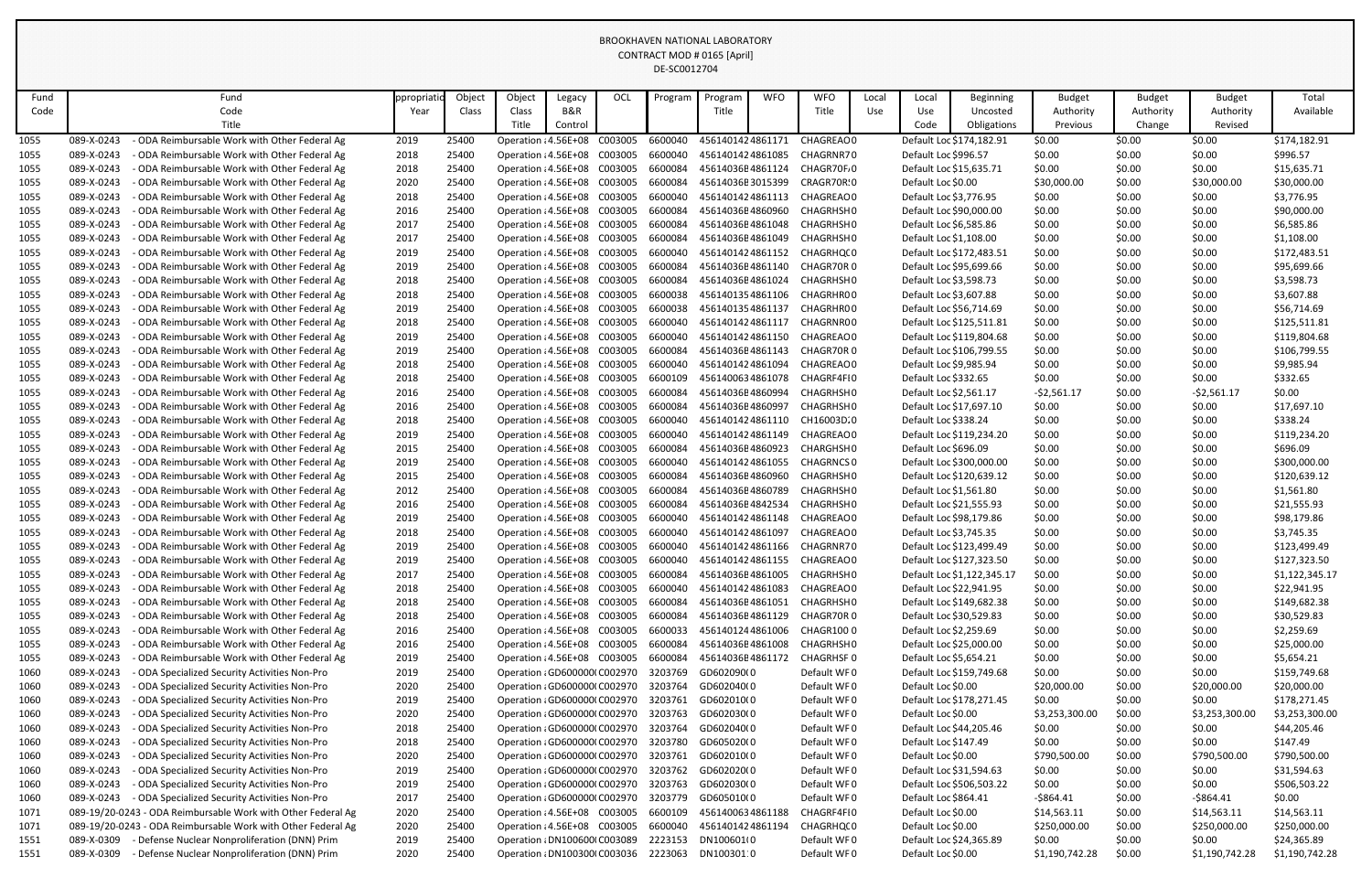| Fund         |            | Fund                                                        | ppropriati | Object | Object                                | Legacy  | OCL | Program | Progran            | <b>WFO</b> | <b>WFO</b>  | Local | Local                   | <b>Beginning</b>         | <b>Budget</b>  | <b>Budget</b> | <b>Budget</b>  | Total          |
|--------------|------------|-------------------------------------------------------------|------------|--------|---------------------------------------|---------|-----|---------|--------------------|------------|-------------|-------|-------------------------|--------------------------|----------------|---------------|----------------|----------------|
| Code         |            | Code                                                        | Year       | Class  | Class                                 | B&R     |     |         | Title              |            | Title       | Use   | Use                     | Uncosted                 | Authority      | Authority     | Authority      | Available      |
|              |            | Title                                                       |            |        | Title                                 | Control |     |         |                    |            |             |       | Code                    | Obligations              | Previous       | Change        | Revised        |                |
| 1551         | 089-X-0309 | Defense Nuclear Nonproliferation (DNN) Prim                 | 2020       | 25400  | Operation : DN100100(C003034          |         |     | 2223053 | DN100102:0         |            | Default WF0 |       | Default Loc \$0.00      |                          | \$35,692.59    | \$0.00        | \$35,692.59    | \$35,692.59    |
| 1551         | 089-X-0309 | Defense Nuclear Nonproliferation (DNN) Prim                 | 2020       | 25400  | Operation : DN201000(C003118          |         |     | 2223180 | DN201000(0         |            | Default WF0 |       | Default Loc \$0.00      |                          | \$3,880,000.00 | \$150,000.00  | \$4,030,000.00 | \$4,030,000.00 |
| 1551         | 089-X-0309 | Defense Nuclear Nonproliferation (DNN) Prim                 | 2020       | 25400  | Operation : CT8000000 C003284         |         |     | 2223020 | CT84010000         |            | Default WF0 |       | Default Loc \$0.00      |                          | \$2,437,570.00 | \$0.00        | \$2,437,570.00 | \$2,437,570.00 |
| 1551         | 089-X-0309 | Defense Nuclear Nonproliferation (DNN) Prim                 | 2015       | 25400  | Operation : NN200000 C001052          |         |     | 2221132 | NN200100(0         |            | Default WF0 |       | Default Loc \$1.79      |                          | \$0.00         | \$0.00        | \$0.00         | \$1.79         |
| 1551         | 089-X-0309 | Defense Nuclear Nonproliferation (DNN) Prim                 | 2020       | 25400  | Operation : CT8000000 C003284         |         |     | 2223218 | CT84060300         |            | Default WF0 |       | Default Loc \$0.00      |                          | \$40,000.00    | \$0.00        | \$40,000.00    | \$40,000.00    |
| 1551         | 089-X-0309 | Defense Nuclear Nonproliferation (DNN) Prim                 | 2019       | 25400  | Operation : CT8000000 C003284         |         |     |         | 2223144 CT80010000 |            | Default WF0 |       | Default Loc \$56,005.95 |                          | \$0.00         | \$0.00        | \$0.00         | \$56,005.95    |
| 1551         | 089-X-0309 | Defense Nuclear Nonproliferation (DNN) Prim                 | 2018       | 25400  | Operation : DN400000(C003042          |         |     | 2223103 | DN400401(0         |            | Default WF0 |       | Default Loc \$752.78    |                          | \$0.00         | \$0.00        | \$0.00         | \$752.78       |
| 1551         | 089-X-0309 | Defense Nuclear Nonproliferation (DNN) Prim                 | 2015       | 25400  | Operation : NN500000 C001058          |         |     | 2221240 | NN500401(0         |            | Default WF0 |       | Default Loc \$2,916.33  |                          | \$0.00         | \$0.00        | \$0.00         | \$2,916.33     |
| 1551         | 089-X-0309 | Defense Nuclear Nonproliferation (DNN) Prim                 | 2017       | 25400  | Operation : DN200100(C003038          |         |     | 2223154 | DN200103(0         |            | Default WF0 |       | Default Loc \$2.37      |                          | \$0.00         | \$0.00        | \$0.00         | \$2.37         |
| 1551         | 089-X-0309 | Defense Nuclear Nonproliferation (DNN) Prim                 | 2016       | 25400  | Operation : DN100100(C003034          |         |     | 2223053 | DN100102:0         |            | Default WF0 |       |                         | Default Loc \$288,345.44 | \$0.00         | \$0.00        | \$0.00         | \$288,345.44   |
| 1551         | 089-X-0309 | Defense Nuclear Nonproliferation (DNN) Prim                 | 2019       | 25400  | Operation : DN100500(C003088          |         |     | 2223152 | DN100501(0         |            | Default WF0 |       |                         | Default Loc \$185,729.08 | \$0.00         | \$0.00        | \$0.00         | \$185,729.08   |
| 1551         | 089-X-0309 | Defense Nuclear Nonproliferation (DNN) Prim                 | 2020       | 25400  | Operation : DN400000(C003042          |         |     | 2223094 | DN400101(0         |            | Default WF0 |       | Default Loc \$0.00      |                          | \$625,000.00   | \$0.00        | \$625,000.00   | \$625,000.00   |
| 1551         | 089-X-0309 | Defense Nuclear Nonproliferation (DNN) Prim                 | 2020       | 25400  | Operation : DN400000(C003042          |         |     | 2223105 | DN400403(0         |            | Default WF0 |       | Default Loc \$0.00      |                          | \$40,000.00    | \$0.00        | \$40,000.00    | \$40,000.00    |
| 1551         | 089-X-0309 | Defense Nuclear Nonproliferation (DNN) Prim                 | 2019       | 25400  | Operation : DN400000(C003042          |         |     | 2223103 | DN400401(0         |            | Default WF0 |       |                         | Default Loc \$179,045.00 | \$0.00         | \$0.00        | \$0.00         | \$179,045.00   |
| <u> 1551</u> | 089-X-0309 | Defense Nuclear Nonproliferation (DNN) Prim                 | 2019       | 25400  | Operation : DN100300(C003036          |         |     | 2223063 | DN100301:0         |            | Default WF0 |       |                         | Default Loc \$300,411.24 | \$0.00         | \$0.00        | \$0.00         | \$300,411.24   |
| 1551         | 089-X-0309 | Defense Nuclear Nonproliferation (DNN) Prim                 | 2016       | 25400  | Operation : DN400000(C003042          |         |     | 2223105 | DN400403(0         |            | Default WF0 |       | Default Loc \$68,067.39 |                          | \$0.00         | \$0.00        | \$0.00         | \$68,067.39    |
| 1551         | 089-X-0309 | Defense Nuclear Nonproliferation (DNN) Prim                 | 2015       | 25400  | Operation : NN500000 C001058          |         |     | 2221234 | NN500201(0         |            | Default WF0 |       | Default Loc \$18,170.30 |                          | \$9,475.00     | \$0.00        | \$9,475.00     | \$27,645.30    |
| 1551         | 089-X-0309 | Defense Nuclear Nonproliferation (DNN) Prim                 | 2020       | 25400  | Operation : DN400000(C003042          |         |     | 2223102 | DN400302(0         |            | Default WF0 |       | Default Loc \$0.00      |                          | \$468,828.00   | \$0.00        | \$468,828.00   | \$468,828.00   |
| 1551         | 089-X-0309 | Defense Nuclear Nonproliferation (DNN) Prim                 | 2020       | 25400  | Operation : CT8000000 C003284         |         |     | 2223023 | CT84040100         |            | Default WF0 |       | Default Loc \$0.00      |                          | \$79,000.00    | \$0.00        | \$79,000.00    | \$79,000.00    |
| 1551         | 089-X-0309 | Defense Nuclear Nonproliferation (DNN) Prim                 | 2020       | 25400  | Operation : DN100600(C003089          |         |     | 2223153 | DN100601(0         |            | Default WF0 |       | Default Loc \$0.00      |                          | \$150,000.00   | \$0.00        | \$150,000.00   | \$150,000.00   |
| 1551         | 089-X-0309 | Defense Nuclear Nonproliferation (DNN) Prim                 | 2020       | 25400  | Operation : DN400000(C003042          |         |     | 2223210 | DN400105(0         |            | Default WF0 |       | Default Loc \$0.00      |                          | \$230,000.00   | \$0.00        | \$230,000.00   | \$230,000.00   |
| 1551         | 089-X-0309 | Defense Nuclear Nonproliferation (DNN) Prim                 | 2015       | 25400  | Operation : NN400000 C001056          |         |     | 2222717 | NN400901(0         |            | Default WF0 |       | Default Loc \$0.89      |                          | -\$0.89        | \$0.00        | $-50.89$       | \$0.00         |
| 1551         | 089-X-0309 | Defense Nuclear Nonproliferation (DNN) Prim                 | 2019       | 25400  | Operation : DN400000(C003042          |         |     | 2223106 | DN400404(0         |            | Default WF0 |       | Default Loc \$56,502.85 |                          | \$0.00         | \$0.00        | \$0.00         | \$56,502.85    |
| 1551         | 089-X-0309 | Defense Nuclear Nonproliferation (DNN) Prim                 | 2019       | 25400  | Operation : DN400000(C003042          |         |     | 2223094 | DN400101(0         |            | Default WF0 |       |                         | Default Loc \$300,960.59 | \$0.00         | \$0.00        | \$0.00         | \$300,960.59   |
| 1551         | 089-X-0309 | Defense Nuclear Nonproliferation (DNN) Prim                 | 2019       | 25400  | Operation : DN400000(C003042          |         |     | 2223101 | DN400301(0         |            | Default WF0 |       | Default Loc \$9,981.33  |                          | \$0.00         | \$0.00        | \$0.00         | \$9,981.33     |
| 1551         | 089-X-0309 | Defense Nuclear Nonproliferation (DNN) Prim                 | 2019       | 25400  | Operation : CT8000000 C003284         |         |     | 2223014 | CT81010000         |            | Default WF0 |       | Default Loc \$15,000.00 |                          | \$0.00         | \$0.00        | \$0.00         | \$15,000.00    |
| 1551         | 089-X-0309 | Defense Nuclear Nonproliferation (DNN) Prim                 | 2018       | 25400  | Operation : DN100300(C003036          |         |     | 2223063 | DN100301:0         |            | Default WF0 |       | Default Loc \$77,831.19 |                          | \$0.00         | \$0.00        | \$0.00         | \$77,831.19    |
| 1551         | 089-X-0309 | Defense Nuclear Nonproliferation (DNN) Prim                 | 2015       | 25400  | Operation : NN400000 C001056 2222733  |         |     |         | NN401204(0         |            | Default WF0 |       | Default Loc \$1.95      |                          | $-51.95$       | \$0.00        | $-51.95$       | \$0.00         |
| 1551         | 089-X-0309 | Defense Nuclear Nonproliferation (DNN) Prim                 | 2017       | 25400  | Operation : DN200100(C003038          |         |     | 2223076 | DN200101(0         |            | Default WF0 |       | Default Loc \$2,727.18  |                          | \$0.00         | \$0.00        | \$0.00         | \$2,727.18     |
| 1551         | 089-X-0309 | Defense Nuclear Nonproliferation (DNN) Prim                 | 2019       | 25400  | Operation : CT8000000 C003284         |         |     | 2223020 | CT84010000         |            | Default WF0 |       |                         | Default Loc \$415,188.51 | \$0.00         | \$0.00        | \$0.00         | \$415,188.51   |
| 1551         | 089-X-0309 | Defense Nuclear Nonproliferation (DNN) Prim                 | 2020       | 25400  | Operation : CT8000000 C003284         |         |     | 2223144 | CT80010000         |            | Default WF0 |       | Default Loc \$0.00      |                          | \$60,000.00    | \$0.00        | \$60,000.00    | \$60,000.00    |
| 1551         | 089-X-0309 | Defense Nuclear Nonproliferation (DNN) Prim                 | 2019       | 25400  | Operation : DN400000(C003042          |         |     | 2223095 | DN400102(0         |            | Default WF0 |       |                         | Default Loc \$264,643.88 | \$0.00         | \$0.00        | \$0.00         | \$264,643.88   |
| 1551         | 089-X-0309 | Defense Nuclear Nonproliferation (DNN) Prim                 | 2019       | 25400  | Operation : DN400000(C003042          |         |     | 2223096 | DN400103(0         |            | Default WF0 |       |                         | Default Loc \$540,094.18 | \$0.00         | \$0.00        | \$0.00         | \$540,094.18   |
| 1551         | 089-X-0309 | Defense Nuclear Nonproliferation (DNN) Prim                 | 2019       | 25400  | Operation : DN201200(C003120          |         |     | 2223182 | DN201201(0         |            | Default WF0 |       | Default Loc \$10,019.78 |                          | \$0.00         | \$0.00        | \$0.00         | \$10,019.78    |
| 1551         | 089-X-0309 | Defense Nuclear Nonproliferation (DNN) Prim                 | 2019       | 25400  | Operation : CT8000000 C003284         |         |     | 2223023 | CT84040100         |            | Default WF0 |       | Default Loc \$2,159.62  |                          | \$0.00         | \$0.00        | \$0.00         | \$2,159.62     |
| 1551         | 089-X-0309 | Defense Nuclear Nonproliferation (DNN) Prim                 | 2020       | 25400  | Operation : DN400000(C003042          |         |     | 2223096 | DN400103(0         |            | Default WF0 |       | Default Loc \$0.00      |                          | \$428,000.00   | \$0.00        | \$428,000.00   | \$428,000.00   |
| 1551         | 089-X-0309 | Defense Nuclear Nonproliferation (DNN) Prim                 | 2020       | 25400  | Operation : DN400000(C003042          |         |     | 2223095 | DN400102(0         |            | Default WF0 |       | Default Loc \$0.00      |                          | \$688,000.00   | \$0.00        | \$688,000.00   | \$688,000.00   |
| 1551         | 089-X-0309 | Defense Nuclear Nonproliferation (DNN) Prim                 | 2020       | 25400  | Operation : DN300100(C003039          |         |     | 2223079 | DN300101(0         |            | Default WF0 |       | Default Loc \$0.00      |                          | \$253,517.00   | \$0.00        | \$253,517.00   | \$253,517.00   |
| 1551         | 089-X-0309 | Defense Nuclear Nonproliferation (DNN) Prim                 | 2020       | 25400  | Operation : CT8000000 C003284         |         |     | 2223022 | CT84030000         |            | Default WF0 |       | Default Loc \$0.00      |                          | \$100,000.00   | \$0.00        | \$100,000.00   | \$100,000.00   |
| 1551         | 089-X-0309 | Defense Nuclear Nonproliferation (DNN) Prim                 | 2015       | 25400  | Operation : NN500000 C001058          |         |     | 2221235 | NN500202(0         |            | Default WF0 |       |                         | Default Loc \$728,917.12 | $-59,475.00$   | \$0.00        | $-59,475.00$   | \$719,442.12   |
| 1551         | 089-X-0309 | Defense Nuclear Nonproliferation (DNN) Prim                 | 2018       | 25400  | Operation : CT8000000 C003284         |         |     | 2223014 | CT81010000         |            | Default WF0 |       | Default Loc \$41,561.96 |                          | \$0.00         | \$0.00        | \$0.00         | \$41,561.96    |
| 1551         | 089-X-0309 | Defense Nuclear Nonproliferation (DNN) Prim                 | 2019       | 25400  | Operation / DN201000 (C003118         |         |     | 2223180 | DN201000(0         |            | Default WF0 |       |                         | Default Loc \$326,796.72 | \$0.00         | \$0.00        | \$0.00         | \$326,796.72   |
| 1551         | 089-X-0309 | Defense Nuclear Nonproliferation (DNN) Prim                 | 2017       | 25400  | Operation : DN100100(C003034          |         |     | 2223049 | DN100101:0         |            | Default WF0 |       |                         | Default Loc \$139,186.91 | \$0.00         | \$0.00        | \$0.00         | \$139,186.91   |
| 1551         | 089-X-0309 | Defense Nuclear Nonproliferation (DNN) Prim                 | 2019       | 25400  | Operation : DN400000(C003042          |         |     | 2223102 | DN400302(0         |            | Default WF0 |       |                         | Default Loc \$140,079.81 | \$0.00         | \$0.00        | \$0.00         | \$140,079.81   |
| 1551         | 089-X-0309 | Defense Nuclear Nonproliferation (DNN) Prim                 | 2020       | 25400  | Operation : DN201100(C003119          |         |     | 2223181 | DN201100(0         |            | Default WF0 |       | Default Loc \$0.00      |                          | \$250,000.00   | \$0.00        | \$250,000.00   | \$250,000.00   |
| 1551         | 089-X-0309 | Defense Nuclear Nonproliferation (DNN) Prim                 | 2020       | 25400  | Operation : DN400000(C003042          |         |     | 2223106 | DN400404(0         |            | Default WF0 |       | Default Loc \$0.00      |                          | \$150,000.00   | \$0.00        | \$150,000.00   | \$150,000.00   |
| 1557         | 089-X-0309 | - DNN Second Line of Defense International Co               | 2012       | 25400  | Operation : NN500000 C001058          |         |     | 2222290 | NN501000(0         |            | Default WF0 |       | Default Loc \$39,192.22 |                          | \$0.00         | \$0.00        | \$0.00         | \$39,192.22    |
| 1650         |            | 089-X-0313 - Federal Salaries and Expenses (OA) (was AD)    | 2010       | 25400  | Operation : PS0000000 C001075         |         |     | 2221514 | PS02021320         |            | Default WF0 |       | Default Loc \$31,245.57 |                          | \$0.00         | \$0.00        | \$0.00         | \$31,245.57    |
| 1689         |            | 089-14/15-0313 - Federal Salaries and Expenses (P.L. 113-76 | 2014       | 25400  | Operation : PS0000000 C001075         |         |     | 2222565 | PS02022000         |            | Default WF0 |       | Default Loc \$2,021.13  |                          | \$0.00         | \$0.00        | \$0.00         | \$2,021.13     |
| 1751         | 089-X-0315 | - Non-Defense Environmental Cleanup (NDEC) Pr               | 2013       | 25400  | Operation : EZ5000000 C002226         |         |     | 1110981 | EZ50123000         |            | Default WF0 |       |                         | Default Loc \$108,184.59 | \$0.00         | \$0.00        | \$0.00         | \$108,184.59   |
| 1751         | 089-X-0315 | - Non-Defense Environmental Cleanup (NDEC) Pr               | 2015       | 25400  | Operation : EZ5000000 C002226         |         |     | 1110981 | EZ50123000         |            | Default WF0 |       | Default Loc \$47.62     |                          | \$0.00         | \$0.00        | \$0.00         | \$47.62        |
| 1751         | 089-X-0315 | - Non-Defense Environmental Cleanup (NDEC) Pr               | 2018       | 25400  | Operation : EZ5000000 C002226 1110983 |         |     |         | EZ50124100         |            | Default WF0 |       |                         | Default Loc \$197,200.35 | \$0.00         | \$0.00        | \$0.00         | \$197,200.35   |
|              |            |                                                             |            |        |                                       |         |     |         |                    |            |             |       |                         |                          |                |               |                |                |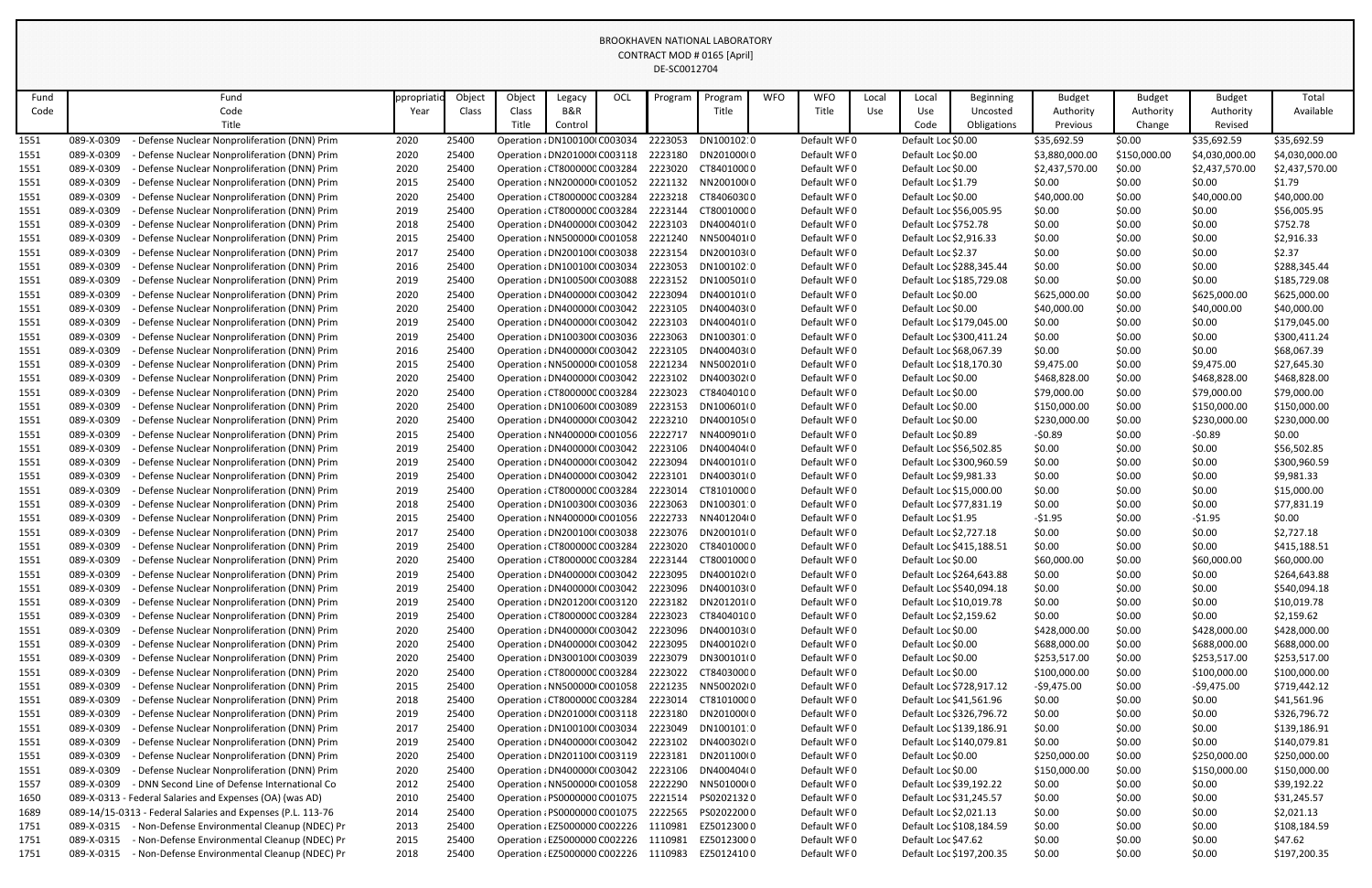| Fund         | Fund                                                                                                                       | ppropriati   | Object         | Object                                                         | Legacy                        | <b>OCL</b> | Program            | Program                                                        | <b>WFO</b> | <b>WFO</b>                 | Local | Local                                         | <b>Beginning</b>           | <b>Budget</b>                | <b>Budget</b>          | <b>Budget</b>                | Total                        |
|--------------|----------------------------------------------------------------------------------------------------------------------------|--------------|----------------|----------------------------------------------------------------|-------------------------------|------------|--------------------|----------------------------------------------------------------|------------|----------------------------|-------|-----------------------------------------------|----------------------------|------------------------------|------------------------|------------------------------|------------------------------|
| Code         | Code                                                                                                                       | Year         | Class          | Class                                                          | B&R                           |            |                    | Title                                                          |            | Title                      | Use   | Use                                           | Uncosted                   | Authority                    | Authority              | Authority                    | Available                    |
|              | Title                                                                                                                      |              |                | Title                                                          | Control                       |            |                    |                                                                |            |                            |       | Code                                          | Obligations                | Previous                     | Change                 | Revised                      |                              |
| 1751         | 089-X-0315<br>Non-Defense Environmental Cleanup (NDEC) Pr                                                                  | 2020         | 25400          |                                                                | Operation : EZ5000000 C002226 |            | 1111727            | EZ50564100                                                     |            | Default WF0                |       | Default Loc \$0.00                            |                            | \$4,500,000.00               | \$0.00                 | \$4,500,000.00               | \$4,500,000.00               |
| 1751         | - Non-Defense Environmental Cleanup (NDEC) Pr<br>089-X-0315                                                                | 2019         | 25400          | Operation : EZ5000000 C002226                                  |                               |            | 1110983            | EZ50124100                                                     |            | Default WF0                |       | Default Loc \$0.00                            |                            | \$1,564,800.00               | \$0.00                 | \$1,564,800.00               | \$1,564,800.00               |
| 2300         | 089-X-4180<br>- Isotope Production and Distribution Fund (P<br>089-X-4180<br>- Isotope Production and Distribution Fund (P | 2020         | 25400<br>25400 | Operation : ST0000000 C001087                                  |                               |            | 2720718<br>2720715 | ST60010200<br>ST50010300                                       |            | Default WF0<br>Default WF0 |       | Default Loc \$0.00<br>Default Loc \$0.00      |                            | \$324,000.00<br>\$640,000.00 | \$0.00<br>\$0.00       | \$324,000.00                 | \$324,000.00<br>\$640,000.00 |
| 2300         | 089-X-4180                                                                                                                 | 2020<br>2020 | 25400          | Operation : ST0000000 C001087                                  |                               |            | 2924424            | ST50010400                                                     |            | Default WF0                |       | Default Loc \$0.00                            |                            | \$365,000.00                 | \$0.00                 | \$640,000.00<br>\$365,000.00 | \$365,000.00                 |
| 2300<br>2300 | - Isotope Production and Distribution Fund (P<br>089-X-4180<br>- Isotope Production and Distribution Fund (P               | 2019         | 25400          | Operation : ST0000000 C001087<br>Operation : ST0000000 C001087 |                               |            | 2924424            | ST50010400                                                     |            | Default WF0                |       |                                               | Default Loc \$323,000.00   | \$0.00                       | \$0.00                 | \$0.00                       | \$323,000.00                 |
| 2300         | 089-X-4180<br>- Isotope Production and Distribution Fund (P                                                                | 2019         | 25400          | Operation : ST0000000 C001087                                  |                               |            | 2924280            | ST60010320                                                     |            | Default WF0                |       |                                               | Default Loc \$1,104,187.68 | \$1,040,000.00               | \$0.00                 | \$1,040,000.00               | \$2,144,187.68               |
| 2300         | 089-X-4180<br>Isotope Production and Distribution Fund (P                                                                  | 2020         | 32003          |                                                                | Accelerator ST0000000 C001087 |            | 2924281            | ST60010340                                                     |            | Default WF 485395          |       | <b>CHAIP</b>                                  | \$0.00                     | \$90,000.00                  | \$0.00                 | \$90,000.00                  | \$90,000.00                  |
| 2300         | 089-X-4180<br>- Isotope Production and Distribution Fund (P                                                                | 2016         | 25400          | Operation : ST0000000 C001087                                  |                               |            | 2924282            | ST60010360                                                     |            | Default WF0                |       | Default Loc \$18,396.78                       |                            | \$0.00                       | \$0.00                 | \$0.00                       | \$18,396.78                  |
| 2300         | 089-X-4180<br>- Isotope Production and Distribution Fund (P                                                                | 2019         | 25400          | Operation : ST0000000 C001087                                  |                               |            | 2720718            | ST60010200                                                     |            | Default WF0                |       | Default Loc \$569,438.47                      |                            | \$458,000.00                 | \$0.00                 | \$458,000.00                 | \$1,027,438.47               |
| 2300         | 089-X-4180<br>- Isotope Production and Distribution Fund (P                                                                | 2019         | 25400          | Operation : ST0000000 C001087                                  |                               |            |                    | 2720715 ST50010300                                             |            | Default WF0                |       |                                               | Default Loc \$387,993.08   | \$400,000.00                 | \$0.00                 | \$400,000.00                 | \$787,993.08                 |
| 2300         | 089-X-4180<br>- Isotope Production and Distribution Fund (P                                                                | 2019         | 25400          | Operation : ST0000000 C001087                                  |                               |            | 2924306            | ST60010310                                                     |            | Default WF0                |       |                                               | Default Loc \$5,447,419.38 | \$0.00                       | \$0.00                 | \$0.00                       | \$5,447,419.38               |
| 2300         | 089-X-4180<br>- Isotope Production and Distribution Fund (P                                                                | 2020         | 25400          | Operation : ST0000000 C001087                                  |                               |            | 2720716            | ST50020000                                                     |            | Default WF0                |       | Default Loc \$0.00                            |                            | \$30,000.00                  | \$0.00                 | \$30,000.00                  | \$30,000.00                  |
| 2300         | 089-X-4180<br>Isotope Production and Distribution Fund (P                                                                  | 2020         | 25400          | Operation : ST0000000 C001087                                  |                               |            | 2924280            | ST60010320                                                     |            | Default WF0                |       | Default Loc \$0.00                            |                            | \$2,049,000.00               | \$0.00                 | \$2,049,000.00               | \$2,049,000.00               |
| 2300         | 089-X-4180<br>- Isotope Production and Distribution Fund (P                                                                | 2019         | 25400          | Operation : ST0000000 C001087                                  |                               |            | 2720714            | ST50010200                                                     |            | Default WF0                |       |                                               | Default Loc \$350,000.00   | \$0.00                       | \$0.00                 | \$0.00                       | \$350,000.00                 |
| 2300         | 089-X-4180<br>- Isotope Production and Distribution Fund (P                                                                | 2018         | 25400          | Operation : ST0000000 C001087                                  |                               |            |                    | 2720716 ST50020000                                             |            | Default WF0                |       | Default Loc \$10,768.67                       |                            | \$0.00                       | \$0.00                 | \$0.00                       | \$10,768.67                  |
| 2300         | 089-X-4180<br>- Isotope Production and Distribution Fund (P                                                                | 2018         | 25400          | Operation : ST0000000 C001087                                  |                               |            | 2720714            | ST50010200                                                     |            | Default WF0                |       |                                               | Default Loc \$259,374.42   | \$0.00                       | \$0.00                 | \$0.00                       | \$259,374.42                 |
| 2300         | 089-X-4180<br>- Isotope Production and Distribution Fund (P                                                                | 2018         | 25400          | Operation : ST0000000 C001087                                  |                               |            | 2924424            | ST50010400                                                     |            | Default WF0                |       |                                               | Default Loc \$795,949.65   | \$0.00                       | \$0.00                 | \$0.00                       | \$795,949.65                 |
| 2300         | 089-X-4180<br>- Isotope Production and Distribution Fund (P                                                                | 2018         | 25400          |                                                                | Operation : ST0000000 C001087 |            | 2924281            | ST60010340                                                     |            | Default WF0                |       |                                               | Default Loc \$201,258.53   | \$0.00                       | \$0.00                 | \$0.00                       | \$201,258.53                 |
| 2300         | 089-X-4180<br>- Isotope Production and Distribution Fund (P                                                                | 2018         | 32003          |                                                                | Accelerator ST0000000 C001087 |            | 2924281            | ST60010340                                                     |            | Default WF 485395          |       | CHAIP                                         | \$1,466,518.90             | \$0.00                       | \$0.00                 | \$0.00                       | \$1,466,518.90               |
| 5300         | 089-X-0318 - Electricity Delivery                                                                                          | 2016         | 25400          | Operation : TE1200000 C002799                                  |                               |            | 3123792            | TE12010000                                                     |            | Default WF0                |       | Default Loc \$2,262.82                        |                            | $-52,262.82$                 | \$0.00                 | $-52,262.82$                 | \$0.00                       |
| 5300         | 089-X-0318 - Electricity Delivery                                                                                          | 2016         | 25400          | Operation : TE1100000 C002798                                  |                               |            | 3123789            | TE11010000                                                     |            | Default WF0                |       | Default Loc \$136.88                          |                            | $-5136.88$                   | \$0.00                 | $-5136.88$                   | \$0.00                       |
| 5300         | 089-X-0318 - Electricity Delivery                                                                                          | 2016         | 25400          | Operation : TE1300000 C002800                                  |                               |            | 3123804            | TE13020000                                                     |            | Default WF0                |       | Default Loc \$200.26                          |                            | \$0.00                       | \$0.00                 | \$0.00                       | \$200.26                     |
| 5300         | 089-X-0318 - Electricity Delivery                                                                                          | 2016         | 25400          | Operation : TE1100000 C002798                                  |                               |            | 3123802            | TE11040000                                                     |            | Default WF0                |       |                                               | Default Loc \$128,941.30   | $-$126,987.80$               | \$0.00                 | $-$126,987.80$               | \$1,953.50                   |
| 5300         | 089-X-0318 - Electricity Delivery                                                                                          | 2016         | 25400          | Operation : TE1300000 C002800                                  |                               |            | 3123815            | TE13050000                                                     |            | Default WF0                |       | Default Loc \$117.37                          |                            | \$0.00                       | \$0.00                 | \$0.00                       | \$117.37                     |
| 5300         | 089-X-0318 - Electricity Delivery                                                                                          | 2016         | 25400          | Operation : TE1200000 C002799                                  |                               |            | 3123812            | TE12060000                                                     |            | Default WF0                |       | Default Loc \$22.70                           |                            | $-522.70$                    | \$0.00                 | $-522.70$                    | \$0.00                       |
| 5300         | 089-X-0318 - Electricity Delivery                                                                                          | 2016         | 25400          | Operation : TE1200000 C002799                                  |                               |            | 3123810            | TE12040000                                                     |            | Default WF0                |       | Default Loc \$205.91                          |                            | $-5205.91$                   | \$0.00                 | $-5205.91$                   | \$0.00                       |
| 5300         | 089-X-0318 - Electricity Delivery                                                                                          | 2017         | 25400          |                                                                |                               |            |                    | Operation : TE1300000 C002800 3123803 TE13010000               |            | Default WF0                |       | Default Loc \$356.54                          |                            | \$0.00                       | \$0.00                 | \$0.00                       | \$356.54                     |
| 5300         | 089-X-0318 - Electricity Delivery                                                                                          | 2019         | 25400          | Operation : TE1100000 C002798                                  |                               |            |                    | 3123785 TE11030000                                             |            | Default WF0                |       |                                               | Default Loc \$1,400,000.00 | \$0.00                       | \$0.00                 | \$0.00                       | \$1,400,000.00               |
| 5300         | 089-X-0318 - Electricity Delivery                                                                                          | 2017         | 25400          | Operation : TE1100000 C002798                                  |                               |            | 3123816            | TE11040100                                                     |            | Default WF0                |       | Default Loc \$12,301.98                       |                            | \$0.00                       | \$0.00                 | \$0.00                       | \$12,301.98                  |
| 5300         | 089-X-0318 - Electricity Delivery                                                                                          | 2018         | 25400          |                                                                |                               |            |                    | Operation / TE1100000 C002798 3123785 TE11030000               |            | Default WF0                |       |                                               | Default Loc \$264,522.58   | \$0.00                       | \$0.00                 | \$0.00                       | \$264,522.58                 |
| 5300         | 089-X-0318 - Electricity Delivery                                                                                          | 2018         | 25400          |                                                                |                               |            |                    | Operation : TE1200000 C002799 3123811 TE1205000 0              |            | Default WF0                |       | Default Loc \$41,767.81                       |                            | \$0.00                       | \$0.00                 | \$0.00                       | \$41,767.81                  |
| 5300         | 089-X-0318 - Electricity Delivery                                                                                          | 2017         | 25400          | Operation : TE1400000 C002801                                  |                               |            | 3123795            | TE14000000                                                     |            | Default WF0                |       | Default Loc \$260.97                          |                            | $-5260.97$                   | \$0.00                 | $-5260.97$                   | \$0.00                       |
| 5300         | 089-X-0318 - Electricity Delivery                                                                                          | 2016         | 25400          | Operation : TF0000000 C002802                                  |                               |            |                    | 3123796 TF00000000                                             |            | Default WF0                |       | Default Loc \$121.66                          |                            | $-$121.66$                   | \$0.00                 | $-5121.66$                   | \$0.00                       |
| 5300         | 089-X-0318 - Electricity Delivery                                                                                          | 2017         | 25400          | Operation : TE1200000 C002799                                  |                               |            | 3123809            | TE12030000                                                     |            | Default WF0                |       | Default Loc \$621.94                          |                            | $-5621.94$                   | \$0.00                 | $-5621.94$                   | \$0.00                       |
| 5300<br>5350 | 089-X-0318 - Electricity Delivery<br>089-X-0319<br>- Nuclear Energy (NE) Primary Fund (P.L. 110-                           | 2020<br>2019 | 25400<br>25400 | Operation : AF5800000 C000822 2720667                          |                               |            |                    | Operation : TE1100000 C002798 3123785 TE11030000<br>AF58100000 |            | Default WF0<br>Default WF0 |       | Default Loc \$0.00<br>Default Loc \$69,520.80 |                            | \$122,100.00<br>\$0.00       | \$247,900.00<br>\$0.00 | \$370,000.00<br>\$0.00       | \$370,000.00<br>\$69,520.80  |
| 5350         | 089-X-0319<br>- Nuclear Energy (NE) Primary Fund (P.L. 110-                                                                | 2018         | 25400          | Operation : AF5800000 C000822                                  |                               |            | 2720875            | AF58320300                                                     |            | Default WF0                |       |                                               | Default Loc \$352,232.57   | \$0.00                       | \$0.00                 | \$0.00                       | \$352,232.57                 |
| 5350         | 089-X-0319<br>- Nuclear Energy (NE) Primary Fund (P.L. 110-                                                                | 2019         | 25400          | Operation : RC060000C C003237                                  |                               |            | 2720992            | RC060300C0                                                     |            | Default WF0                |       | Default Loc \$8,463.14                        |                            | \$0.00                       | \$0.00                 | \$0.00                       | \$8,463.14                   |
| 5350         | 089-X-0319<br>- Nuclear Energy (NE) Primary Fund (P.L. 110-                                                                | 2017         | 25400          | Operation : RC040000C C002775                                  |                               |            |                    | 2720918 RC042400C0                                             |            | Default WF0                |       | Default Loc \$368.50                          |                            | \$0.00                       | \$0.00                 | \$0.00                       | \$368.50                     |
| 5350         | 089-X-0319<br>Nuclear Energy (NE) Primary Fund (P.L. 110-                                                                  | 2019         | 25400          | Operation : AF5800000 C000822                                  |                               |            | 2720703            | AF58350000                                                     |            | Default WF0                |       | Default Loc \$77,737.45                       |                            | \$0.00                       | \$0.00                 | \$0.00                       | \$77,737.45                  |
| 5350         | 089-X-0319<br>- Nuclear Energy (NE) Primary Fund (P.L. 110-                                                                | 2020         | 25400          | Operation : FT0900000 C003288                                  |                               |            |                    | 2721015 FT09050000                                             |            | Default WF0                |       | Default Loc \$0.00                            |                            | \$176,000.00                 | $-$176,000.00$         | \$0.00                       | \$0.00                       |
| 5350         | 089-X-0319<br>- Nuclear Energy (NE) Primary Fund (P.L. 110-                                                                | 2017         | 25400          | Operation : AF5800000 C000822                                  |                               |            | 2720965            | AF58610100                                                     |            | Default WF0                |       | Default Loc \$740.20                          |                            | \$0.00                       | \$0.00                 | \$0.00                       | \$740.20                     |
| 5350         | 089-X-0319<br>Nuclear Energy (NE) Primary Fund (P.L. 110-                                                                  | 2019         | 25400          | Operation : AF5800000 C000822                                  |                               |            | 2720874            | AF58320200                                                     |            | Default WF0                |       | Default Loc \$43,775.94                       |                            | \$0.00                       | \$0.00                 | \$0.00                       | \$43,775.94                  |
| 5350         | 089-X-0319<br>- Nuclear Energy (NE) Primary Fund (P.L. 110-                                                                | 2020         | 25400          | Operation : FT0900000 C003288                                  |                               |            | 2721080            | FT09070000                                                     |            | Default WF0                |       | Default Loc \$0.00                            |                            | \$294,141.00                 | \$105,859.00           | \$400,000.00                 | \$400,000.00                 |
| 5350         | 089-X-0319<br>Nuclear Energy (NE) Primary Fund (P.L. 110-                                                                  | 2018         | 25400          | Operation : NT080000(C003286                                   |                               |            | 2720928            | NT080300(0                                                     |            | Default WF0                |       |                                               | Default Loc \$129,028.00   | \$0.00                       | \$0.00                 | \$0.00                       | \$129,028.00                 |
| 5350         | 089-X-0319<br>Nuclear Energy (NE) Primary Fund (P.L. 110-                                                                  | 2018         | 25400          | Operation : AF5800000 C000822                                  |                               |            | 2720955            | AF58320400                                                     |            | Default WF0                |       |                                               | Default Loc \$480,756.06   | \$0.00                       | \$0.00                 | \$0.00                       | \$480,756.06                 |
| 5350         | 089-X-0319<br>- Nuclear Energy (NE) Primary Fund (P.L. 110-                                                                | 2019         | 25400          | Operation : AF5800000 C000822                                  |                               |            | 2720875            | AF58320300                                                     |            | Default WF0                |       | Default Loc \$51,000.00                       |                            | \$0.00                       | \$0.00                 | \$0.00                       | \$51,000.00                  |
| 5350         | 089-X-0319<br>- Nuclear Energy (NE) Primary Fund (P.L. 110-                                                                | 2020         | 25400          | Operation : FT1100000 C003290                                  |                               |            | 2721023            | FT11050000                                                     |            | Default WF0                |       | Default Loc \$0.00                            |                            | \$254,282.00                 | \$130,360.00           | \$384,642.00                 | \$384,642.00                 |
| 5350         | 089-X-0319<br>- Nuclear Energy (NE) Primary Fund (P.L. 110-                                                                | 2019         | 25400          | Operation : NT0400000 C002805                                  |                               |            | 2720882            | NT040200(0                                                     |            | Default WF0                |       |                                               | Default Loc \$465,962.87   | \$0.00                       | \$0.00                 | \$0.00                       | \$465,962.87                 |
| 5350         | 089-X-0319<br>- Nuclear Energy (NE) Primary Fund (P.L. 110-                                                                | 2020         | 25400          | Operation : RC050000C C003095                                  |                               |            | 2720978            | RC050400C0                                                     |            | Default WF0                |       | Default Loc \$0.00                            |                            | \$150,000.00                 | \$0.00                 | \$150,000.00                 | \$150,000.00                 |
| 5350         | - Nuclear Energy (NE) Primary Fund (P.L. 110-<br>089-X-0319                                                                | 2017         | 25400          |                                                                |                               |            |                    | Operation : AF5800000 C000822 2720625 AF5855000 0              |            | Default WF0                |       | Default Loc \$349.62                          |                            | \$0.00                       | \$0.00                 | \$0.00                       | \$349.62                     |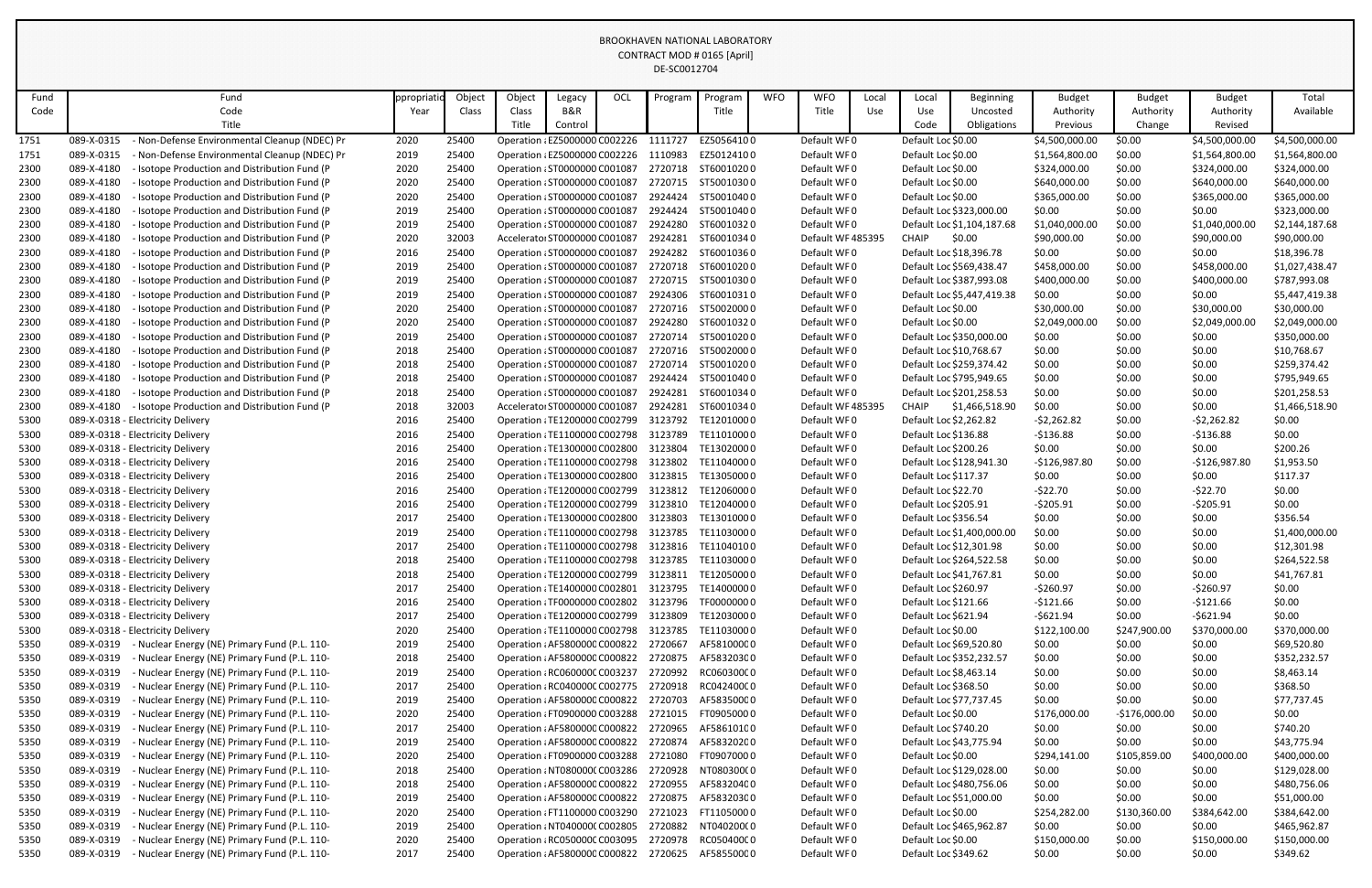| Fund         | Fund                                                                                                                       | ppropriati   | Object         | Object                                                       | Legacy  | OCL     | Program            | Program                  | <b>WFO</b> | <b>WFO</b>                 | Local | Local                      | <b>Beginning</b>           | <b>Budget</b>                | <b>Budget</b>    | <b>Budget</b>                  | Total                          |
|--------------|----------------------------------------------------------------------------------------------------------------------------|--------------|----------------|--------------------------------------------------------------|---------|---------|--------------------|--------------------------|------------|----------------------------|-------|----------------------------|----------------------------|------------------------------|------------------|--------------------------------|--------------------------------|
| Code         | Code                                                                                                                       | Year         | Class          | Class                                                        | B&R     |         |                    | Title                    |            | Title                      | Use   | Use                        | Uncosted                   | Authority                    | Authority        | Authority                      | Available                      |
|              | Title                                                                                                                      |              |                | Title                                                        | Control |         |                    |                          |            |                            |       | Code                       | Obligations                | Previous                     | Change           | Revised                        |                                |
| 5350         | - Nuclear Energy (NE) Primary Fund (P.L. 110-<br>089-X-0319                                                                | 2019         | 25400          | Operation : RC050000C C003095                                |         |         | 2720978            | RC050400C0               |            | Default WF0                |       |                            | Default Loc \$21,031.64    | \$0.00                       | \$0.00           | \$0.00                         | \$21,031.64                    |
| 5350         | 089-X-0319<br>- Nuclear Energy (NE) Primary Fund (P.L. 110-                                                                | 2020         | 25400          | Operation : FT0900000 C003288                                |         |         | 2721068            | FT09030000               |            | Default WF0                |       | Default Loc \$0.00         |                            | \$23,400.00                  | \$11,600.00      | \$35,000.00                    | \$35,000.00                    |
| 5450         | 089-X-0321<br>- Energy Efficiency and Renewable Energy (EER                                                                | 2014         | 25400          | Operation : BM000000 C002732                                 |         |         | 1009218            | BM0107000                |            | Default WF0                |       | Default Loc \$1,252.09     |                            | \$0.00                       | \$0.00           | \$0.00                         | \$1,252.09                     |
| 5450         | 089-X-0321<br>- Energy Efficiency and Renewable Energy (EER                                                                | 2017         | 25400          | Operation : HT0000000 C002796                                |         |         | 2223156            | HT11000000               |            | Default WF0                |       | Default Loc \$2,577.39     |                            | \$0.00                       | \$0.00           | \$0.00                         | \$2,577.39                     |
| 5450         | 089-X-0321<br>- Energy Efficiency and Renewable Energy (EER                                                                | 2018         | 25400          | Operation : BT0000000 C000848                                |         |         | 1004210            | BT01010000               |            | Default WF0                |       |                            | Default Loc \$24,055.38    | \$0.00                       | \$0.00           | \$0.00                         | \$24,055.38                    |
| 5450         | 089-X-0321<br>- Energy Efficiency and Renewable Energy (EER                                                                | 2019         | 25400          | Operation : WW00000(C002917                                  |         |         | 1005682            | WW08000(0                |            | Default WF0                |       | Default Loc \$0.00         |                            | \$13,837.00                  | \$0.00           | \$13,837.00                    | \$13,837.00                    |
| 5450         | 089-X-0321<br>- Energy Efficiency and Renewable Energy (EER                                                                | 2016         | 25400          | Operation : VT0000000 C001096                                |         |         | 1005556            | VT13010000               |            | Default WF0                |       | Default Loc \$5,774.29     |                            | \$0.00                       | \$0.00           | \$0.00                         | \$5,774.29                     |
| 5450         | 089-X-0321<br>- Energy Efficiency and Renewable Energy (EER                                                                | 2018         | 25400          | Operation (GT000000CC002910                                  |         |         | 1005623            | GT02000000               |            | Default WF0                |       | Default Loc \$4,819.47     |                            | \$0.00                       | \$0.00           | \$0.00                         | \$4,819.47                     |
| 5450         | 089-X-0321<br>- Energy Efficiency and Renewable Energy (EER                                                                | 2018         | 25400          | Operation : SL0000000 C002911                                |         |         | 1005616            | SL03000000               |            | Default WF0                |       |                            | Default Loc \$226,224.00   | \$0.00                       | \$0.00           | \$0.00                         | \$226,224.00                   |
| 5450         | 089-X-0321<br>- Energy Efficiency and Renewable Energy (EER                                                                | 2019         | 25400          | Operation : BT0000000 C000848                                |         |         | 1004219            | BT03040300               |            | Default WF0                |       | Default Loc \$0.00         |                            | \$213,394.00                 | \$0.00           | \$213,394.00                   | \$213,394.00                   |
| 5450         | - Energy Efficiency and Renewable Energy (EER<br>089-X-0321                                                                | 2017         | 25400          | Operation : VT0000000 C001096                                |         |         | 1005556            | VT13010000               |            | Default WF0                |       | Default Loc \$7,401.00     |                            | \$0.00                       | \$0.00           | \$0.00                         | \$7,401.00                     |
| 5450         | - Energy Efficiency and Renewable Energy (EER<br>089-X-0321                                                                | 2019         | 25400          | Operation (GT000000CC002910                                  |         |         | 1005623            | GT02000000               |            | Default WF0                |       |                            | Default Loc \$950,000.00   | \$0.00                       | \$0.00           | \$0.00                         | \$950,000.00                   |
| 5450         | 089-X-0321<br>- Energy Efficiency and Renewable Energy (EER                                                                | 2019         | 25400          | Operation : SL0000000 C002911                                |         |         | 1005616            | SL03000000               |            | Default WF0                |       |                            | Default Loc \$123,776.00   | \$0.00                       | \$0.00           | \$0.00                         | \$123,776.00                   |
| 5450         | 089-X-0321<br>- Energy Efficiency and Renewable Energy (EER                                                                | 2018         | 25400          | Operation : HT0000000 C002796                                |         |         | 1009190            | HT01010000               |            | Default WF0                |       |                            | Default Loc \$93,487.86    | \$0.00                       | \$0.00           | \$0.00                         | \$93,487.86                    |
| 5450         | 089-X-0321<br>- Energy Efficiency and Renewable Energy (EER                                                                | 2020         | 25400          | Operation : VT0000000 C001096                                |         |         | 1005554            | VT12010000               |            | Default WF0                |       | Default Loc \$0.00         |                            | \$2,201,250.00               | \$0.00           | \$2,201,250.00                 | \$2,201,250.00                 |
| 5450         | 089-X-0321<br>- Energy Efficiency and Renewable Energy (EER<br>- Energy Efficiency and Renewable Energy (EER<br>089-X-0321 | 2018         | 25400<br>25400 | Operation (GT000000CC002910<br>Operation : BT0000000 C000848 |         |         | 1005613<br>1004210 | GT030000C0<br>BT01010000 |            | Default WF0<br>Default WF0 |       | Default Loc \$0.00         | Default Loc \$10,301.60    | \$0.00                       | \$0.00           | \$0.00                         | \$10,301.60                    |
| 5450         | 089-X-0321                                                                                                                 | 2020         | 25400          | Operation : BT0000000 C000848                                |         |         | 1004222            | BT04000000               |            | Default WF0                |       | Default Loc \$0.00         |                            | \$700,000.00<br>\$250,000.00 | \$0.00<br>\$0.00 | \$700,000.00                   | \$700,000.00                   |
| 5450<br>5450 | - Energy Efficiency and Renewable Energy (EER<br>089-X-0321<br>- Energy Efficiency and Renewable Energy (EER               | 2020<br>2019 | 25400          | Operation : BM000000 C002732                                 |         |         | 1004173            | BM0102060                |            | Default WF0                |       | Default Loc \$0.00         |                            | \$1,095,692.00               | \$0.00           | \$250,000.00<br>\$1,095,692.00 | \$250,000.00<br>\$1,095,692.00 |
| 5450         | 089-X-0321<br>- Energy Efficiency and Renewable Energy (EER                                                                | 2016         | 25400          | Operation : ED000000C C000949                                |         |         | 1009209            | ED27010000               |            | Default WF0                |       |                            | Default Loc \$276,958.14   | \$0.00                       | \$0.00           | \$0.00                         | \$276,958.14                   |
| 5450         | 089-X-0321<br>- Energy Efficiency and Renewable Energy (EER                                                                | 2019         | 25400          | Operation : VT0000000 C001096                                |         |         | 1005554            | VT12010000               |            | Default WF0                |       |                            | Default Loc \$2,180,240.94 | \$0.00                       | \$0.00           | \$0.00                         | \$2,180,240.94                 |
| 5450         | - Energy Efficiency and Renewable Energy (EER<br>089-X-0321                                                                | 2017         | 25400          | Operation : SL0000000 C002911                                |         |         | 1005616            | SL03000000               |            | Default WF0                |       |                            | Default Loc \$665,015.61   | \$0.00                       | \$0.00           | \$0.00                         | \$665,015.61                   |
| 5450         | 089-X-0321<br>- Energy Efficiency and Renewable Energy (EER                                                                | 2014         | 25400          | Operation : GT000000C C002910                                |         |         | 1005612            | GT01000000               |            | Default WF0                |       | Default Loc \$6,283.33     |                            | \$0.00                       | \$0.00           | \$0.00                         | \$6,283.33                     |
| 5450         | 089-X-0321<br>- Energy Efficiency and Renewable Energy (EER                                                                | 2018         | 25400          | Operation : BT0000000 C000848                                |         |         | 1004219            | BT03040300               |            | Default WF0                |       |                            | Default Loc \$355,633.31   | \$0.00                       | \$0.00           | \$0.00                         | \$355,633.31                   |
| 5450         | 089-X-0321<br>- Energy Efficiency and Renewable Energy (EER                                                                | 2019         | 25400          | Operation : HT0000000 C002796                                |         |         | 1009190            | HT01010000               |            | Default WF0                |       |                            | Default Loc \$300,000.00   | \$0.00                       | \$0.00           | \$0.00                         | \$300,000.00                   |
| 5450         | 089-X-0321<br>- Energy Efficiency and Renewable Energy (EER                                                                | 2016         | 25400          | Operation : HT0000000 C002796                                |         |         | 1009190            | HT01010000               |            | Default WF 302017          |       | <b>TCF Fundin \$294.34</b> |                            | \$0.00                       | \$0.00           | \$0.00                         | \$294.34                       |
| 5450         | 089-X-0321<br>- Energy Efficiency and Renewable Energy (EER                                                                | 2018         | 25400          | Operation : SL0000000 C002911                                |         |         | 1005622            | SL02000000               |            | Default WF0                |       | Default Loc \$268.16       |                            | \$0.00                       | \$0.00           | \$0.00                         | \$268.16                       |
| 5450         | 089-X-0321 - Energy Efficiency and Renewable Energy (EER                                                                   | 2016         | 25400          | Operation : PG0000000 C002840 1005604                        |         |         |                    | PG04000000               |            | Default WF0                |       |                            | Default Loc \$40,972.14    | \$0.00                       | \$0.00           | \$0.00                         | \$40,972.14                    |
| 5489         | 089-16/17-0321 - EERE Reimbursable Work with Other Federal A                                                               | 2016         | 25400          | Operation : 4.56E+08 C003005                                 |         |         | 6600073            | 4561403584861011         |            | CHAGRGX0302027             |       |                            | OTT 16-17 \$32,628.12      | \$0.00                       | \$0.00           | \$0.00                         | \$32,628.12                    |
| 5498         | - EERE Reimbursable Work with Non-Federal Ent<br>089-X-0321                                                                | 2017         | 25400          | Operation : 4.56E+08                                         |         | C003005 | 6600146            | 4561600314860966         |            | CHAGR8730                  |       |                            | Default Loc \$11,618.24    | \$0.00                       | \$0.00           | \$0.00                         | \$11,618.24                    |
| 5499         | - EERE Reimbursable Work with Other Federal A<br>089-X-0321                                                                | 2014         | 25400          | Operation : 4.56E+08 C003005                                 |         |         | 6600072            | 4561403573012882         |            | <b>CRAGR 1930</b>          |       | Default Loc \$638.50       |                            | $-5638.50$                   | \$0.00           | $-$ \$638.50                   | \$0.00                         |
| 5499         | 089-X-0321<br>- EERE Reimbursable Work with Other Federal A                                                                | 2016         | 25400          | Operation : 4.56E+08 C003005                                 |         |         | 6600072            | 4561403573012199         |            | CRAGR-S-O0                 |       |                            | Default Loc \$25,808.25    | \$0.00                       | \$0.00           | \$0.00                         | \$25,808.25                    |
| 5499         | 089-X-0321<br>- EERE Reimbursable Work with Other Federal A                                                                | 2014         | 25400          | Operation : 4.56E+08 C003005                                 |         |         | 6600072            | 4561403573011110         |            | CRAGRS-OI0                 |       | Default Loc \$45.77        |                            | $-545.77$                    | \$0.00           | $-545.77$                      | \$0.00                         |
| 5900         | 089X2250 Cybersecurity, Energy Security and Emergency Respo                                                                | 2019         | 25400          | Operation : TG0000000 C003224                                |         |         | 4219019            | TG01040200               |            | Default WF0                |       |                            | Default Loc \$56,506.00    | \$0.00                       | \$0.00           | \$0.00                         | \$56,506.00                    |
| 6600         | 089X0337<br>- Energy Transformation Acceleration Fund - A                                                                  | 2014         | 25400          | Operation : CJ0100000 C002599                                |         |         | 3166012            | CJ01000000               |            | Default WF0                |       | Default Loc \$1,823.77     |                            | \$0.00                       | \$0.00           | \$0.00                         | \$1,823.77                     |
| 6600         | 089X0337<br>- Energy Transformation Acceleration Fund - A                                                                  | 2017         | 25400          | Operation : CJ0100000 C002599                                |         |         |                    | 3166012 CJ01000000       |            | Default WF 1352            |       |                            | ARPA-E Lat \$142,701.78    | \$0.00                       | \$0.00           | \$0.00                         | \$142,701.78                   |
| 6600         | 089X0337<br>- Energy Transformation Acceleration Fund - A                                                                  | 2016         | 25400          | Operation : CJ0100000 C002599                                |         |         |                    | 3166012 CJ0100000 0      |            | Default WF 1314            |       |                            | ARPA-E Lat \$90,742.79     | \$0.00                       | \$0.00           | \$0.00                         | \$90,742.79                    |
| 6600         | 089X0337<br>- Energy Transformation Acceleration Fund - A                                                                  | 2014         | 25400          | Operation : CJ0100000 C002599                                |         |         | 3166012            | CJ01000000               |            | Default WF 1249            |       | CHARPA-00 \$1,392.09       |                            | \$0.00                       | \$0.00           | \$0.00                         | \$1,392.09                     |
| 6600         | 089X0337<br>- Energy Transformation Acceleration Fund - A                                                                  | 2014         | 25400          | Operation : CJ0100000 C002599                                |         |         | 3166012            | CJ01000000               |            | Default WF 1250            |       | CHARPA-00 \$207.88         |                            | \$0.00                       | \$0.00           | \$0.00                         | \$207.88                       |
| 6632         | 089-19/20-0337 - ARPA-E Program Direction                                                                                  | 2019         | 25400          | Operation : CJ0200000 C002600                                |         |         | 3166013            | CJ02000000               |            | Default WF0                |       | Default Loc \$5,000.00     |                            | \$0.00                       | \$0.00           | \$0.00                         | \$5,000.00                     |
| 7060         | 089-19/20-0228 - DA Primary Fund                                                                                           | 2019         | 25400          | Operation : TT0000000 C003093                                |         |         | 4500005            | TT10300300               |            | Default WF0                |       | Default Loc \$0.00         |                            | \$50,000.00                  | \$0.00           | \$50,000.00                    | \$50,000.00                    |
| 7070         | 089-20/21-0228 - DA Primary Fund                                                                                           | 2020         | 25400          | Operation : TT0000000 C003093                                |         |         | 4500001            | TT10200000               |            | Default WF0                |       | Default Loc \$0.00         |                            | \$0.00                       | \$57,000.00      | \$57,000.00                    | \$57,000.00                    |
| 7500         | 089-20/21-0243 - ODA RW with Other Federal Agencies                                                                        | 2020         | 25400          | Operation : 4.56E+08 C003005                                 |         |         | 6600040            | 4561401424861220         |            | CHAGREAC 0                 |       | Default Loc \$0.00         |                            | \$15,000.00                  | \$0.00           | \$15,000.00                    | \$15,000.00                    |
| 7500         | 089-20/21-0243 - ODA RW with Other Federal Agencies                                                                        | 2020         | 25400          | Operation : 4.56E+08 C003005                                 |         |         | 6600040            | 4561401424861205         |            | CHAGRHQ(0                  |       | Default Loc \$0.00         |                            | \$750,000.00                 | \$0.00           | \$750,000.00                   | \$750,000.00                   |
| 7500         | 089-20/21-0243 - ODA RW with Other Federal Agencies                                                                        | 2020         | 25400          | Operation : 4.56E+08                                         |         | C003005 | 6600040            | 4561401424861218         |            | CHAGREAC 0                 |       | Default Loc \$0.00         |                            | \$400,000.00                 | \$0.00           | \$400,000.00                   | \$400,000.00                   |
| 7500         | 089-20/21-0243 - ODA RW with Other Federal Agencies                                                                        | 2020         | 25400          | Operation : 4.56E+08                                         |         | C003005 | 6600040            | 4561401424861219         |            | CHAGRHQ(0                  |       | Default Loc \$0.00         |                            | \$2,830,000.00               | \$0.00           | \$2,830,000.00                 | \$2,830,000.00                 |
| 7500         | 089-20/21-0243 - ODA RW with Other Federal Agencies                                                                        | 2020         | 25400          | Operation : 4.56E+08 C003005                                 |         |         | 6600040            | 4561401424861221         |            | CHEAOC000                  |       | Default Loc \$0.00         |                            | \$275,000.00                 | \$0.00           | \$275,000.00                   | \$275,000.00                   |
| 7500         | 089-20/21-0243 - ODA RW with Other Federal Agencies                                                                        | 2020         | 25400          | Operation : 4.56E+08                                         |         | C003005 | 6600040            | 4561401424861209         |            | CHAGRHQ(0                  |       | Default Loc \$0.00         |                            | \$1,000,000.00               | \$0.00           | \$1,000,000.00                 | \$1,000,000.00                 |
| 7500         | 089-20/21-0243 - ODA RW with Other Federal Agencies                                                                        | 2020         | 25400          | Operation : 4.56E+08                                         |         | C003005 | 6600040            | 4561401424861215         |            | CHAGREAC 0                 |       | Default Loc \$0.00         |                            | \$300,000.00                 | \$0.00           | \$300,000.00                   | \$300,000.00                   |
| 7500         | 089-20/21-0243 - ODA RW with Other Federal Agencies                                                                        | 2020         | 25400          | Operation : 4.56E+08 C003005                                 |         |         | 6600038            | 4561401354861199         |            | CHAGRHR00                  |       | Default Loc \$0.00         |                            | \$72,524.27                  | \$0.00           | \$72,524.27                    | \$72,524.27                    |
|              |                                                                                                                            |              |                |                                                              |         |         |                    |                          |            |                            |       |                            |                            |                              |                  |                                |                                |
|              | <b>Non-Appropriated Total</b>                                                                                              |              |                |                                                              |         |         |                    |                          |            |                            |       |                            | \$35,144,833.92            | \$11,509,652.00              | \$1,431,891.36   | \$12,941,543.36                | \$48,086,377.28                |